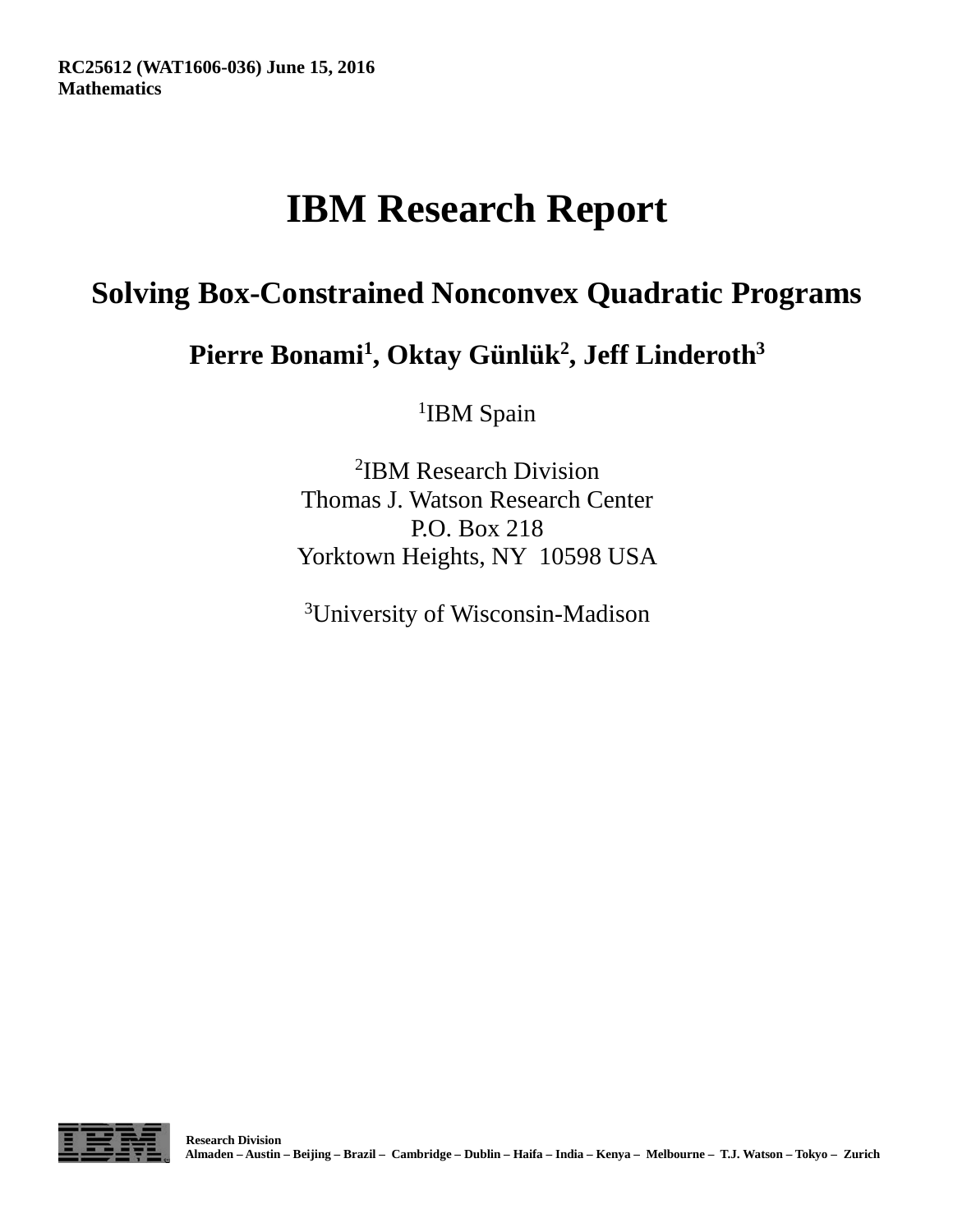#### Solving Box-Constrained Nonconvex Quadratic Programs

Pierre Bonami · Oktay Günlük · Jeff Linderoth

#### June 13, 2016

Abstract We present effective computational techniques for solving nonconvex quadratic programs with box constraints (BoxQP). We first observe that cutting planes obtained from the Boolean Quadric Polytope (BQP) are computationally effective at reducing the optimality gap of BoxQP. We next show that the Chvátal-Gomory closure of the BQP is given by the odd-cycle inequalities even when the underlying graph is not complete. By using these cutting planes in a spatial branch-and-cut framework, together with an integrality-based branching technique and a strengthened convex quadratic relaxation, we develop a solver that can effectively solve a wellknown family of test instances. Most of our computational techniques have been implemented in the recent version of CPLEX and lead to significant performance improvements on nonconvex quadratic programs with linear constraints.

Keywords Nonconvex Quadratic Programming · Global Optimization · Boolean Quadric Polytope

#### 1 Introduction and Preliminaries

We consider the non-convex quadratic programming problem with box constraints

BoxQP: 
$$
z_{\text{BOXQP}} := \min \quad 1/2 \ x^T Q x + c^T x
$$

$$
\text{s.t.} \quad u \ge x \ge \ell,
$$
 (1)

where  $Q \in \mathbb{R}^{n \times n}$  is a symmetric matrix. We assume that the bounds on x are finite, so we may without loss of generality assume that  $\ell = 0$ ,  $u = 1$ . BoxQP is arguably the simplest non-convex

Pierre Bonami

IBM Spain E-mail: pierre.bonami@es.ibm.com

Oktay Günlük IBM Research E-mail: gunluk@us.ibm.com

Jeff Linderoth

Dept. of ISE, Wisconsin Institutes of Discovery, University of Wisconsin-Madison E-mail: linderoth@wisc.edu

The work of author Linderoth is supported in part by the U.S. Department of Energy, Office of Science, Office of Advanced Scientific Computing Research, Applied Mathematics program under contract number AC02-06CH11357. IBM Research is also gratefully acknowledged for creating the vibrant research environment where most of this work was accomplished.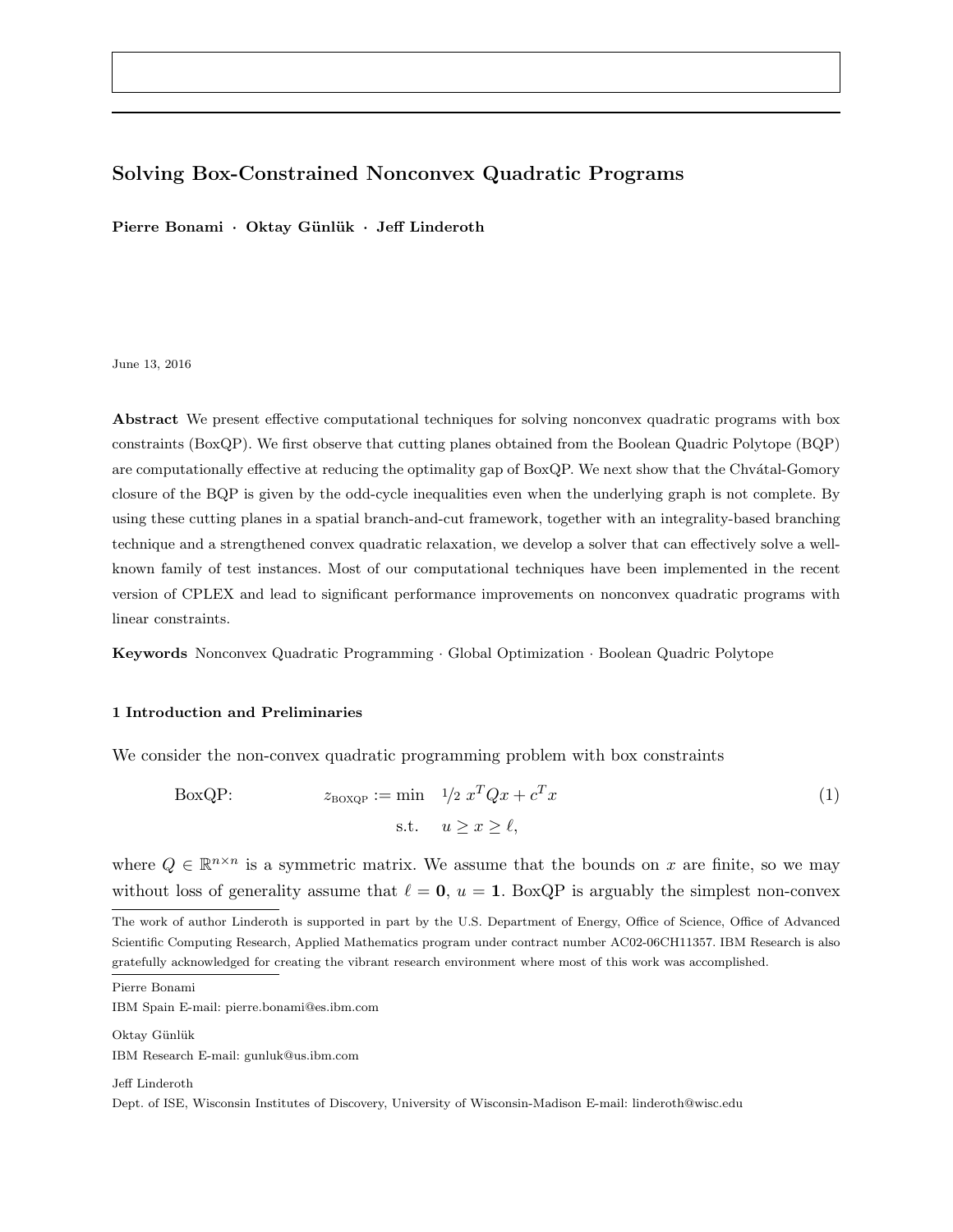mathematical optimization problem and yet instances with more than 100 variables seem to be computationally challenging for state of the art solvers.

As the objective function  $q(x) := \frac{1}{2} x^T Q x + c^T x$  is not necessarily convex, a locally optimal solution to BoxQP may not be globally optimal. Consequently, solution methods for BoxQP typically combine convex relaxations of  $q(x)$  with spatial branching to find globally optimal solutions [1,15, 37]. Spatial branching scheme partitions the solution space to obtain better convex relaxations of  $q(x)$ . Most methods that solve more general classes of nonconvex optimization problems [7,12,26, 31, 36] also use spatial branching.

A standard mechanism for obtaining a convex relaxation of BoxQP begins with the construction of an extended formulation. Let N denote the set  $\{1, 2, \ldots, n\}$  and let

$$
E := \{ \{i, j\} \in N \times N \mid i \neq j \text{ and } Q_{ij} \neq 0 \}
$$

consist of the indices of the non-zero entries in Q. Consider the optimization problem

$$
\text{EBoxQP:} \qquad \qquad \min \quad \sum_{\{i,j\} \in E} Q_{ij} X_{ij} + 1/2 \sum_{i \in N} Q_{ii} Y_i + \sum_{i \in N} c_i x_i \tag{2}
$$

$$
\text{s.t.} \quad Y_i = x_i^2 \quad \forall i \in N \tag{3}
$$

$$
X_{ij} = x_i x_j \quad \forall \{i, j\} \in E \tag{4}
$$

$$
1 \ge x_i \ge 0 \quad \forall i \in N. \tag{5}
$$

Clearly, if  $(x^*, X^*, Y^*)$  is a feasible (optimal) solution to EBoxQP, then  $x^*$  is a feasible (optimal) solution to BoxQP, and vice versa. As the objective function (2) is linear, this optimization problem can also be solved by optimizing the objective function over the convex hull of feasible solutions of the set

$$
\mathcal{Q} := \left\{ (x, X, Y) \in \mathbb{R}^n \times \mathbb{R}^{|E|} \times \mathbb{R}^n \mid (3) - (5) \right\}.
$$

It is not surprising, then, that previous authors have studied properties of  $conv(Q)$ , specifically in the case where the set E consists of all pairs of distinct elements of N, see [13,3,20].

#### 1.1 The McCormick Relaxation of Q

As the optimization problem BoxQP is NP-Hard [23], it should be difficult to obtain a complete linear description of the set  $\mathbf{conv}(\mathcal{Q})$ . Instead, the extended formulation EBoxQP is typically solved by a (spatial) branch-and-bound method that uses a convex outer-approximation of Q. The most commonly used relaxation is the so-called McCormick relaxation [25] which is obtained by replacing the nonlinear inequalities  $(3)-(4)$  with the *McCormick inequalities*, resulting in the set

$$
\mathcal{M} := \left\{ (x, X, Y) \in \mathbb{R}^n \times \mathbb{R}^{|E|} \times \mathbb{R}^n \mid x_i \ge Y_i \ge 2x_i - 1, Y_i \ge 0 \quad \forall i \in N, \n x_i \ge X_{ij}, x_j \ge X_{ij} \ge x_i + x_j - 1 \quad \forall \{i, j\} \in E, \n X_{ij} \ge 0 \quad \forall \{i, j\} \in E, 1 \ge x_i \ge 0 \quad \forall i \in N \right\}.
$$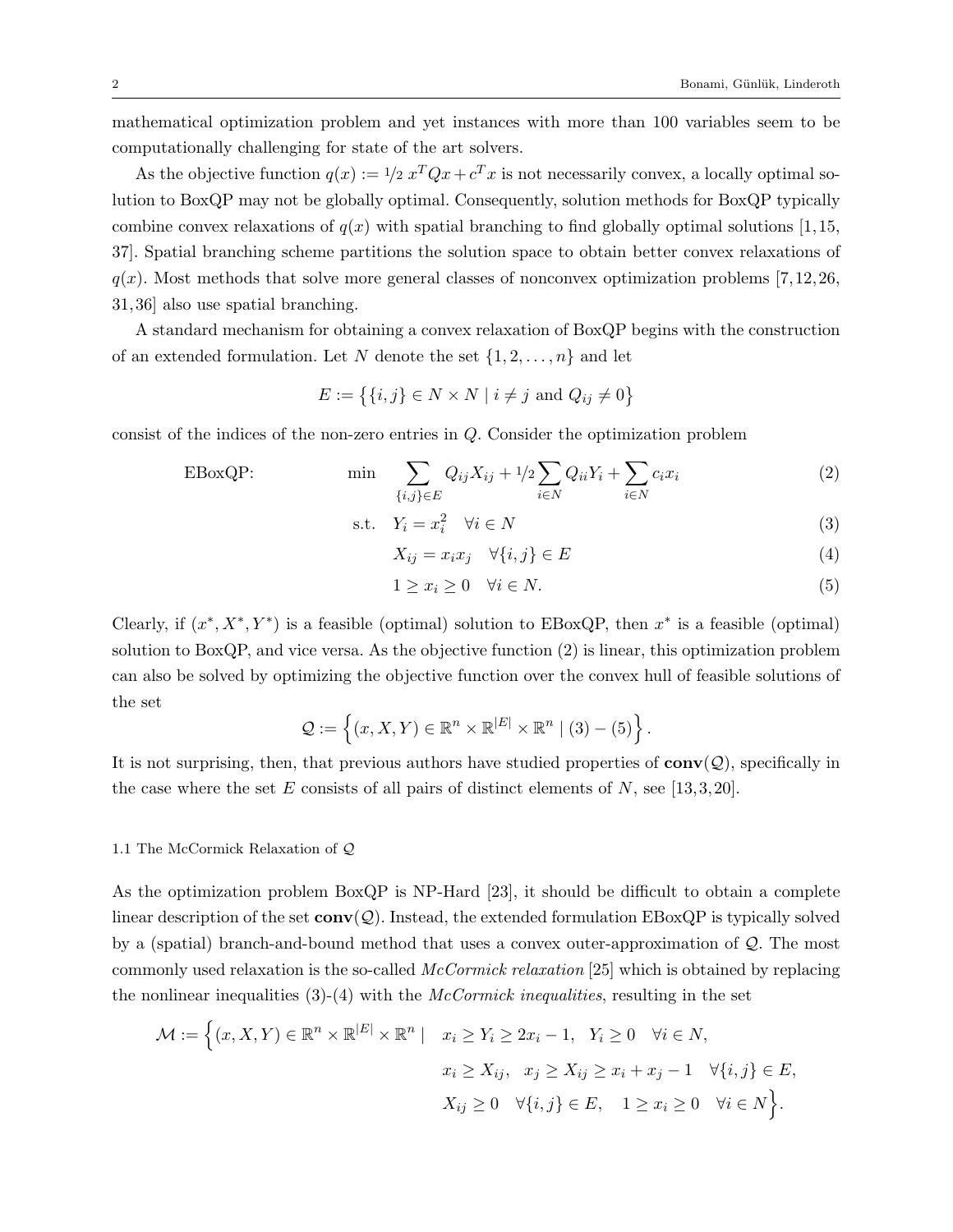Clearly  $\mathcal{Q} \subseteq \mathcal{M}$ , and consequently, the linear program

$$
z_{\mathcal{M}} := \min \Big\{ \sum_{\{i,j\} \in E} Q_{ij} X_{ij} + 1/2 \sum_{i \in N} Q_{ii} Y_i + \sum_{i \in N} c_i x_i \mid (x, X, Y) \in \mathcal{M} \Big\}
$$

gives a relaxation of BoxQP,  $z_{\text{BoXQP}} \geq z_{\mathcal{M}}$ .

#### 1.2 SDP Relaxations

A different extended formulation of BoxQP, first proposed by Shor [32], uses a symmetric matrix Z of variables defined as  $Z = xx^T$ :

$$
\text{E2BoxQP:} \qquad \qquad \min\{1/2 \ Q \bullet Z + c^T x \mid Z = xx^T, 1 \ge x_i \ge 0 \ \forall i \in N\},\tag{6}
$$

where  $Q \bullet Z$  denotes the standard inner product between the two matrices. Note that the only difference between E2BoxQP and EBoxQP is that EBoxQP has a new variable only if the corresponding entry of  $Q$  is non-zero, whereas  $E2BoxQP$  has a new variable regardless. Consequently, the *dense* extended formulation E2BoxQP has  $n + n^2$  variables, whereas he *sparse* extended formulation EBoxQP has  $n + |E|$  variables. Also note that the matrix equation  $Z = xx^T$  implies that  $Z_{ii} = Z_{ij}$  for all  $n \geq i > j \geq 1$ .

For a square matrix Y, let  $Y \succeq 0$  denote that Y is a symmetric, positive semidefinite matrix. Then, the matrix equation  $Z = xx^T$  can be relaxed to

$$
Z - xx^T \succeq 0,
$$

which in turn is equivalent to the matrix inequality

$$
W(x,Z) := \begin{bmatrix} 1 & x^T \\ x & Z \end{bmatrix} \succeq 0.
$$

Therefore the following (convex) set

$$
\mathcal{S} = \{(x, Z) \in \mathbb{R}^n \times \mathbb{R}^{n \times n} \mid W(x, Z) \succeq 0, 1 \ge x_i \ge 0 \quad \forall i \in N\}
$$

contains Q and consequently the semidefinite program

$$
z_{\mathcal{S}} := \{ \min 1/2 \ Q \bullet Z + c^T x \mid W(x, Z) \succeq 0, 1 \ge x_i \ge 0 \ \forall i \in N \}
$$

gives a relaxation of BoxQP,  $z_{\text{BoXOP}} \geq z_{\mathcal{S}}$ .

Stronger relaxations of BoxQP that use semidefinite programming have been also been proposed. In particular, combining  $\mathcal S$  with the McCormick inequalities added for each element of the matrix variable  $Z$  leads to very strong bounds [4]. Two other variants of this approach that approximately project the set S into the space of x variables using convex quadratic cutting planes [30] or linear cutting planes [19] have also been developed. Another alternative is to use the so-called doubly nonnegative relaxation [11] obtained by intersecting the set  $S$  with upper and lower bounds on each element of  $W(x, Z)$ . As semidefinite programs can be solved using state of the art solvers such as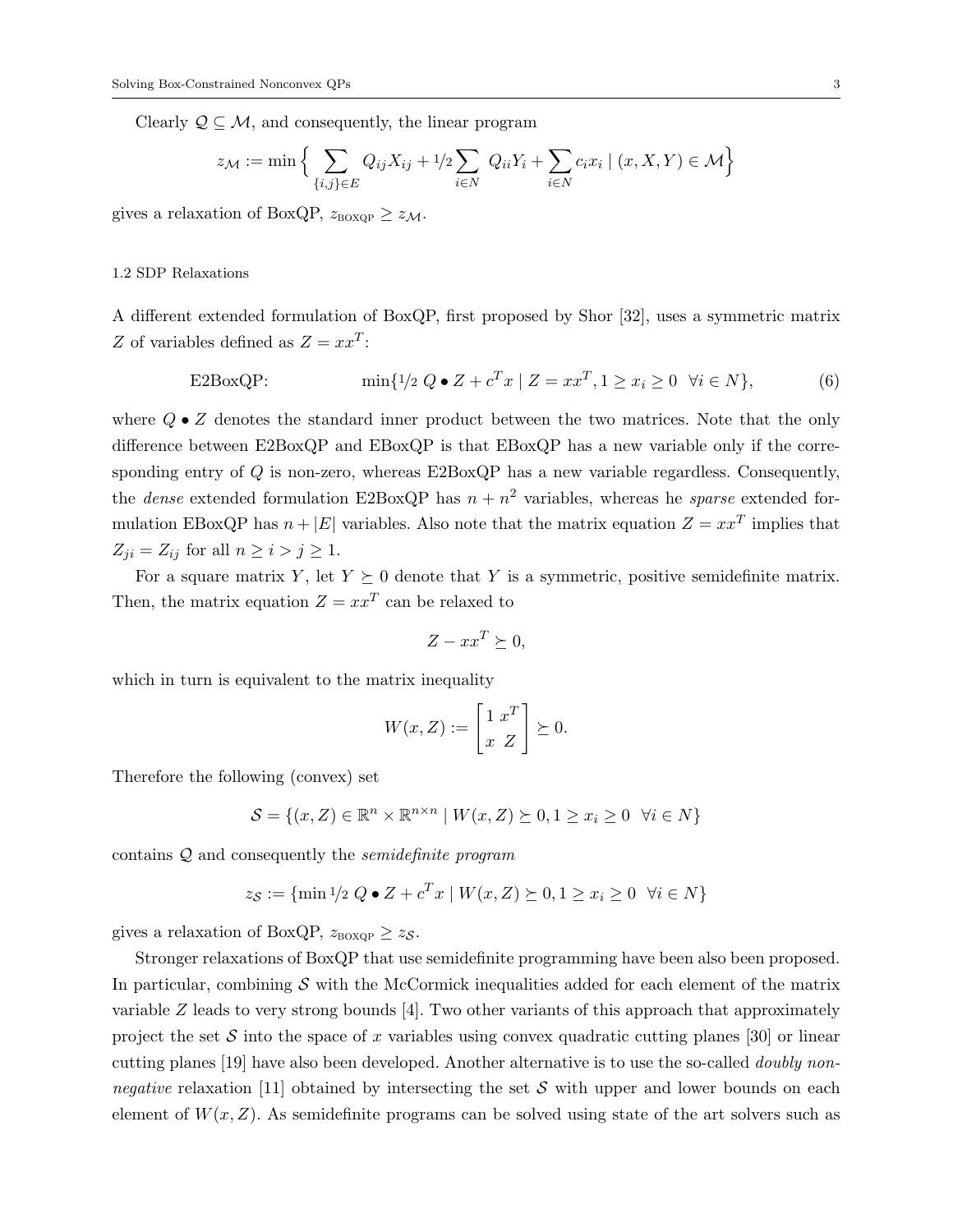Mosek [27], SeDuMi [34], CVXOPT [2], or SDPLR [14], these relaxations have been successfully used in practice to obtain tight bounds for  $z_{\text{BoXOP}}$ . Combining these SDP approaches with enumeration has led to the development of several algorithms to solve BoxQP to optimality [12, 15]. In Section 5.1, we will review several bounds that can be used for SDP and compare them with the bounds obtained using our approach.

#### 1.3 Our Contribution

In the next section we describe the Boolean Quadric Polytope (BQP) and discuss how it can be used to obtain relaxations and restrictions of BoxQP. We then computationally show that even though the McCormick relaxation gives a weak relaxation to BoxQP, augmenting it with linear valid inequalities can result in a very strong relaxation. The relaxation remains quite strong even if the only valid inequalities used to improve the formulation are the well-known Chvatal-Gomory cuts for bqp.

In Section 3 we study  $0-1/2$  Chvatal-Gomory cuts for the BQP, and establish that the wellknown odd cycle inequalities dominate  $0-1/2$  Chvatal-Gomory cuts for BQP. We then show that all Chvatal-Gomory cuts for bqp are 0-1/2 Chvatal-Gomory cuts, therefore establishing that the odd cycle inequalities are the only non-dominated Chvatal-Gomory cuts for bqp. The computational insight we gain from this observation is that the odd cycle inequalities for the BQP can be quite strong and therefore can lead to strong relaxations of BoxQP .

In Section 4, we describe a spatial branch-and-cut algorithm for BQP that solves the problem to optimality. The relaxations that we solve in our algorithm have a separable, convex quadratic objective function and linear constraints. The relaxations are more "lightweight" than many relaxations based on SDP. We also introduce computational techniques to help to solve the problem more efficiently such as introducing integrality requirements for some of the variables and strengthening the cutting planes using local bound information.

Finally in Section 5, we put all these ingredients together to develop a solver that is orders of magnitude better than the previous version of the CPLEX solver for BoxQP instances. These improvements, when implemented in CPLEX, make CPLEX one of the fastest solvers on this problem class. We also note that most techniques we derive are applicable for a more general class of problems that where the variables may be subject to additional linear or quadratic constraints. We present computational experiments with CPLEX that show our technique has a more limited but still beneficial effect on these more general problems.

#### 2 Box QP and the Boolean Quadric Polytope

In this section we consider the relationship between BoxQP and the Boolean Quadric Polytope,

BQP<sup>+</sup> := **conv** 
$$
\left\{ (x, X^+) \in \{0, 1\}^{n+|E^+|} | X_{ij}^+ = x_i x_j \quad \forall \{i, j\} \in E^+ \right\},
$$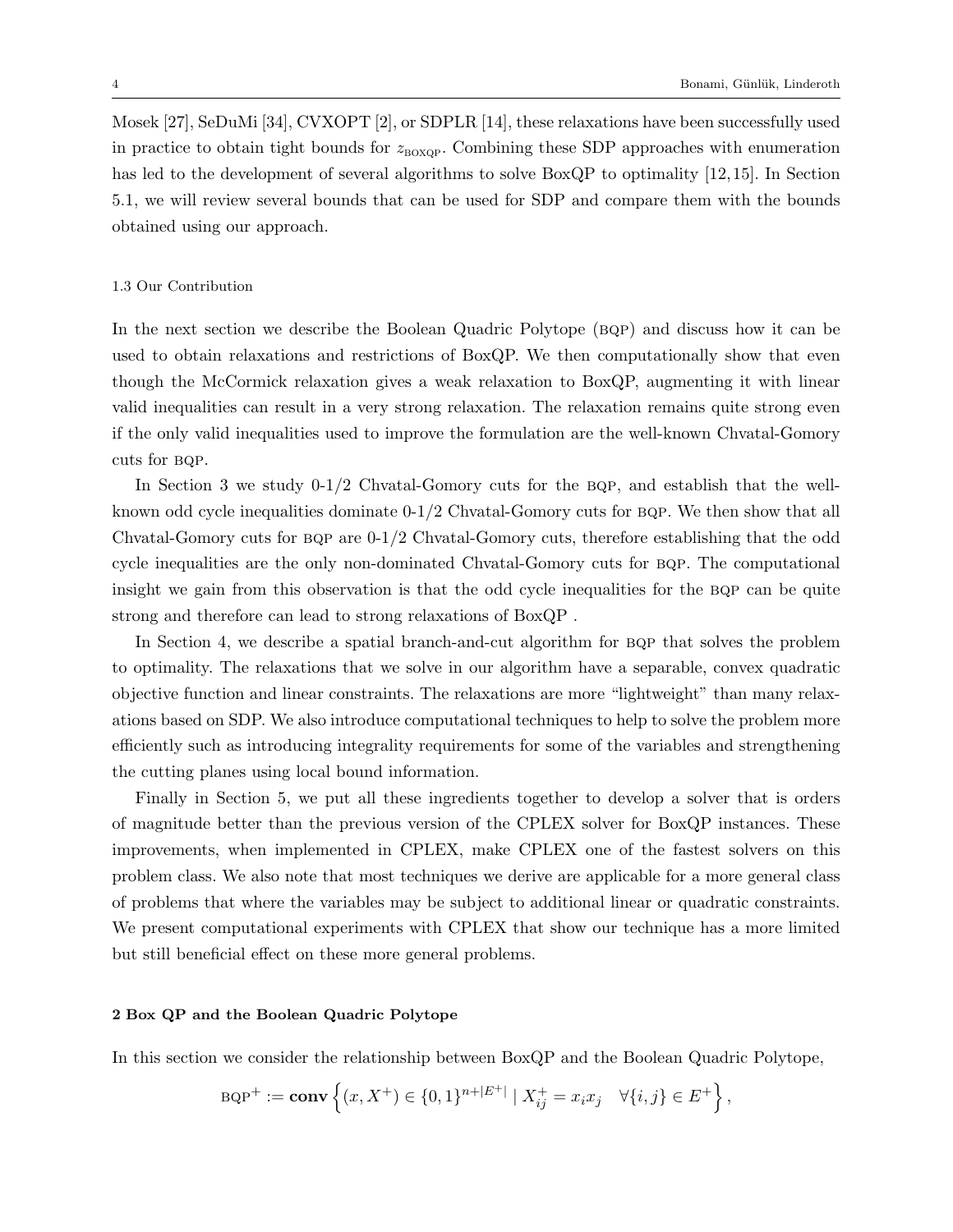where

$$
E^{+} := \{ \{i, j\} \in N \times N \mid i \neq j \}
$$

denotes the set of all pairs of distinct elements of N. The Boolean Quadric Polytope was introduced in [28] and its polyhedral structure has been extensively studied  $[8, 9, 13, 38]$ . The set  $BQP^+$  is closely related to the Cut Polytope [6], as it can be obtained from the Cut Polytope via an affine transformation [33]. Consequently, valid inequalities for the Cut Polytope readily give valid inequalities for the Boolean Quadric Polytope. We will use the set  $BQP^+$  as a basis for deriving lower and upper bounds for the optimal solution value  $z_{\text{poXOP}}$ .

Consider the set of feasible solutions to the extended formulation E2BoxQP written in vector notation:

$$
\mathcal{Q}^+ := \left\{ (x, X^+, Y) \in \mathbb{R}^n \times \mathbb{R}^{|E^+|} \times \mathbb{R}^n \mid X^+_{ij} = x_i x_j \; \forall \{i, j\} \in E^+; \; Y_i = x_i^2, \; 1 \geq x_i \geq 0 \; \forall i \in N \right\}.
$$

Clearly any point  $(x, X, Y) \in \mathcal{Q}$  can be extended to a unique point  $(x, X^+, Y) \in \mathcal{Q}^+$  by letting  $X_{ij}^+ = X_{ij}$  for  $\{i, j\} \in E$  and letting  $X_{ij}^+ = x_i x_j$  for  $\{i, j\} \in E^+ \setminus E$ . Furthermore, the reverse is also true and therefore there is a one-to-one correspondence between the members of  $\mathcal Q$  and  $\mathcal Q^+$ . Consequently, Q can be obtained from  $\mathcal{Q}^+$  by projecting out the variables  $X^+_{ij}$  for all  $\{i, j\} \in E^+ \backslash E$ .

Now consider the set

$$
\mathcal{B}^+ := \left\{ (x, X^+) \in \mathbb{R}^n \times \mathbb{R}^{|E^+|} \mid X^+_{ij} = x_i x_j \quad \forall \{i, j\} \in E^+, 1 \ge x_i \ge 0 \quad \forall i \in N \right\}
$$

obtained from  $\mathcal{Q}^+$  by projecting out the  $Y_i$  variables for all  $i \in N$ . The set  $\mathcal{B}^+$  is closely related to the Boolean Quadric Polytope as

$$
BQP^+ = \mathbf{conv}\left(\mathcal{B}^+ \cap (\{0,1\}^n \times \mathbb{R}^{|E^+|})\right).
$$

Furthermore, Burer and Letchford [13] show an interesting and important relationship between the sets  $\mathcal{B}^+$  and  $BQP^+$ . More precisely, they observe that the convex hull of  $\mathcal{B}^+$  is precisely the Boolean Quadric Polytope. The theorem states that projecting out the Y variables from the convex hull of  $\mathcal{Q}^+$ , one obtains the Boolean Quadric Polytope, an object whose extreme points are all integer-valued.

## $\text{Theorem 1 (Burer and Letchford [13])} \quad \text{BQP}^+ = \text{conv}(\mathcal{B}^+) = \text{proj}_{(x,X^+)}(\text{conv}(\mathcal{Q}^+)).$

This observation can be easily extended to the case of the sparse BoxQP set  $Q$ , its projection  $B$ , and the sparse Boolean Quadric Polytope BQP defined by simply replacing  $E^+$  in the definition of  $BQP^+$  with E. The proof is based on the observation that any non integral point in the projection of  $Q$  can be written as a convex combination of two points both of which have at least one more more integral component than the original point. Therefore, a point can be extreme (in the sense that it cannot be written as a convex combination of other points) for the projection only if it is integral. This implies that that one precisely obtains BQP after projecting out the variables  $Y_i$ , that stand for  $x_i^2$ , for  $i \in N$  from  $conv(Q)$ .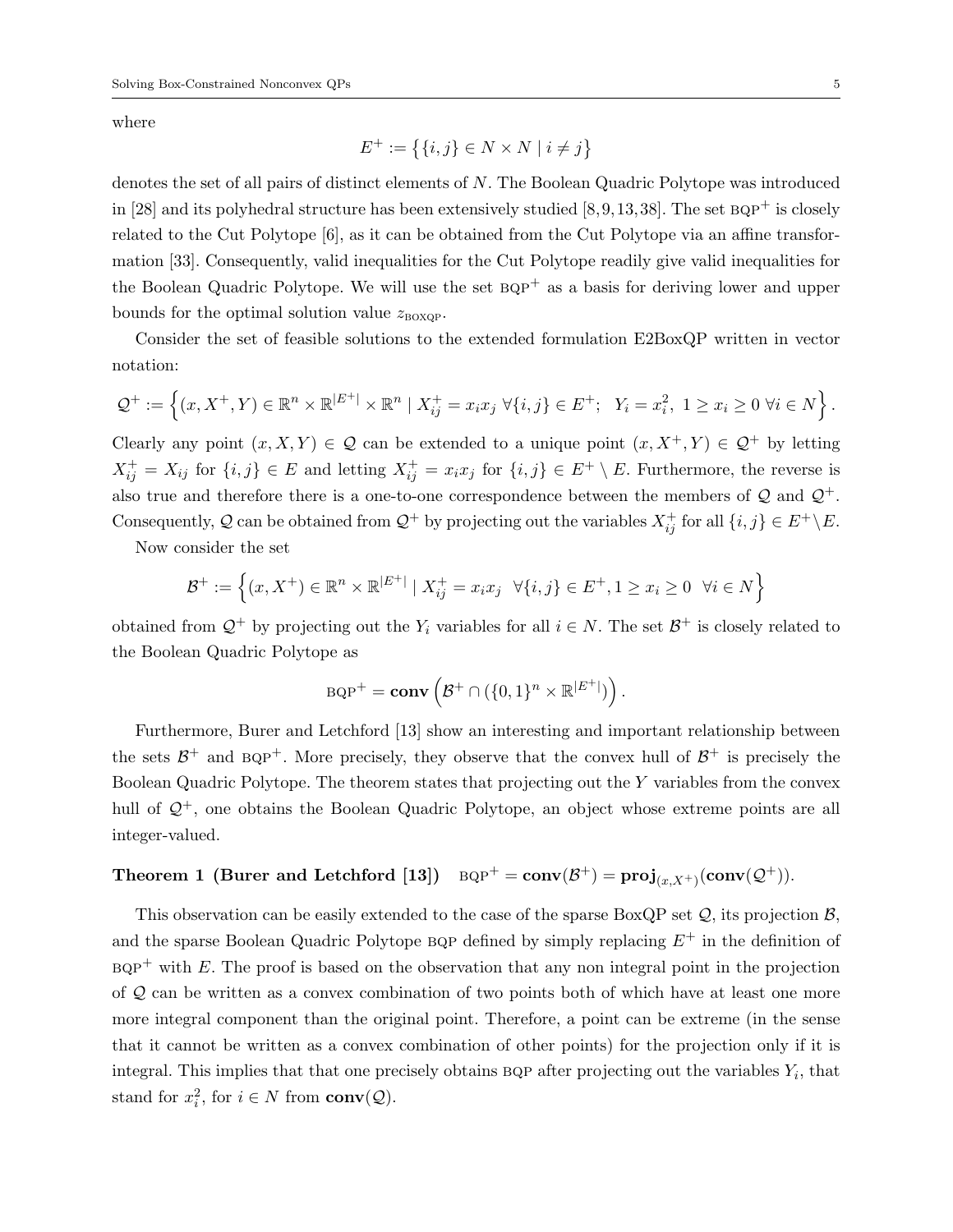## Corollary 1  $BQP = conv(\mathcal{B}) = proj_{(x,X)}(conv(\mathcal{Q}))$ .

This observation leads to what we call the BQP relaxation and BQP restriction of BoxQP that we describe next.

#### 2.1 The BQP Relaxation of BoxQP

The preceding discussion suggests a relaxation of EBoxQP obtained by first relaxing its objective function (2)

$$
\sum_{\{i,j\}\in E} Q_{ij} X_{ij} + 1/2 \sum_{i\in N} Q_{ii} Y_i + \sum_{i\in N} c_i x_i
$$

to eliminate the terms with the Y variables and then relaxing the feasible region  $Q$  by replacing it with  $\mathcal{B} \times \mathbb{R}^n$ . Note that for any number  $a \in [0,1]$  we have  $a \ge a^2 \ge 0$  and consequently, for all  $(x, X, Y) \in \mathcal{Q}$  we have  $x_i \geq Y_i \geq 0$  for all  $i \in N$ . Define the sets  $N^+, N^- \subset N$  as  $N^- := \{i \in N \mid Q_{ii} < 0\}$  and  $N^+ := N \setminus N^-$ . Clearly, for  $(x, X, Y) \in \mathcal{Q}$  we have

$$
\sum_{i\in N} Q_{ii} Y_i \ge \sum_{i\in N^-} Q_{ii} Y_i \ge \sum_{i\in N^-} Q_{ii} x_i.
$$

Consequently, for  $(x, X, Y) \in \mathcal{Q}$  we observe that

$$
\sum_{\{i,j\}\in E} Q_{ij}X_{ij} + 1/2 \sum_{i\in N} Q_{ii}Y_i + \sum_{i\in N} c_i x_i \ge \sum_{\{i,j\}\in E} Q_{ij}X_{ij} + \sum_{i\in N} \overline{c}_i x_i
$$

where  $\bar{c}$  is obtained from c by increasing  $c_i$  by  $1/2Q_{ii}$  for  $i \in N^-$ . Furthermore, as we have

$$
\mathcal{Q} \subseteq \mathbf{conv}(\mathcal{Q}) \subseteq \mathbf{conv}(\mathcal{B}) \times \mathbb{R}^n = \text{BQP} \times \mathbb{R}^n,
$$

by Corollary 1, we can write the following relaxation of BoxQP.

$$
z_{\text{BQP}}^L = \min \sum_{\{i,j\} \in E} Q_{ij} X_{ij} + \sum_{i \in N} \bar{c}_i x_i
$$
  
s.t.  $(x, X, Y) \in \text{BQP} \times \mathbb{R}^n$ .

Using the well-known linear description of the Boolean Quadric Polytope, this is same as

$$
z_{\mathrm{BQP}}^L = \min \quad \sum_{\{i,j\} \in E} Q_{ij} X_{ij} + \sum_{i \in N} \bar{c}_i x_i \tag{7}
$$

s.t. 
$$
\min\{x_i, x_j\} \ge X_{ij} \ge \max\{0, x_i + x_j - 1\} \quad \forall \{i, j\} \in E
$$
 (8)

$$
x_i \in \{0, 1\} \quad \forall i \in N \tag{9}
$$

Solving this mixed integer linear program, therefore, provides a valid lower bound on the optimal solution value of the BoxQP:

$$
z_{\text{BOXQP}} \geq z_{\text{BQP}}^L.
$$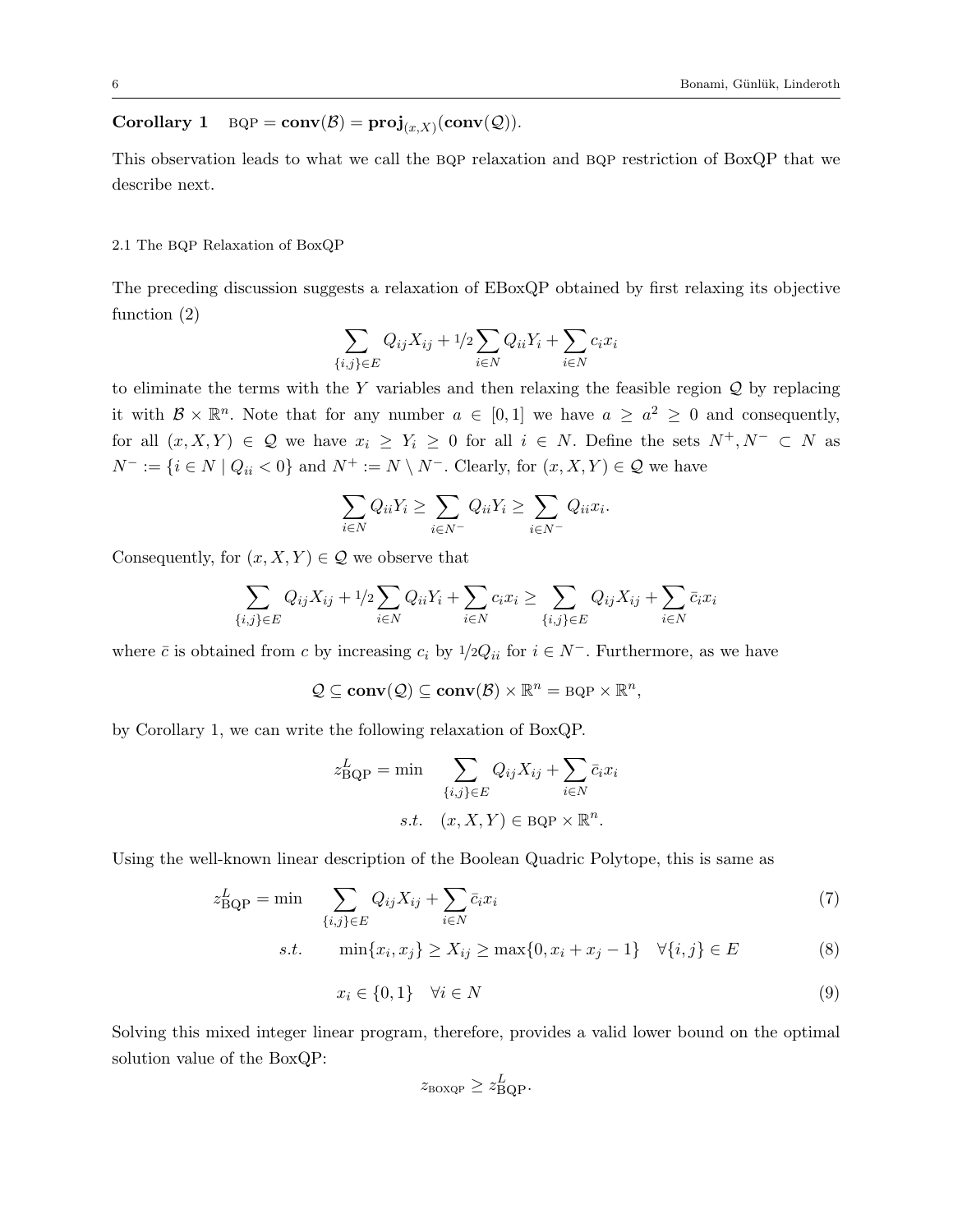#### 2.2 The BQP Restriction of BoxQP

This time consider a restriction of BoxQP obtained by requiring the solutions to be integral. In other words, consider

$$
\min \quad 1/2 \ x^T Q x + c^T x
$$
\n
$$
\text{s.t.} \quad x_i \in \{0, 1\}
$$

and note that  $x_i^2 = x_i$  when  $x_i \in \{0, 1\}$ . Consequently, an extended formulation of this problem is

min 
$$
\sum_{\{i,j\} \in E} Q_{ij} X_{ij} + \sum_{i \in N} (1/2Q_{ii} + c_i)x_i
$$
  
s.t.  $(x, X) \in BQP$ .

Using the linear description of BQP, this is same as

$$
z_{\text{BQP}}^U = \min \sum_{\{i,j\} \in E} Q_{ij} X_{ij} + \sum_{i \in N} (1/2Q_{ii} + c_i)x_i
$$
  
s.t. 
$$
\min\{x_i, x_j\} \ge X_{ij} \ge \max\{0, x_i + x_j - 1\} \quad \forall \{i, j\} \in E
$$

$$
x_i \in \{0, 1\} \quad \forall i \in N.
$$

As this mixed integer linear program is a restriction of the BoxQP , it provides a valid upper bound on the optimal solution value:

$$
z_{\rm BQP}^U \ge z_{\rm BoxQP}.
$$

2.3 Computational Experiments with bqp Relaxation and Restriction of BoxQP

To measure the quality of the bounds  $z_{\text{BOP}}^L$  and  $z_{\text{BOP}}^U$  empirically, we performed computational experiments on some well known problem instances. Our test set consists of all 99 instances studied in the papers [37, 15, 11]. For each instance, we solve the McCormick relaxation to obtain the lower bound  $z_{\mathcal{M}}$ , the BQP Relaxation to obtain the lower bound  $z_{\text{BOP}}^L$ , and finally the BQP Restriction to obtain the upper bound  $z_{\text{BOP}}^U$ . The optimal solution value to the Box QP problem,  $z_{\text{BoXQP}}$ , is taken from literature. For this experiment, Cplex v12.6.1 was used to solve all instances.

We divided the problem instances into four groups depending on the size of the instance. We call an instance small if  $n \in \{20, 30, 40\}$ , medium if  $n \in \{50, 60, 70\}$ , large if  $n \in \{80, 90\}$ , and jumbo if  $n \in \{100, 125\}$ . In addition, we further divided the instances within each group depending on how dense the Q matrix is. We call an instance low density if percentage of non-zeroes in the  $Q$  matrix is at most  $40\%$ , high density if the percentage is more than  $60\%$ , and medium density if it is between 40% and 60%. This categorization leads to 12 subgroups, each subgroup containing instances with similar sizes and densities.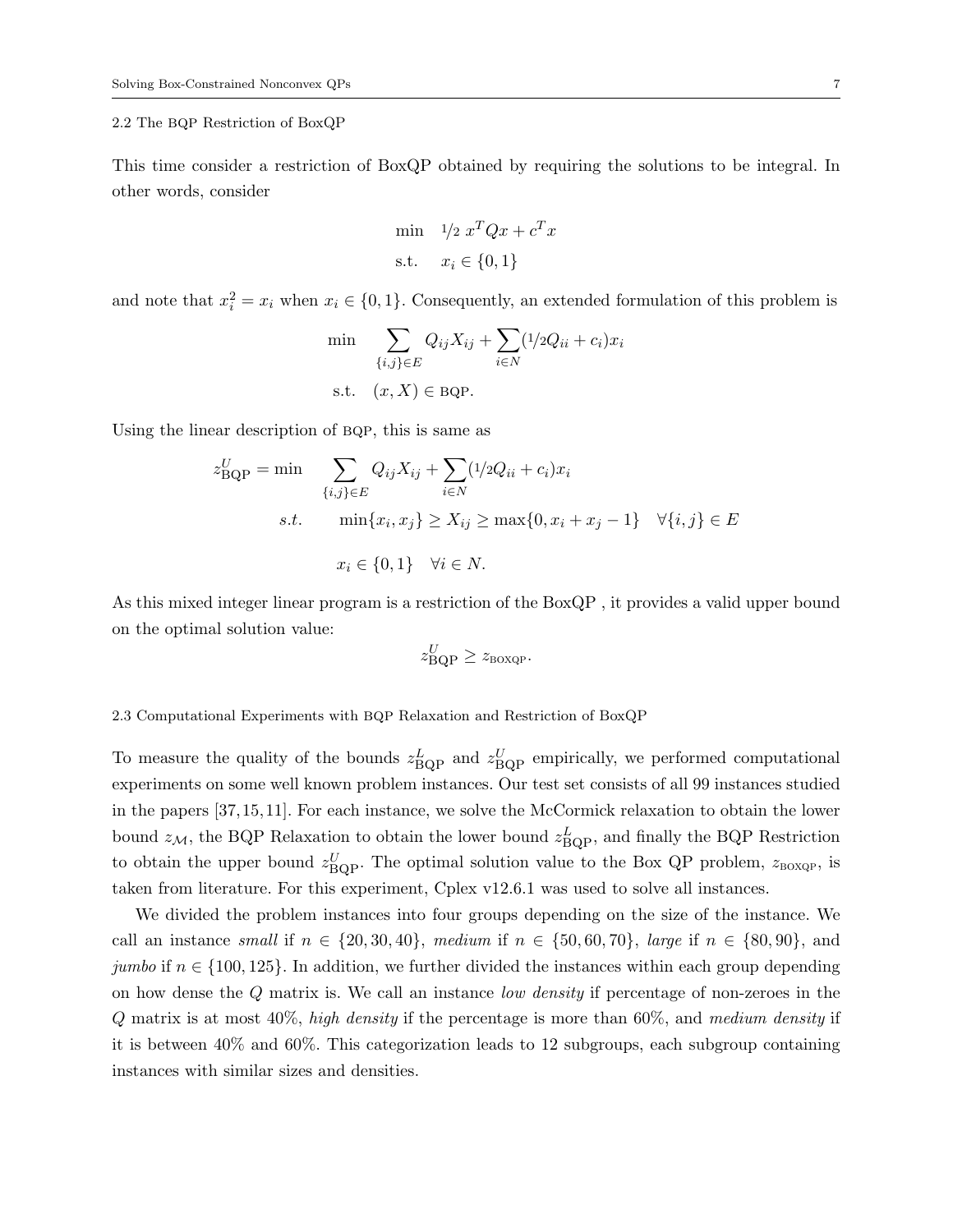In Table 1, we present statistics for each group of test instances. The first column gives the number of instances in the group. The second column gives the optimality gap of the McCormick relaxation, defined as,

$$
\frac{z_{\text{BOXQP}} - z_{\mathcal{M}}}{z_{\mathcal{M}}} \times 100. \tag{10}
$$

In the remaining three columns we report on the quality of the relaxations and restrictions by measuring how much of the remaining optimality gap they close. More precisely, we report

$$
\frac{z - z_{\mathcal{M}}}{z_{\text{BoxQP}} - z_{\mathcal{M}}} \times 100 \tag{11}
$$

where we respectively use  $z_{\text{BOP}}^L$  and  $z_{\text{BOP}}^U$  in place of z in the last two columns. As  $z_{\text{BOP}}^U$  is an upper bound, the statistics reported in the last column are all greater than 100. In the third column, we use the lower bound obtained by Cplex at the root node while solving the BQP Relaxation to obtain the lower bound  $z_{\text{BOP}}^L$ . All numbers in the table are obtained by taking the geometric mean across the instances in the group. We give the numeric value of the bounds for all instances in Table 8 in the appendix section A.1.

| Size   | Density | #               | MC Gap | BQP Relax. Root | BQP Relax. | BQP-Restrict. |
|--------|---------|-----------------|--------|-----------------|------------|---------------|
| Small  | Low     | $6\phantom{.}6$ | 35.49  | 90.34           | 90.48      | 100.00        |
|        | Medium  | 9               | 59.93  | 90.12           | 90.24      | 100.08        |
|        | High    | 27              | 78.96  | 89.30           | 89.69      | 100.03        |
| Medium | Low     | 12              | 47.37  | 94.88           | 94.88      | 100.03        |
|        | Medium  | 6               | 108.81 | 93.80           | 95.66      | 100.02        |
|        | High    | 3               | 163.47 | 91.55           | 96.74      | 100.02        |
| Large  | Low     | 6               | 68.65  | 95.60           | 96.92      | 100.06        |
|        | Medium  | 6               | 124.88 | 94.26           | 97.32      | 100.00        |
|        | High    | 6               | 180.85 | 89.10           | 96.22      | 100.00        |
| Jumbo  | Low     | 6               | 93.91  | 94.30           | 97.87      | 100.01        |
|        | Medium  | $\,6\,$         | 170.78 | 89.89           | 94.36      | 100.07        |
|        | High    | $6\phantom{.}6$ | 232.44 | 84.89           | 88.71      | 100.39        |

Table 1 Boolean Quadric Relaxation Bounds

To summarize the results of this computational experiment, we first note that the McCormick relaxation is very poor in that especially for larger and denser instances it significantly underestimates the optimal value. Note that a value of 100 in the second column indicates that  $z_{\mathcal{M}} = \frac{1}{2} z_{\text{BoxQP}}$ . Next, we note that the the BQP restriction, reported in the last column, gives extremely good upper bounds for the problem, consistently within 0.1% of the optimal solution.

In terms of the relaxations, the second to last column shows that the BQP relaxation provides a very good approximation of the optimal solution of the BoxQP, almost always within 10% of the optimal value. Finally, we note that the root bound of the BQP relaxation, obtained by adding cutting planes to the linear relaxation gives surprisingly good lower bounds as well. More than 90% of the gap closed by the BQP relaxation can be realized by adding cutting planes to the LP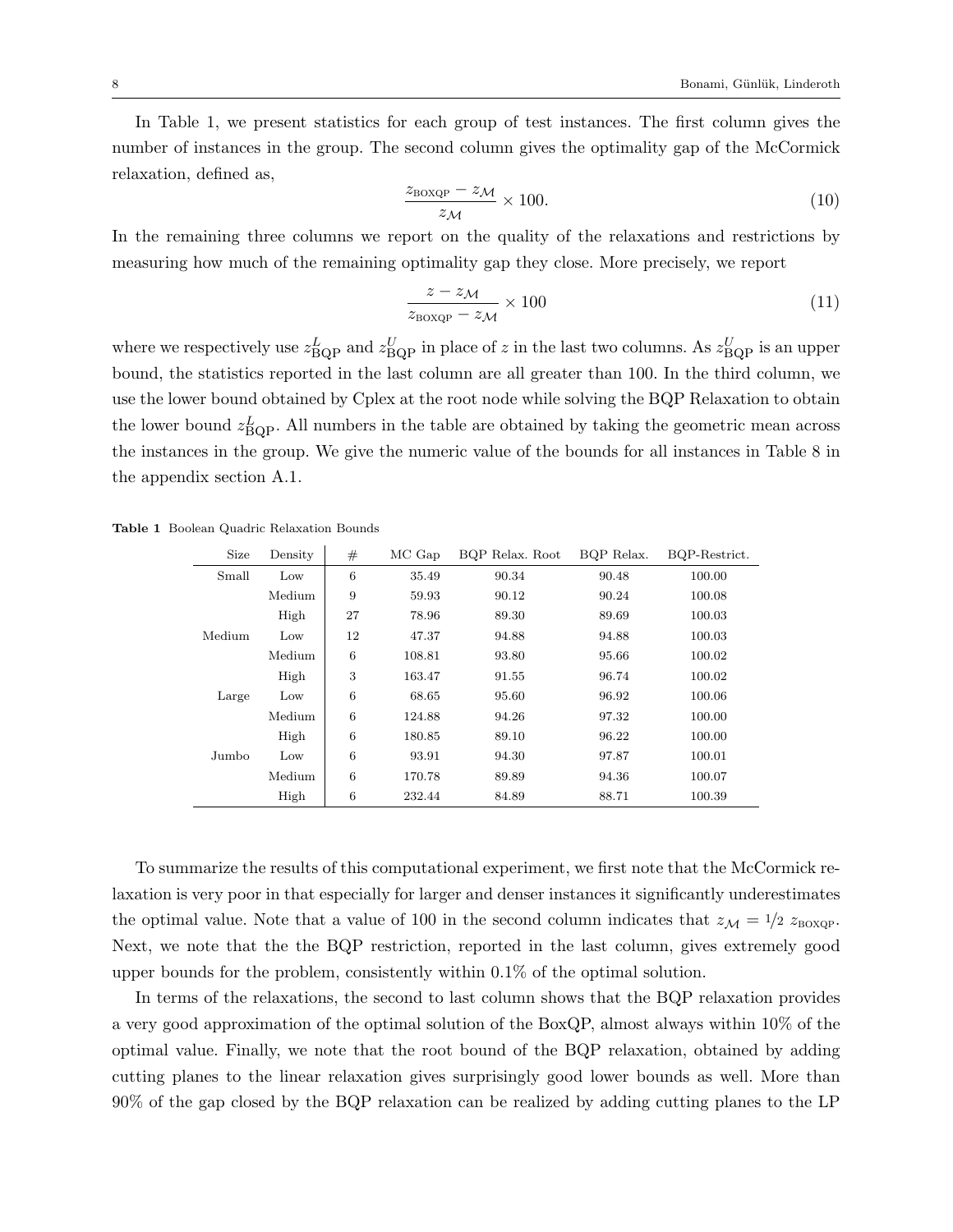relaxation of the BQP relaxation. In solving all the BQP relaxations, more than 126,194 cutting planes were applied by CPLEX, and 121,222 ( $\geq$  96%) of the inequalities applied were  $0 - \frac{1}{2}$ Chvátal-Gomory (CG) cuts. There were a small number of lift-and-project and Gomory Mixed Integer cuts applied as well. In the next section, we build upon this computational insight and precisely describe the relationship between  $0 - \frac{1}{2}$  CG cuts obtained from the linear programming relaxation of BQP and a well-known family of facets of BQP.

#### 3 The Chvátal-Gomory Closure of BQP

In this section we study valid inequalities for the BQP and show that the Chvatal-Gomory Closure of  $BQP$  is given by the so-called odd cycle inequalities. This is an extension of the earlier work  $[8]$ , which showed that in the case  $E = E^+$ , the well-known triangle inequalities give the Chvátal-Gomory Closure of  $BQP^+$ .

#### 3.1 Chvátal-Gomory cuts

Consider the feasible set of solutions to a generic integer program  $P^I = P^{LP} \cap \mathbb{Z}^n$  where

$$
P^{LP} = \{ x \in \mathbb{R}^n \mid Ax \ge b \}
$$

and the matrix A has m rows. For any non-negative vector  $\alpha \in \mathbb{R}^m_+$ , the inequality  $\alpha^T A x \geq \alpha^T b$  is satisfied by all feasible solutions of  $P^{LP}$ . Furthermore, if  $\alpha^T A \in \mathbb{Z}^n$  then the strengthened inequality

$$
\alpha^T A x \ge \lceil \alpha^T b \rceil \tag{12}
$$

is also satisfied by all feasible solutions of  $P<sup>I</sup>$ . This inequality is called a *Gomory fractional cut* [21], or, Chvátal-Gomory cut [17]. In the special case when  $\alpha \in \{0, 1/2\}^m$ , Inequality (12) is called a 0-1/2 cut [16]. If a Chvátal-Gomory (or,  $0^{-1/2}$ ) cut can be expressed as a positive combination of a valid inequality for  $P^{LP}$  and another Chvátal-Gomory (or, 0-1/2) cut, then we say that the first cut is dominated by the second. A cuts is called non-dominated, if there is no cut dominating it. We next describe the well-known odd cycle inequalities for BQP and relate them to  $0-1/2$  cuts.

#### 3.2 Odd Cycle Inequalities for BQP

Consider the McCormick formulation of  $BQP = \text{conv}(BQP^{LP} \cap \mathbb{Z}^n \times \mathbb{Z}^{|E|})$  where

BQP<sup>LP</sup> = 
$$
\{(x, X) \in \mathbb{R}^n \times \mathbb{R}^{|E|} | \min\{x_i, x_j\} \ge X_{ij} \ge \max\{0, x_i + x_j - 1\} \ \forall \{i, j\} \in E\}.
$$

Notice that the McCormick inequalities in the description of  $BQP^{LP}$  imply that  $x_j \ge x_i + x_j - 1$ . Consequently,  $1 \geq x_i$  for all  $i \in N$ , and all variables are bounded between zero and one. Also note that the following inequalities are implied by McCormick inequalities for any  $\{i, j\} \in E$ :

$$
2X_{ij} - x_i - x_j \ge -1,\tag{A_{ij}}
$$

$$
-2X_{ij} + x_i + x_j \geq 0. \tag{B_{ij}}
$$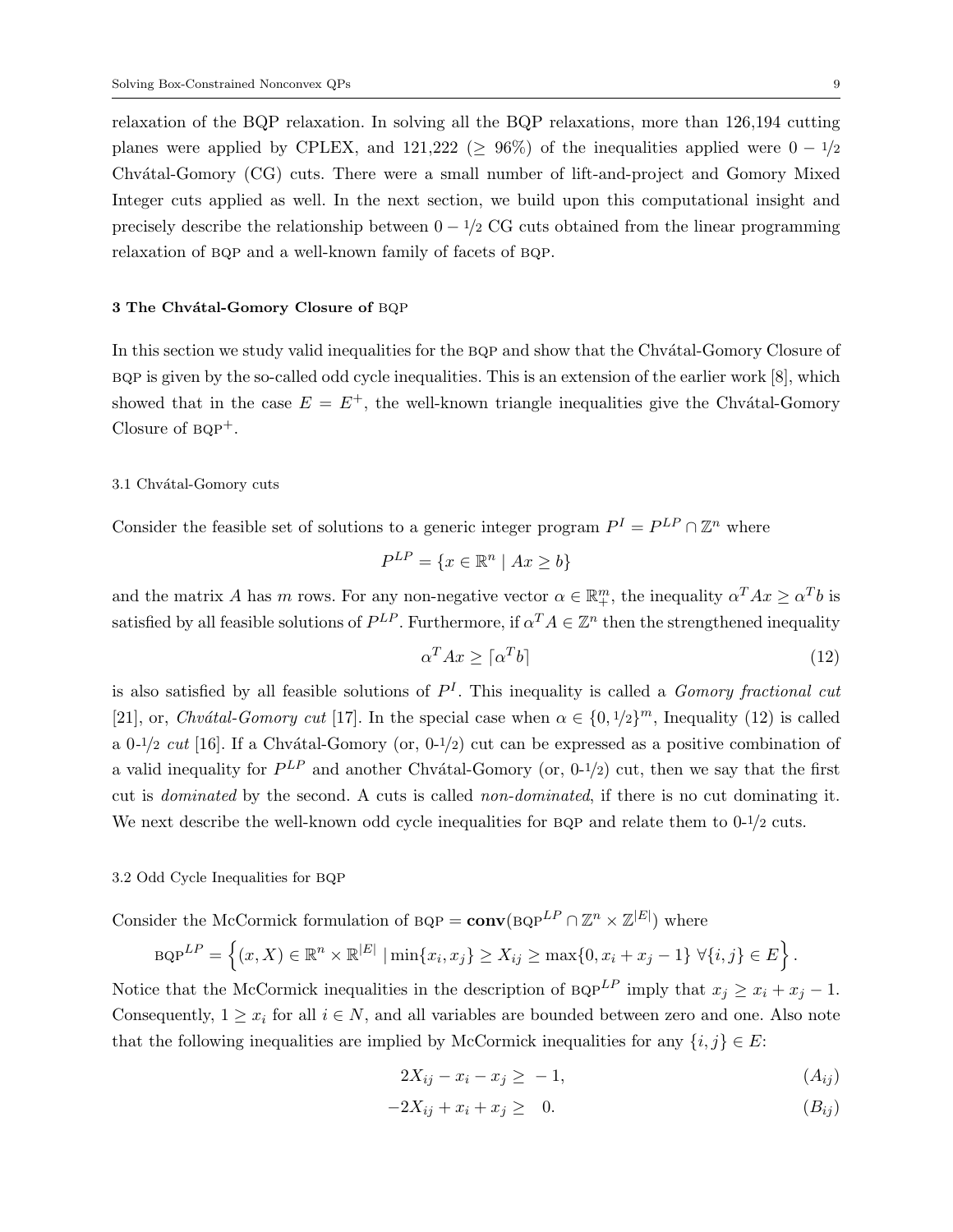Let  $\{i, j\}, \{j, k\}, \{k, i\} \in E$  be given and consider adding up inequalities  $(A_{ij})$ ,  $(A_{jk})$ , and  $(A_{ki})$ associated with these indices and dividing the resulting inequality by 2:

$$
X_{ij} + X_{jk} + X_{ki} - x_i - x_j - x_k \ge -\frac{3}{2}.
$$

As all variables above are integral, taking the ceiling of the right hand side leads to the 0-1/2 cut

$$
X_{ij} + X_{jk} + X_{ki} - x_i - x_j - x_k \ge -1. \tag{13}
$$

Similarly, combining inequalities  $(A_{ij})$ ,  $(B_{jk})$ , and  $(B_{ki})$  with weights  $1/2$  gives

$$
X_{ij} - X_{jk} - X_{ki} + x_k \geq 0. \tag{14}
$$

Inequalities (13) and (14) are called triangle inequalities [28].

Furthermore, combining an odd number of inequalities of type  $(A_{ij})$  with inequalities of type  $(B_{ij})$  yields more general valid inequalities. More precisely, given  $E^A, E^B \subseteq E$  such that  $|E^A|$  is odd and  $E^A \cup E^B$  gives a simple cycle of the graph  $G = (N, E)$ , let  $N^A \subseteq N$  denote the nodes that are incident to exactly two edges in  $E^A$ , and let  $N^B \subseteq N$  denote the set of nodes that are incident to exactly two edges in  $E^B$ . Combining inequalities  $(A_{ij})$  for  $\{i, j\} \in E^A$  with inequalities  $(B_{ij})$  for  ${i, j} \in E^B$  and rounding up the right hand side leads to the valid inequality

$$
\sum_{i \in N^B} x_i - \sum_{i \in N^A} x_i - \sum_{\{i,j\} \in E^B} X_{ij} + \sum_{\{i,j\} \in E^A} X_{ij} \ge \left[ -\frac{|E^A|}{2} \right] \tag{15}
$$

which is called an *odd-cycle* inequality, see [6], [28] and [33].

It is known that inequality (15) is dominated by another odd cycle inequality unless  $E^A \cup E^B$ gives a chordless simple cycle of the graph  $G = (N, E)$ . Consequently, the only non-dominated odd cycle inequalities for  $BQP^+$  are the triangle inequalities as the underlying graph  $G = (N, E^+)$  does not have any other chordless cycles. Furthermore, Boros, Crama, and Hammer [8] have shown that for  $BQP^+$  the triangle cuts dominate, and therefore are equally as strong as, Chvátal-Gomory cuts. In the next subsection, we show that for BQP the odd cycle inequalities dominate, and therefore are equally as strong as, Chvátal-Gomory cuts.

#### 3.3 Chvátal-Gomory Closure of BQP

Adding all Chvátal-Gomory cuts (12) to  $BQP^{LP}$  for all  $\alpha \in \mathbb{R}^m_+$  gives the so-called Chvátal-Gomory closure of  $BQP^{LP}$ . Similarly, the 0-1/2 closure of  $BQP^{LP}$  is obtained by adding all possible 0-1/2 cuts to it. We start off with analyzing the  $0-1/2$  cuts for the BQP. Consider the inequality system defining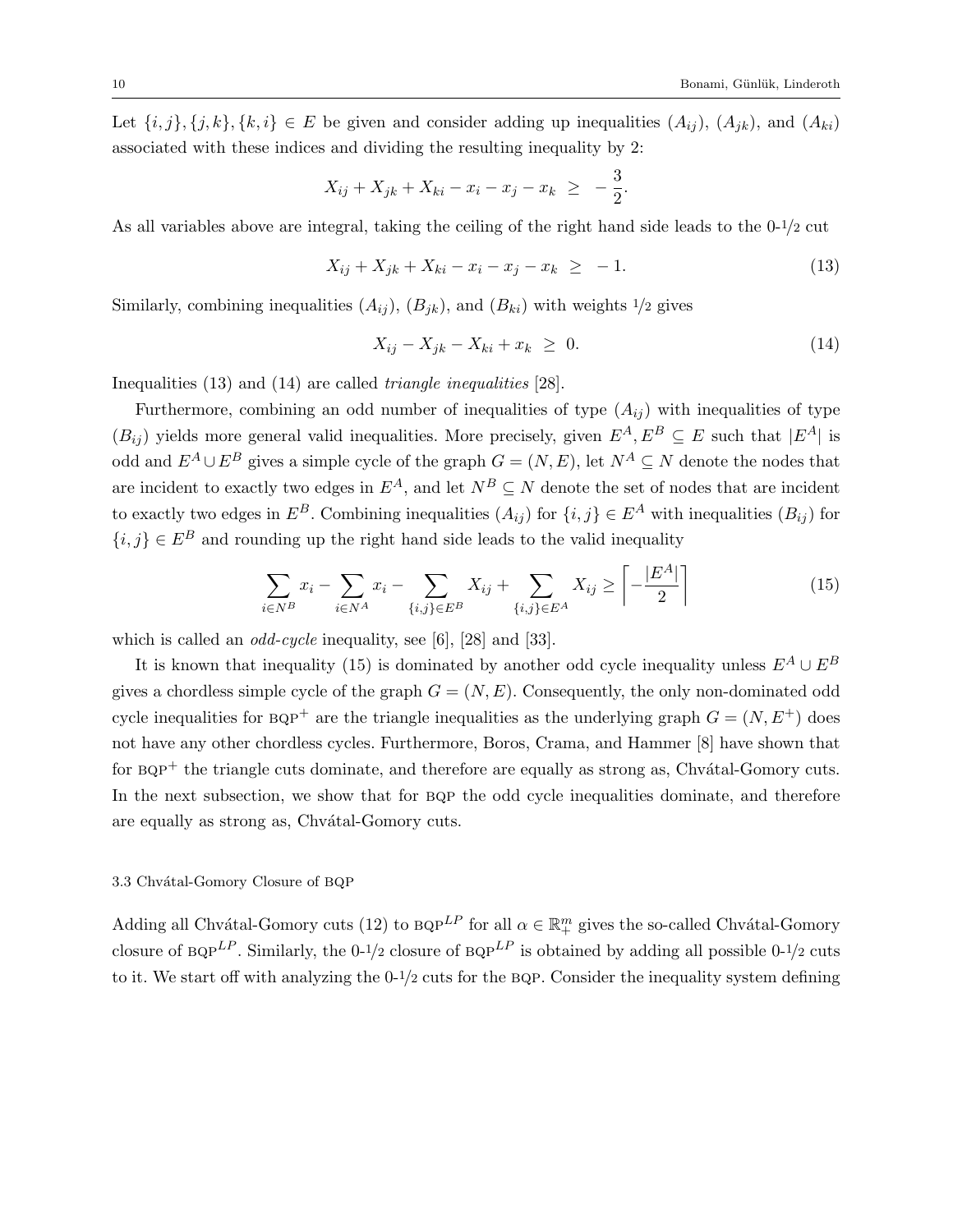$BQP^{LP}$ 

| $(\alpha_i^0)$                         | $x_i \geq 0$                                 | $\forall i \in N$       |
|----------------------------------------|----------------------------------------------|-------------------------|
| $(\alpha_i^1)$                         | $-x_i \geq -1$                               | $\forall i \in N$       |
| $(\alpha_{ii}^2)$<br>$(\alpha_{ii}^3)$ | $x_i - X_{ij} \ge 0$<br>$x_j - X_{ij} \ge 0$ | $\forall \{i,j\} \in E$ |
| $(\alpha_{ii}^4)$                      | $-x_i-x_j+X_{ij}\geq -1$                     | $\forall \{i,j\} \in E$ |
| $(\alpha_{ij}^5)$                      | $X_{ij} \geq 0$                              | $\forall \{i,j\} \in E$ |

and a vector of multipliers  $\alpha \in \{0, 1/2\}^{2|N|+4|E|}$ . Even though they are implied, we have explicitly included the bound constraints on the  $x$  variables in this system as it makes our proof simpler. Also note that the bound constraints are simply obtained by adding the McCormick inequalities and therefore they do not change the Chvátal-Gomory or the 0-1/2 closure of  $BQP^{LP}$ . Also notice that we are slightly abusing notation here to differentiate between the coefficients associated with the inequalities  $x_i - X_{ij} \geq 0$  and  $x_j - X_{ij} \geq 0$  for a given  $\{i, j\} \in E$ . Here we treat  $\{i, j\}$  as an ordered pair and associate the multiplier  $\alpha_{ij}^2$  with the smaller index and  $\alpha_{ij}^3$  with the larger one. Combining the constraints above with the corresponding multiplier leads to the following implied inequality for  $BQP^{LP}$ :

$$
\sum_{\{i,j\}\in E} a_{ij} X_{ij} + \sum_{i \in N} d_i x_i \ge -f
$$
\nwhere  $f = \sum_{i \in N} \alpha_i^1 + \sum_{\{i,j\}\in E} \alpha_{ij}^4$ ,  $a_{ij} = -\alpha_{ij}^2 - \alpha_{ij}^3 + \alpha_{ij}^4 + \alpha_{ij}^5$ , and\n
$$
d_i = \alpha_i^0 - \alpha_i^1 + \sum_{\substack{j:\{i,j\}\in E \\ i < j}} \alpha_{ij}^2 + \sum_{\substack{j:\{i,j\}\in E \\ i > j}} \alpha_{ij}^3 - \sum_{\substack{j:\{i,j\}\in E \\ i > j}} \alpha_{ij}^4.
$$

If the vectors a and d are integral, and the right hand side  $-f$  is fractional (and therefore is equal to an integer plus  $1/2$ , then the inequality

$$
\sum_{\{i,j\}\in E} a_{ij} X_{ij} + \sum_{i\in N} d_i x_i \geq \lceil -f \rceil \tag{16}
$$

is a 0-1/2 cut. To argue that if a point  $(\bar{x}, \bar{X}) \in BQP^{LP}$  violates a 0-1/2 cut then it also violates an odd cycle inequality, we next show some properties of the multipliers  $\alpha$  that lead to non-dominated  $0-1/2$  cuts.

**Lemma 1** Let (16) be a non-dominated  $0^{-1/2}$  cut, then, without loss of generality,  $\alpha_{ij}^2 = \alpha_{ij}^3$  and  $\alpha_{ij}^4 = \alpha_{ij}^5$  for all  $\{i, j\} \in E$ .

Proof Consider a point  $(\bar{x}, \bar{X}) \in BQP^{LP}$  that violates a non-dominated 0-1/2 cut and let  $\alpha$  be the coefficient vector associated with the cut. As the cut is not dominated, it is not implied by a combination of another 0-1/2 cut and some inequalities defining  $BQP^{LP}$ . For any  $\{i, j\} \in E$ , as  $a_{ij}$ is integral, we have  $(-\alpha_{ij}^2 - \alpha_{ij}^3 + \alpha_{ij}^4 + \alpha_{ij}^5) \in \{-1, 0, 1\}.$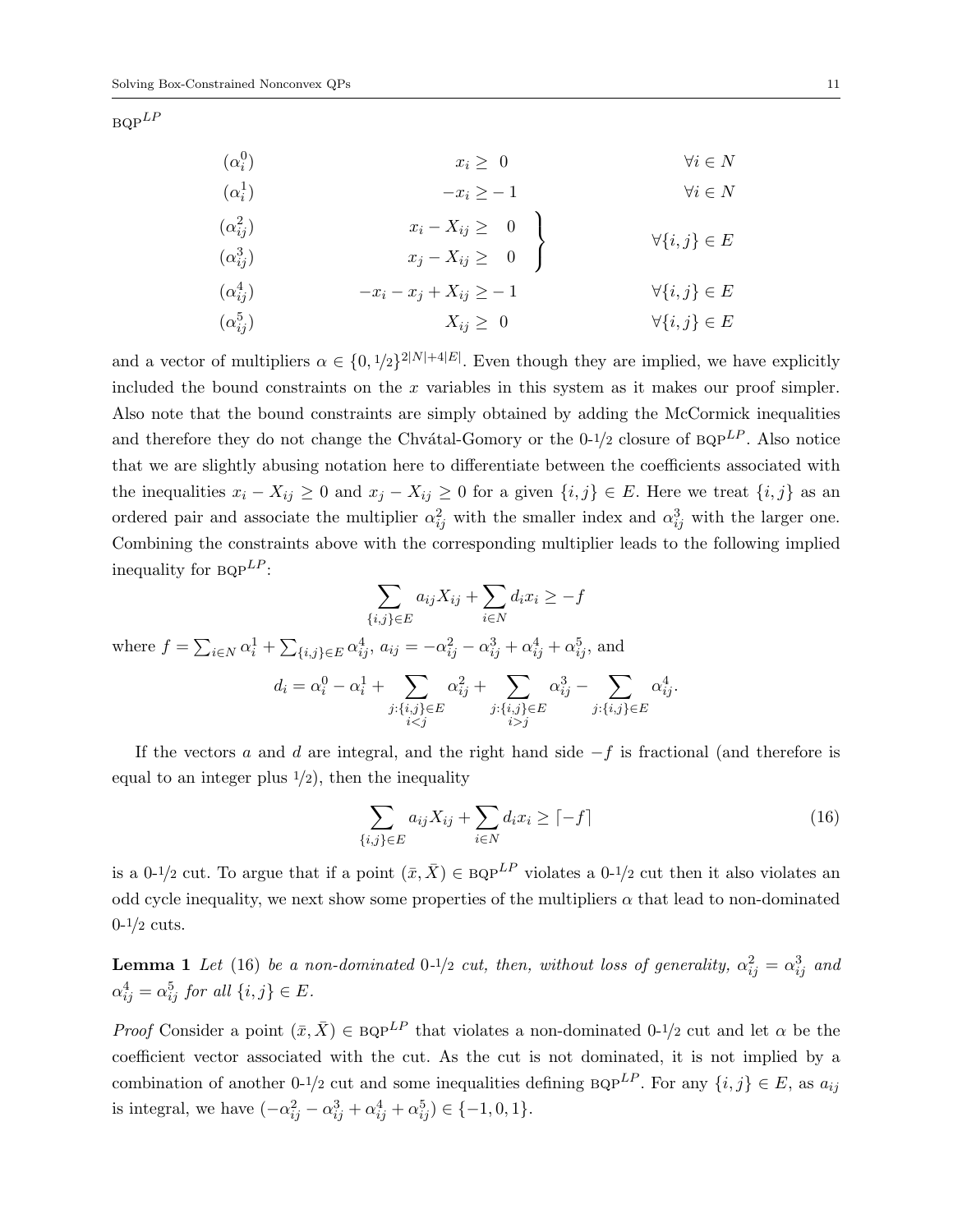If  $a_{ij} = 1$ , we clearly have  $\alpha_{ij}^2 = \alpha_{ij}^3 = 0$  and  $\alpha_{ij}^4 = \alpha_{ij}^5 = 1/2$ . On the other hand, if  $a_{ij} = -1$ , we have  $\alpha_{ij}^2 = \alpha_{ij}^3 = 1/2$  and  $\alpha_{ij}^4 = \alpha_{ij}^5 = 0$ . Therefore, in both cases,  $\alpha_{ij}^2 = \alpha_{ij}^3$  and  $\alpha_{ij}^4 = \alpha_{ij}^5$ .

Finally, if  $a_{ij} = 0$ , we either have  $\alpha_{ij}^2 = \alpha_{ij}^3 = \alpha_{ij}^4 = \alpha_{ij}^5 = 1/2$ , in which case the base inequality is a combination the trivial inequality  $0 \ge -1$  and another base inequality obtained by setting  $\alpha_{ij}^2 = \alpha_{ij}^3 = \alpha_{ij}^4 = \alpha_{ij}^5 = 0$ . Clearly the 0-1/2 cut on hand is dominated by the new 0-1/2 cut. When  $a_{ij} = 0$ , a second possibility is to have  $\alpha_{ij}^2 + \alpha_{ij}^3 = \alpha_{ij}^4 + \alpha_{ij}^5 = 1/2$ . Without loss of generality, let  $\alpha_{ij}^2 = 1/2$ . In this case, if  $\alpha_{ij}^4 = 1/2$ , then the same base inequality can be obtained by setting  $\alpha_{ij}^2 = \alpha_{ij}^4 = 0$  and increasing  $\alpha_j^1$  by  $1/2$  (note that if  $\alpha_i^1$  was already  $1/2$ , then the cut is improved by setting  $\alpha_{ij}^1$  to 0). On the other hand, if  $\alpha_{ij}^5 = 1/2$ , the same base inequality can be obtained by setting  $\alpha_{ij}^2 = \alpha_{ij}^5 = 0$  and increasing  $\alpha_i^0$  by  $1/2$ .

Combining these observations, we conclude that for any 0-1/2 cut, we have  $\alpha_{ij}^2 = \alpha_{ij}^3$  and  $\alpha_{ij}^4 =$  $\alpha_i^5$  $\frac{5}{ij}$ .

Therefore, any  $0^{-1/2}$  cut for BQP is in fact a  $0^{-1/2}$  cut for the following simple system of inequalities:

| $(\alpha_i^0)$   | $x_i \geq 0$                  | $\forall i \in N$       |
|------------------|-------------------------------|-------------------------|
| $(\alpha_i^1)$   | $-x_i \geq -1$                | $\forall i \in N$       |
| $(\beta_{ij}^1)$ | $x_i + x_j - 2X_{ij} \geq 0$  | $\forall \{i,j\} \in E$ |
| $(\beta_{ij}^2)$ | $-x_i - x_j + 2X_{ij} \ge -1$ | $\forall \{i,j\} \in E$ |

where  $\beta_{ij}^1 = \alpha_{ij}^2 = \alpha_{ij}^3$  and  $\beta_{ij}^2 = \alpha_{ij}^4 = \alpha_{ij}^5$  for  $\{i, j\} \in E$ . We next show that, without loss of generality, we can assume  $\alpha_i^0 = \alpha_i^1 = 0$ . for all  $i \in N$ .

**Lemma 2** Let (16) be a non-dominated  $0^{-1/2}$  cut, then, without loss of generality,  $\alpha_i^0 = 0$  for all  $i \in N$ .

*Proof* Assume that  $\alpha_i^0 = 1/2$  for some  $i \in N$ . In this case, clearly  $\alpha_i^1 = 0$  and as  $d_i$  is integral, at least one of  $\beta_{ij}^1$  or  $\beta_{ij}^2$  equals  $1/2$  for some  $j \in N$  such that  $\{i, j\} \in E$ .

First assume that  $\beta_{ij}^1 = 1/2$  for some  $\{i, j\} \in E$  and  $j \in N$ . In this case, the contribution of the associated inequalities to the base inequality is:

$$
x_i + 1/2x_j - X_{ij} \ge 0.
$$

In this case, setting  $\alpha_i^0 = \beta_{ij}^1 = 0$  and increasing  $\alpha_j^0$  by  $1/2$  reduces the left hand side of the base inequality by  $x_i - X_{ij}$  while not changing the right hand side. As  $x_i - X_{ij} \geq 0$  is a valid inequality for the  $BQP^{LP}$ , the new 0-1/2 cut dominates the original one.

Next assume that  $\beta_{ij}^2 = 1/2$  for some  $\{i, j\} \in E$ . In this case, the contribution of the associated inequalities to the base inequality is:

$$
-1/2x_j + X_{ij} \ge -1/2.
$$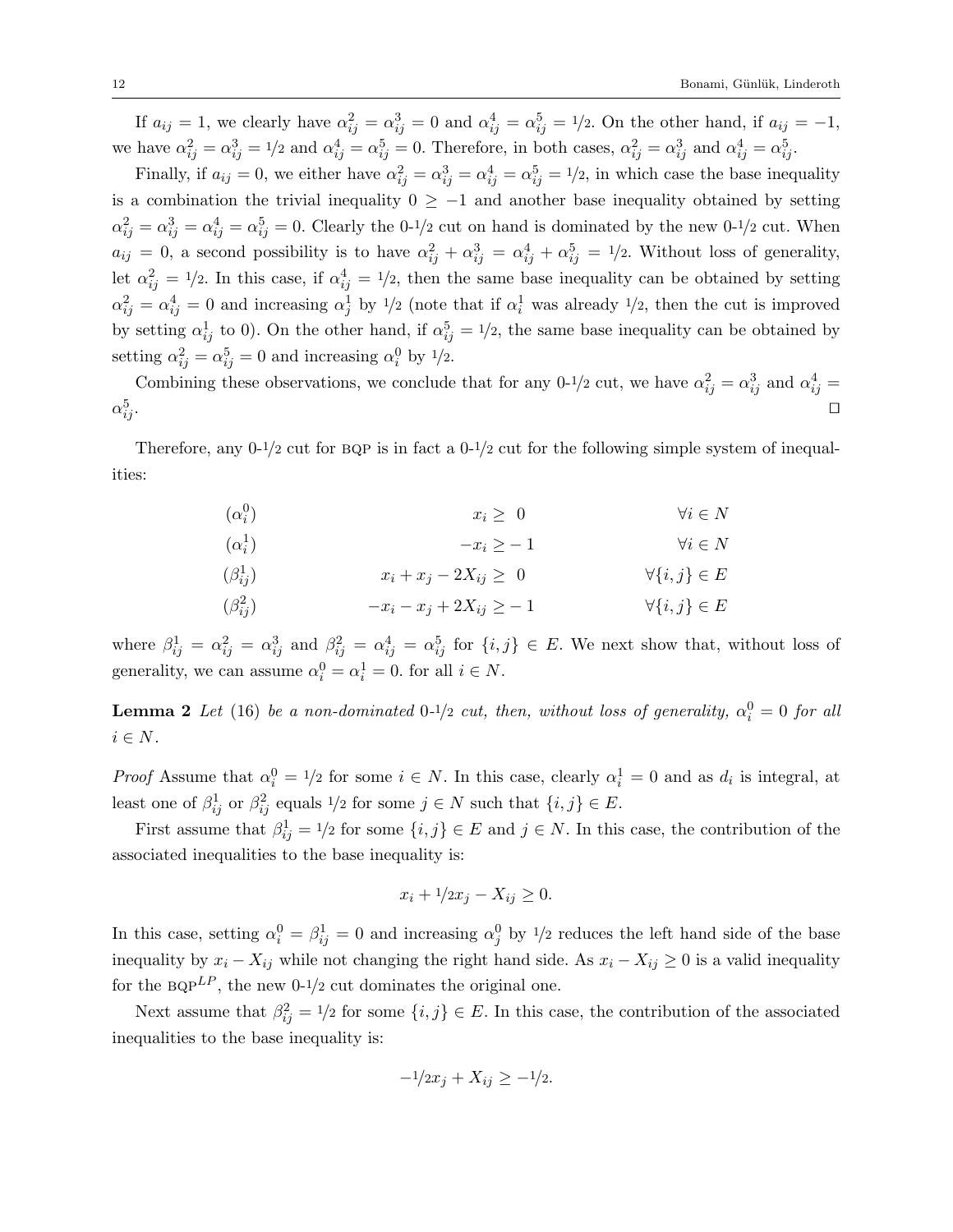However, setting  $\alpha_i^0 = \beta_{ij}^2 = 0$  and increasing  $\alpha_j^1$  by  $\frac{1}{2}$  reduces the left hand side of the base inequality by  $X_{ij}$ . As  $X_{ij} \geq 0$  is a valid inequality for the BQP<sup>LP</sup>, the new 0-1/2 cut again dominates the original one.  $\Box$ 

**Lemma 3** Let (16) be a non-dominated  $0^{-1/2}$  cut, then, without loss of generality,  $\alpha_i^1 = 0$  for all  $i \in N$ .

Proof Assume that  $\alpha_i^1 = 1/2$  for some  $i \in N$ . As  $d_i$  is integral, at least one of  $\beta_{ij}^1$  or  $\beta_{ij}^2$  equal  $1/2$ for some  $j \in N$  such that  $\{i, j\} \in E$ . First assume that  $\beta_{ij}^1 = 1/2$  for some  $\{i, j\} \in E$  and  $j \in N$ . In this case, the contribution of the associated inequalities to the base inequality is:

$$
1/2x_j - X_{ij} \ge -1/2.
$$

In this case, setting  $\alpha_i^1 = \beta_{ij}^1 = 0$  and increasing  $\alpha_j^1$  by  $1/2$  reduces the left hand side of the base inequality by  $x_j - X_{ij}$  while keeping the right hand side the same. As  $x_j - X_{ij} \geq 0$  is a valid inequality for the  $BQP^{LP}$ , the new 0-1/2 cut dominates the original one.

Next assume that  $\beta_{ij}^2 = 1/2$  for some  $\{i, j\} \in E$ . In this case, the contribution of the associated inequalities to the base inequality is:

$$
-x_i - \frac{1}{2x_j} + X_{ij} \ge -1.
$$

Setting  $\alpha_i^1 = \beta_{ij}^2 = 0$  and increasing  $\alpha_j^0$  by  $1/2$  reduces the left hand side of the base inequality by  $-x_i - x_j + X_{ij}$  and reduces the right hands side by  $-1$ . As  $-x_i - x_j + X_{ij} \ge -1$  is a valid inequality for the BQP<sup>LP</sup>, the new 0-1/2 cut again dominates the original one.

Consequently, any  $0^{-1/2}$  cut for BQP can in fact be derived as a  $0^{-1/2}$  cut for the following system of inequalities:

$$
(\beta_{ij}^1) \qquad \qquad x_i + x_j - 2X_{ij} \geq 0 \qquad \qquad \forall \{i, j\} \in E \tag{17}
$$

$$
\left(\beta_{ij}^2\right) \qquad \qquad -x_i - x_j + 2X_{ij} \ge -1 \qquad \qquad \forall \{i, j\} \in E \tag{18}
$$

Furthermore, it is easy to see that coefficients  $\beta_{ij}^1$  and  $\beta_{ij}^2$  associated with  $\{i, j\} \in E$  cannot be positive at the same time. We now associate a subgraph  $G = (N, E')$  with the cut where  $E' \subseteq E$ and  $\{i, j\} \in E'$  only if one of  $\beta_{ij}^1$  or  $\beta_{ij}^2$  is positive.

**Theorem 2** All non-dominated  $0-1/2$  cuts for the BQP are odd cycle inequalities.

*Proof* As the coefficients of x variables (denoted by  $d$ ) in the base inequality are integral, each node of the graph  $G = (N, E')$  has even degree and therefore E' can be decomposed into simple cycles  $C_1, \ldots, C_q$ . Assume that  $q > 1$ . In this case, the base inequality is a combination of q valid inequalities, each associated with a simple cycle. More precisely, for each cycle  $C_t$ , we associate the inequality

$$
\sum_{\{i,j\} \in C_t} (\beta_{ij}^2 - \beta_{ij}^1) 2X_{ij} + \sum_{\{i,j\} \in C_t} (\beta_{ij}^1 - \beta_{ij}^2)(x_i + x_j) \ge - \sum_{\{i,j\} \in C_t} \beta_{ij}^2.
$$
 (19)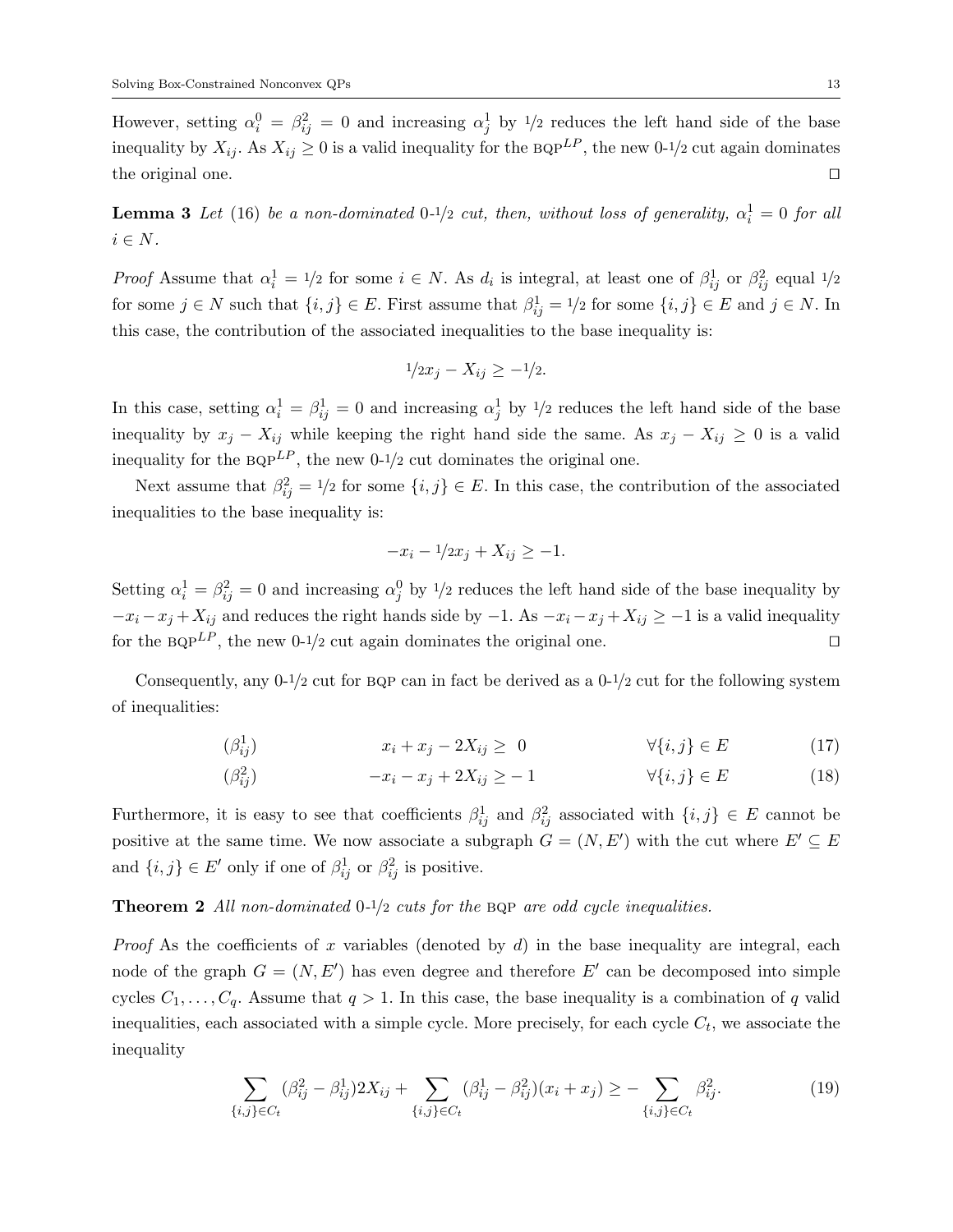Notice that for  $\{i, j\} \in C_t$  exactly one of  $\beta_{ij}^1$  or  $\beta_{ij}^2$  is equal to  $1/2$  and consequently the coefficient of  $X_{ij}$  is either 1 or −1. In addition, as each node in the cycle is incident on exactly two edges, the coefficients of the x variables in (19) are either  $-1$  or 0 or 1. If the right hand side of (19) is also integral, then the 0-1/2 cut is a combination of an integral inequality implied by the formulation and another 0-1/2 cut obtained by setting the multipliers associated with the cycle  $C_t$  to zero. Therefore, the right hand side of (19) has to be fractional if the cut is not dominated. But in this case, adding up the inequalities associated with all cycles except  $C_t$ , one obtains an integral implied inequality and again the 0-1/2 cut becomes a combination of an integral inequality implied by the formulation and another 0-1/2 cut obtained by setting the multipliers associated with the other cycles to zero. Therefore,  $q \geq 1$  and consequently,  $E' = C_1$ . Furthermore, as the right hand side of the base inequality needs to be fractional,  $E'$  contains an odd number of edges that have the  $\beta^2$  coefficients associated with the edge non-zero.  $\Box$ 

We next show that odd cycle inequalities give the Chvatal-Gomory closure for the BQP. The proof uses the same approach as [8] which is based on the proof of a related result in [28].

#### **Theorem 3** All non-dominated Chvátal-Gomory cuts for the BQP are  $0-1/2$  cuts.

*Proof* Let  $y = (x, X)$  and consider a non-dominated Chvátal-Gomory (CG) cut  $ay \geq f$  for the BQP. By definition, a is an integral (row) vector and  $f = \lceil z^* \rceil$  where  $z^* = \min\{ay \text{ s.t. } Ay \geq b\}$ and the inequality system  $Ay \geq b$  is composed of the McCormick inequalities defining  $BQP^{LP}$ . By linear programming theory, there exists a collection of inequalities  $By \geq b'$  from among the ones that define  $B\Omega P^{LP}$  such that B is a non-singular square matrix and  $z^* = \min\{ay \text{ s.t. } By \geq b'\}.$ Furthermore, the second problem has an optimal dual solution (row vector)  $w^* \geq 0$  such that  $w^*B = a$  and  $w^*b' = z^*$ . In other words, using  $w^* = aB^{-1}$  as weights, one can combine the inequalities  $By \geq b'$  to obtain  $ay \geq f$  as a CG cut. We next argue that  $B^{-1}$  is 1/2-integral and therefore  $w^*$  is also  $1/2$ -integral.

In [28], to prove that all vertices of  $BQP^{LP}$  are 1/2-integral, Padberg shows that after elementary (unimodular) row and column operations, it is possible to transform any basis  $B$  of  $A$  to a block diagonal matrix with  $\{-1, 0, 1\}$  components such that one of the blocks is an identity matrix and the remaining blocks have exactly two non-zero entries per row and column. In other words,  $B = UDV$ where U and V are unimodular (and therefore both  $U^{-1}$  and  $V^{-1}$  are integral) and D is block diagonal. Using an earlier result from [29] on almost totally unimodular matrices, this implies that each diagonal block of D is either the identity matrix, or, has determinant  $\pm 2$ . Consequently,  $D^{-1}$ and therefore  $B^{-1} = V^{-1}D^{-1}U^{-1}$  is 1/2-integral. This implies that  $w^* = aB^{-1}$  is also 1/2-integral.  $\square$ 

#### 3.4 Connections to the Cut Polytope

We next present a brief discussion to relate the CG cuts for the BQP and  $BQP^+$ . As we discussed earlier,  $BQP^+$  can be obtained from the cut polytope (collection of incidence vectors of edges that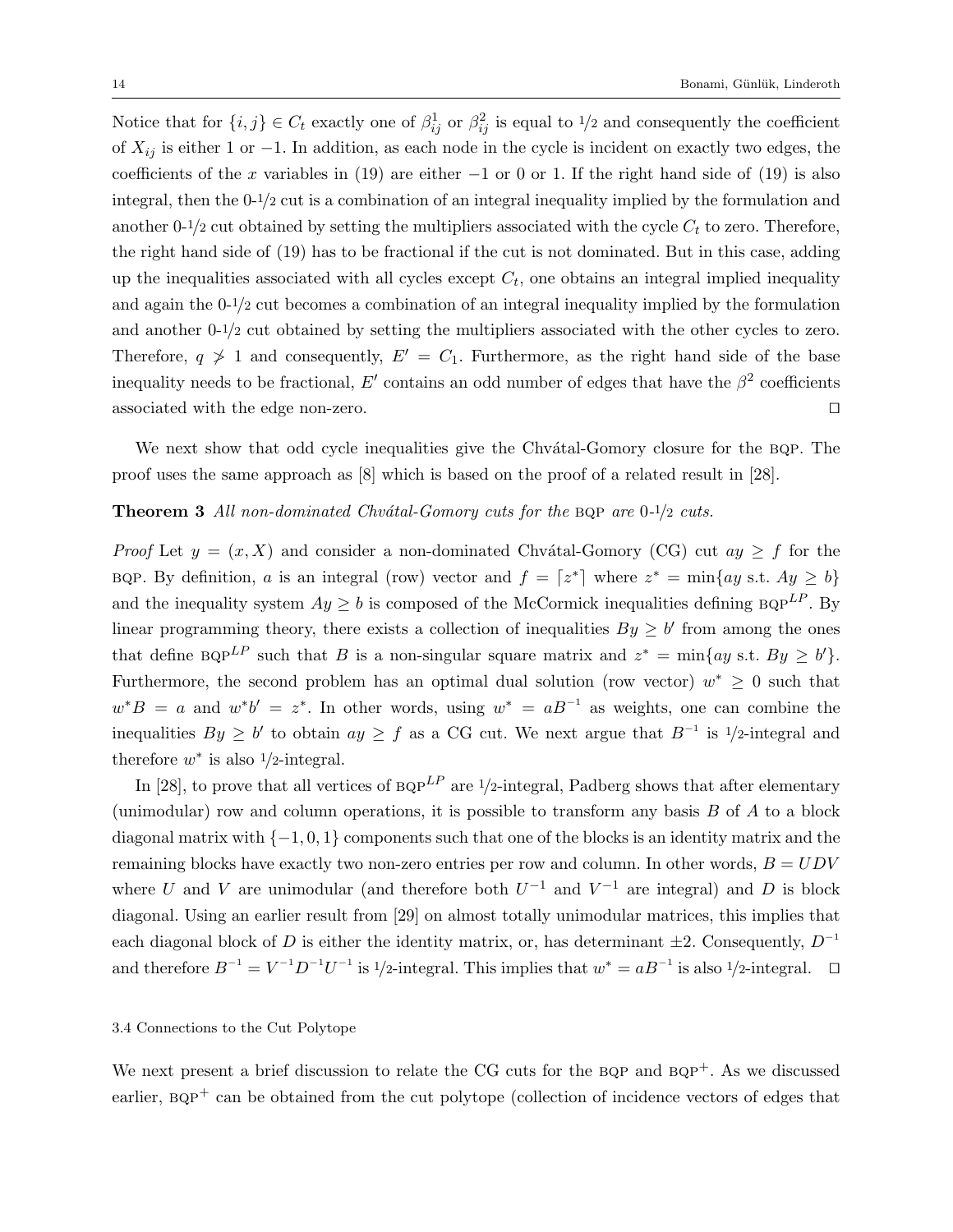induce a cut in the graph) via a linear bijection (sometimes called the covariance mapping) introduced by De Simone [33]. In other words, there is a 1-to-1 correspondence between the integral solutions of the two sets. Furthermore, for the complete graph  $G = (V, E^+)$ , it is known that solutions (and facets) to the continuous relaxation of the triangle formulation of the cut polytope and  $BQP^{LP}$  strengthened with triangle inequalities also have a 1-to-1 correspondence. In addition, it is also known that the CG closure of  $BQP^{LP}$  is obtained by adding triangle cuts to  $BQP^{LP+}$  [8]. Finally, Barahona [5] has shown that projecting out some of the edge variables from the triangle formulation of the cut polytope leads to an odd cycle formulation which in turn can be mapped to the  $BQP^{LP}$  strengthened with odd cycle cuts. Combining these known facts, Theorem 3 can be seen as a direct proof of the fact that the CG closure of the BQP defined on a sparse graph is equal to the projection of the CG closure of the bqp defined on the complete graph.

#### 3.5 Computational Experiments with Odd Cycle Inequalities

Theorem 3 establishes the theoretical strength of odd cycle inequalities by showing that these inequalities give the CG closure of the bqp. To complement this observation, we made some experiments to measure their computational performance on instances obtained as relaxations of BoxQP instances in our test set. As described in Section 3.4, it is possible to optimize over the the  $0-1/2$ -closure of BQP by optimizing over an extended formulation augmented with triangle inequalities. To compute the optimality gap closed by all odd cycle inequalities, we solve this large (but polynomially-sized) linear program rather than separating exponentially many odd cycle inequalities. We also computed the gap closed by 0-1/2 cuts heuristically separated by Cplex at the root node. Even though it is NP-hard to separate 0-1/2 cuts in general [16], heuristics have proved to be quite successful in practice [24], and most MIP solvers have powerful heuristic separation algorithms for this class of inequalities. We note that we tried but did not see any benefit in using inequalities (17)-(18) in place of McCormick inequalities as the base system togenerate  $0^{-1/2}$  cuts.

Table 2 below summarizes our findings and detailed results for each instance can be seen in Table 8 in the Appendix. The first two columns of Table 2 as well as the last column are taken from Table 1. The third column gives the average gap closed by 0-1/2 cuts separated heuristically. The fourth column, on the other hand, gives the gap closed by all odd cycle inequalities (or, equivalently, all  $0^{-1/2}$  cuts) at the root node. Comparing the third column to Table 1, we verify that restricting Cplex to use only  $0^{-1/2}$  cuts at the root node to strengthen the LP relaxation does not degrade the optimality gap closed. Finally, comparing the third column to the fourth column, we conclude that heuristically separated  $0^{-1/2}$  cuts approximate the effect of all  $0^{-1/2}$  cuts quite well.

#### 4 Algorithmic Improvements

In this section we discuss three additional computational techniques that proved very useful in solving BoxQP. First we describe an improved convex relaxation of BoxQP that keeps some quadratic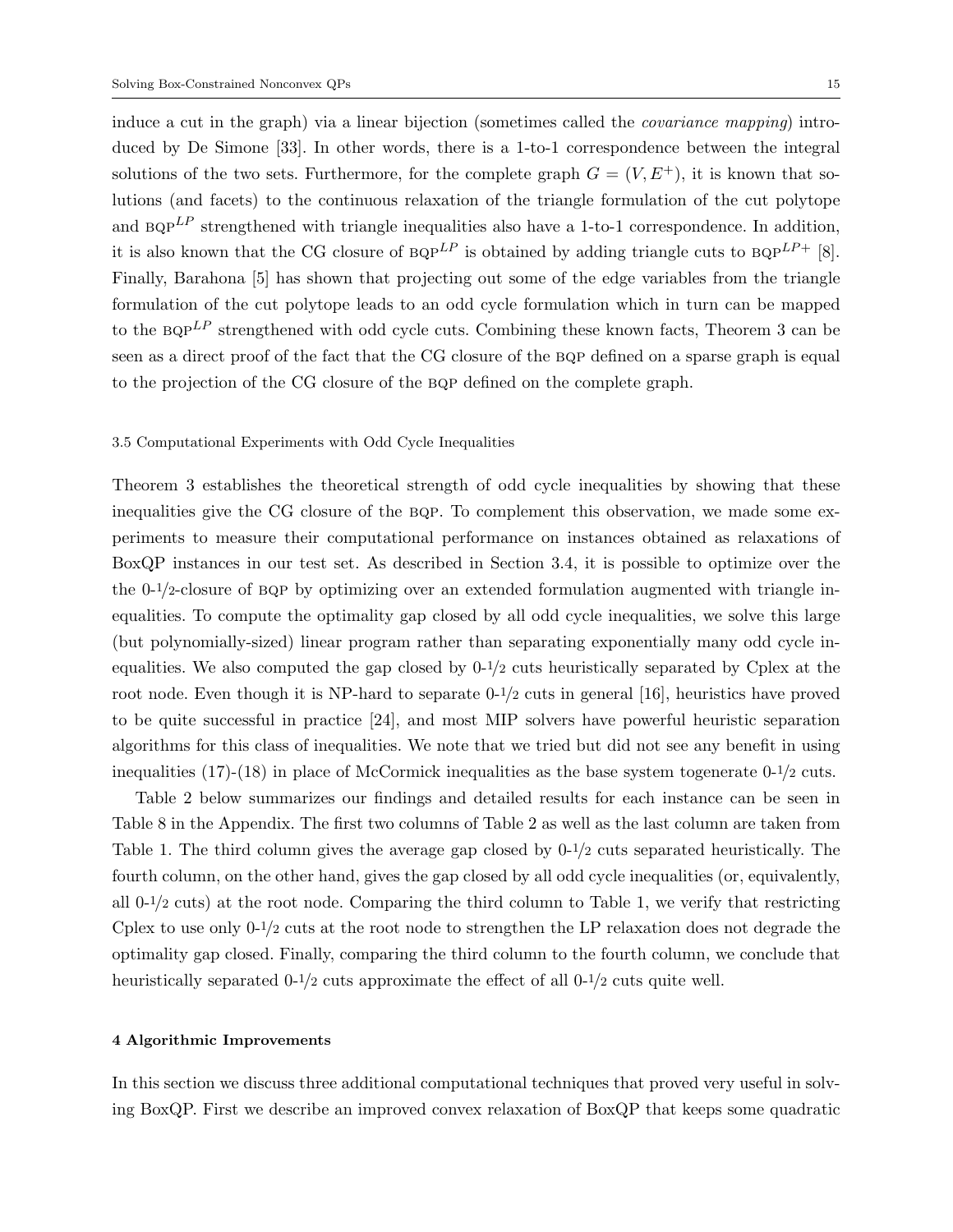| Size   | Density | #  | MC Gap | Cplex $0-1/2$ cuts | All $0-1/2$ cuts | BQP Relax. |
|--------|---------|----|--------|--------------------|------------------|------------|
| Small  | Low     | 6  | 35.49  | 90.34              | 90.48            | 90.48      |
|        | Medium  | 9  | 59.93  | 90.12              | 90.24            | 90.24      |
|        | High    | 27 | 78.96  | 89.30              | 89.45            | 89.69      |
| Medium | Low     | 12 | 47.37  | 94.88              | 94.88            | 94.88      |
|        | Medium  | 6  | 108.81 | 93.80              | 94.52            | 95.66      |
|        | High    | 3  | 163.47 | 91.55              | 92.00            | 96.74      |
| Large  | Low     | 6  | 68.65  | 95.60              | 96.71            | 96.92      |
|        | Medium  | 6  | 124.88 | 94.26              | 95.64            | 97.32      |
|        | High    | 6  | 180.85 | 89.10              | 89.47            | 96.22      |
| Jumbo  | Low     | 6  | 93.91  | 94.30              | 95.84            | 97.87      |
|        | Medium  | 6  | 170.78 | 89.89              | 90.53            | 94.36      |
|        | High    | 6  | 232.44 | 84.89              | 84.95            | 88.71      |

Table 2 Comparison of CG-Closure to other Boolean Quadric Relaxation Bounds

terms in the formulation, we then observe that certain variables may be restricted to take only binary values, and finally we show how to use bound information to strengthen valid inequalities obtained from the Boolean Quadric Polytope.

The prototype implementation, upon which most of our computational results are based, was done using CPLEX v.12.6.1. The version of CPLEX we employed was augmented with the ability to directly call the 0-1/2 cut generator available in CPLEX. Cutting planes were computed using this generator and added in the CPLEX cut callback function. Cuts were added iteratively in rounds until the relaxation solution was no longer able to be separated. All other features of the CPLEX default implementation, including sophisticated branching rules, preprocessing, and cut filtering and handling were employed. All experiments in Section 4 were performed on a computer with an Intel i5-4570 CPU processor clocked at 3.2GHz and with 32GB of main memory.

#### 4.1 Strengthed Convex Relaxation

A stronger convex relaxation for EBoxQP can be obtained by adapting the McCormick relaxation M to not relax the convex inequalities  $Y_i \geq x_i^2$ , resulting in the convex set

$$
\mathcal{M}^2 := \left\{ (x, X, Y) \in \mathbb{R}^n \times \mathbb{R}^{|E|} \times \mathbb{R}^n \mid x_i \ge Y_i \ge x_i^2, Y_i \ge 0 \quad \forall i \in N, \right\}
$$
  

$$
x_i \ge X_{ij}, x_j \ge X_{ij} \ge x_i + x_j - 1 \quad \forall \{i, j\} \in E,
$$
  

$$
X_{ij} \ge 0 \quad \forall \{i, j\} \in E, 1 \ge x_i \ge 0 \quad \forall i \in N \right\}.
$$

The value of the optimization problem

$$
z_{\mathcal{M}^2} := \min \Big\{ \sum_{\{i,j\} \in E} Q_{ij} X_{ij} + \sum_{i \in N} 1/2 \ Q_{ii} Y_i + c^T x \mid (x, X, Y) \in \mathcal{M}^2 \Big\}
$$

provides a potentially stronger lower bound that does  $z_{\mathcal{M}}$ :  $z_{\mathcal{M}} \leq z_{\mathcal{M}^2} \leq z_{\text{BoxQP}}$ . The set  $\mathcal{M}^2$  has  $n$  (convex) quadratic constraints in its definition, which may be a disadvantage for computation.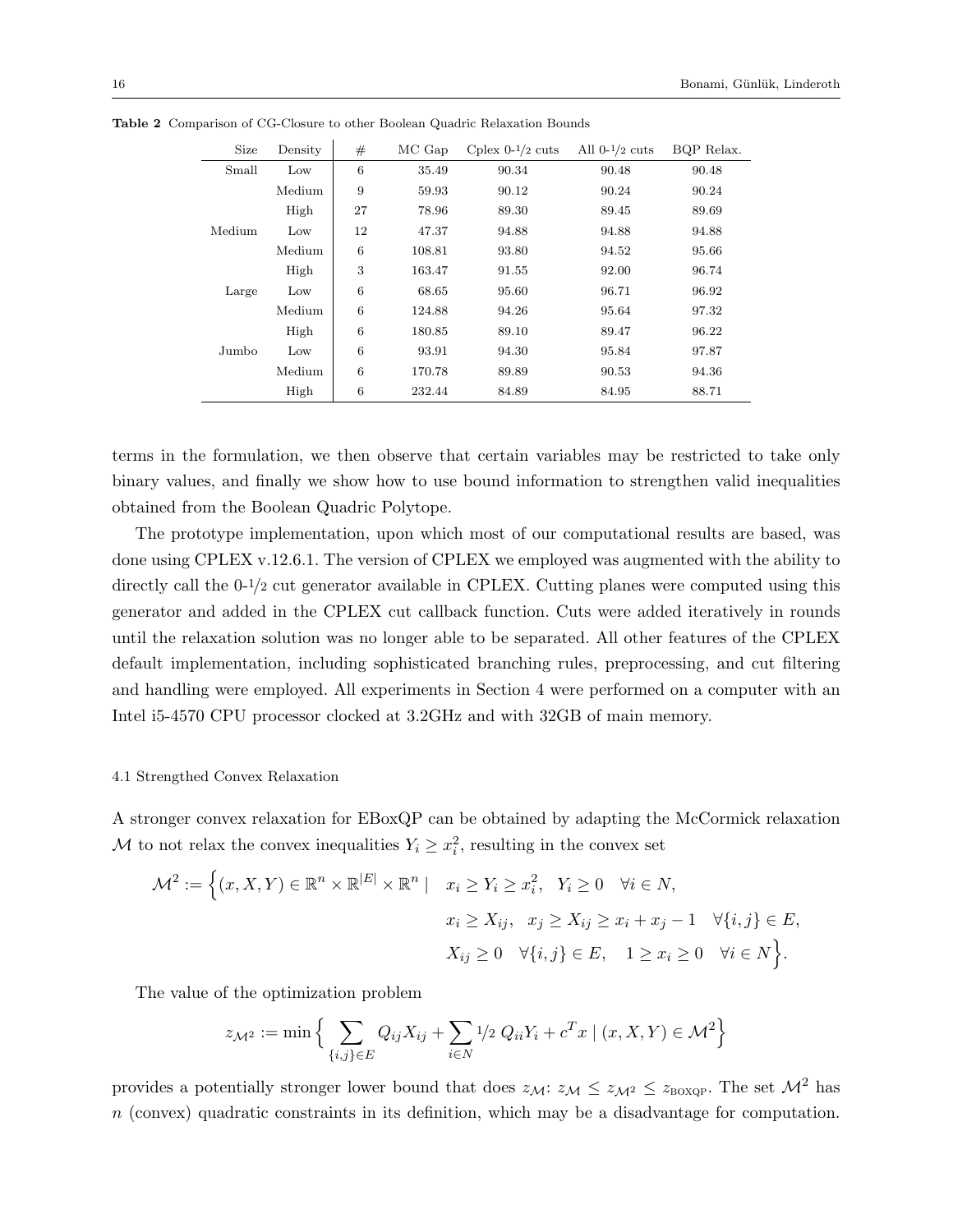However, by projecting out variables from  $\mathcal{M}^2$ , the computation of  $z_{\mathcal{M}^2}$  can be transformed into an optimization problem with a convex quadratic objective and linear constraints [7]. Specifically, recalling that  $N^+ := \{i \in N \mid Q_{ii} \geq 0\}$  and  $N^- := \{i \in N \mid Q_{ii} < 0\}$ , we can easily see that

$$
z_{\mathcal{M}^2} = \min \sum_{(i,j)\in E} Q_{ij} X_{ij} + \sum_{i\in N^-} 1/2 \ Q_{ii} Y_i + \sum_{i\in N^+} 1/2 \ Q_{ii} x_i^2 + c^T x
$$
  
s.t.  $x_i \ge Y_i \quad \forall i \in N^-$ ,  
 $x_i \ge X_{ij}, \ x_j \ge X_{ij} \ge x_i + x_j - 1 \quad \forall \{i, j\} \in E$ ,  
 $X_{ij} \ge 0 \quad \forall \{i, j\} \in E, \quad 1 \ge x_i \ge 0 \quad \forall i \in N$ .

This problem can be solved using an active-set method. We use the simplex method for QP available in CPLEX to solve the relaxations arising in the algorithm.

To understand the improvement in bound obtained by using the convex quadratic relaxation  $\mathcal{M}^2$  versus the linear programming relaxation  $\mathcal{M}$ , we compared the percentage of the gap closed at the root by the different relaxations, and Table 3 shows the results of this experiment. The table aggregates information about the percentage of the optimality gap closed (defined in Equation (11)) by the improved McCormick relaxation  $\mathcal{M}^2$ , the McCormick relaxation with 0-1/2 cuts, and the relaxation  $\mathcal{M}^2$  with 0-1/2 cuts added. The last column shows the difference between the previous two columns and highlights the contribution of the improved McCormick relaxation in the presence of zerohalf cuts. The Avg MC Gap is the geometric mean computed over all instances in the category, and the % gap closed values are the geometric means of all values. The full results of this experiment, listing the bounds for each instance is given in Table 9 in the appendix Section A.2

|        |         |    |                 | % Gap Closed             |                            |                         |
|--------|---------|----|-----------------|--------------------------|----------------------------|-------------------------|
| Size   | Density | #  | $\mathcal{M}^2$ | $\mathcal{M} + 0^{-1/2}$ | $\mathcal{M}^2 + 0^{-1/2}$ | $\Delta(\mathcal{M}^2)$ |
| Small  | Low     | 6  | 4.68            | 90.34                    | 99.29                      | 8.95                    |
|        | Medium  | 9  | 3.67            | 90.12                    | 98.58                      | 8.46                    |
|        | High    | 27 | 3.55            | 89.30                    | 98.64                      | 9.34                    |
| Medium | Low     | 12 | 2.39            | 94.88                    | 99.69                      | 4.82                    |
|        | Medium  | 6  | 1.72            | 93.80                    | 96.83                      | 3.03                    |
|        | High    | 3  | 1.23            | 91.55                    | 93.04                      | 1.49                    |
| Large  | Low     | 6  | 1.08            | 95.60                    | 97.81                      | 2.21                    |
|        | Medium  | 6  | 1.11            | 94.26                    | 95.99                      | 1.73                    |
|        | High    | 6  | 0.97            | 89.10                    | 90.17                      | 1.07                    |
| Jumbo  | Low     | 6  | 0.96            | 94.30                    | 95.80                      | 1.50                    |
|        | Medium  | 6  | 0.84            | 89.89                    | 90.82                      | 0.93                    |
|        | High    | 6  | 0.66            | 84.89                    | 85.64                      | 0.75                    |

|  |  | <b>Table 3</b> Bounds Improvement with $\mathcal{M}^2$ Relaxations |  |  |
|--|--|--------------------------------------------------------------------|--|--|
|--|--|--------------------------------------------------------------------|--|--|

While the percentage optimality gap closed by using the improved McCormick relaxation  $\mathcal{M}^2$ is relatively modest, the effect is amplified in the presence of zerohalf cuts. We note that the computational overhead incurred by solving the convex quadratic programming relaxation instead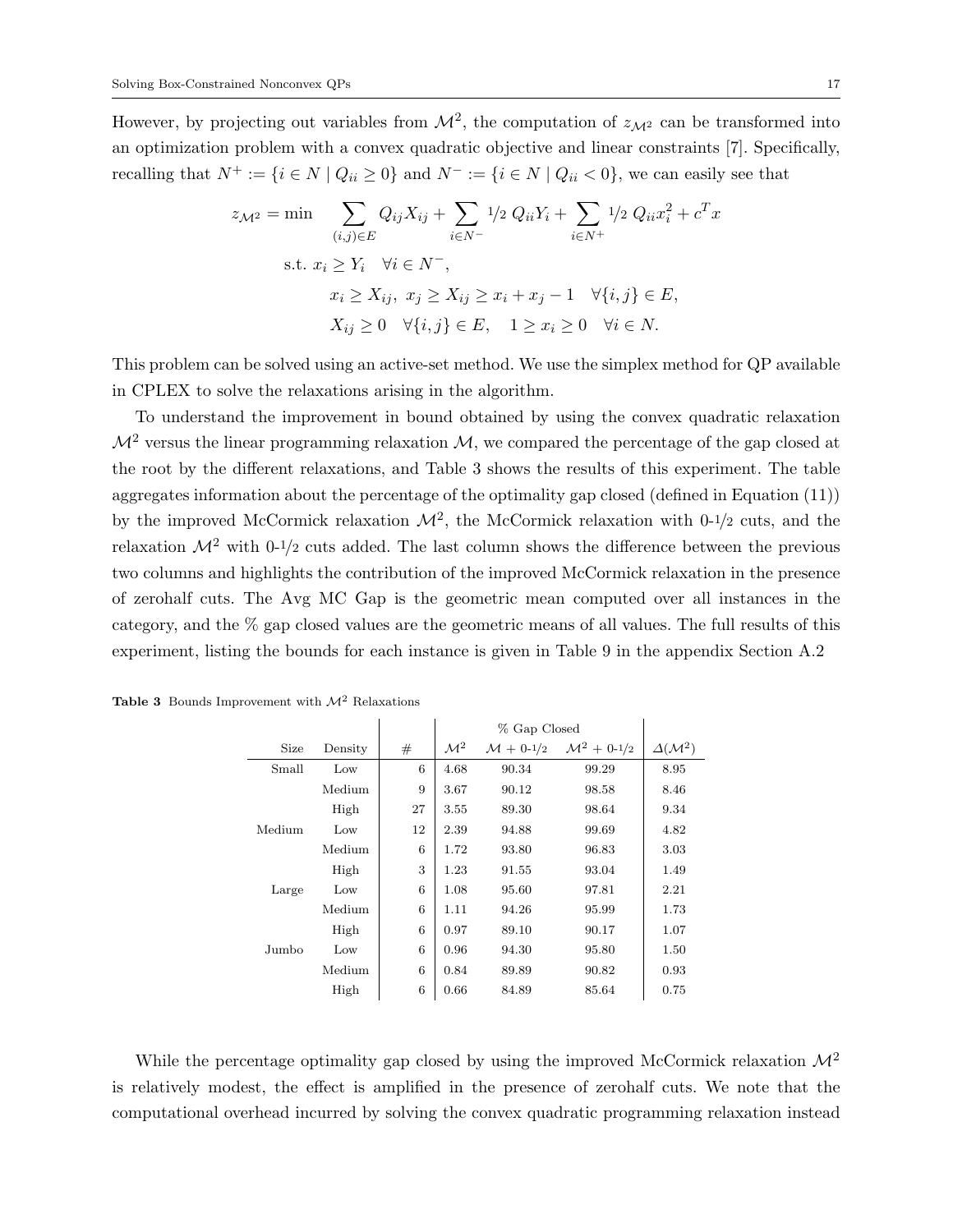of the linear programming relaxation is very modest. This is due to the fact that CPLEX employs a pivoting-based method for obtaining the bound during branch and bound, and consequently, child nodes can be warm-started using the parent solution. Thus, the computational effort to solve branch and bound nodes is comparable, regardless of the relaxation  $(M \text{ or } M^2)$  being used. Therefore, we conclude that the improvement due to using the convex quadratic programming formulation is clearly worth the additional computational effort.

#### 4.2 Improving Spatial Branching Using Implicit Integrality

As mentioned earlier, global optimization solvers combine convex relaxations of the problem at hand with enumeration to find globally optimal solutions. For BoxQP, the convex relaxations we use are the McCormick relaxations strengthened with cutting planes. If the relaxation solution  $(\hat{x}, \hat{X}, \hat{Y})$ has  $\hat{x}_i \hat{x}_j \neq \hat{X}_{ij}$ , then the solution is not feasible to BoxQP and the infeasibility must be resolved via spatial branching—e.g. creating one child node with the additional constraint  $x_i \leq \hat{x}_i$ , a second child node with the additional constraint  $x_i \geq \hat{x}_i$  and tightening the McCormick relaxations in both nodes according to these bounds. We next observe that if the diagonal matrix element  $Q_{kk}$  is not positive for some  $k \in N$ , then there exists an optimal solution  $x^*$  with  $x^*_k$  at one of its bounds.

**Lemma 4** ([22]) If  $Q_{kk} \leq 0$  for some  $k \in N$ , then there exists an optimal solution  $x^*$  to BoxQP with  $x_k^* \in \{\ell_k, u_k\}.$ 

*Proof* Take any feasible solution  $\hat{x}$  to BoxQP. Fixing  $x_i = \hat{x}_i$ , for all  $i \in N \setminus \{k\}$  in the objective function to BoxQP , we obtain the one-dimensional function

$$
q_{\hat{x}}(x_k) := 1/2 \left(Q_{kk} x_k^2 + \sum_{i \in N \setminus \{k\}} Q_{ik} \hat{x}_i x_k\right) + c_k x_k + 1/2 \left(\sum_{i \in N \setminus \{k\}} \sum_{j \in N \setminus \{k\}} Q_{ij} \hat{x}_i \hat{x}_j + \sum_{i \in N \setminus \{k\}} c_i \hat{x}_i\right).
$$
Constant

If  $Q_{kk} \leq 0$ , then  $q_{\hat{x}}(x_k)$  is a concave function with a minimum at one of the endpoints of its domain. Fixing variables  $x_i, i \neq k$  does not affect the range of values that  $x_k$  can take, so  $q_{\hat{x}}(x_k)$  must have a minimum at  $\ell_k$  or  $u_k$ . So if  $\hat{x}$  is such that  $\ell_k \leq \hat{x}_k < u_k$ , there exists a feasible solution  $x^*$  whose objective is no worse with  $x_k^* \in \{\ell_k, u_k\}.$ 

Lemma 4 can be used to strengthen branching divisions when branching on a variable  $x_k$  that has  $Q_{kk} \leq 0$ . Instead of creating two nodes with bounds  $x_k \leq \hat{x}_k$ , and  $x_k \geq \hat{x}_k$ , respectively, one can instead create two nodes with bounds  $x_k = \ell_k$ , and  $x_k = u_k$  and therefore avoid branching on variable  $x_k$  again in this branch of the enumeration tree. Assuming the bounds are  $0 \le x_i \le$  $1 \forall i \in N$ , this idea can simply be implemented by declaring all such variables as binary variables in a solver. This preprocessing technique was also proposed in [15].

Figures 1 and 2 show the results of an experiment designed to demonstrate the impact of employing these strengthened branching disjunctions. Each of the instances in our test suite was solved both with declaring  $x_i \in \{0,1\}$   $\forall i \in N^-$  and without performing this preprocessing step.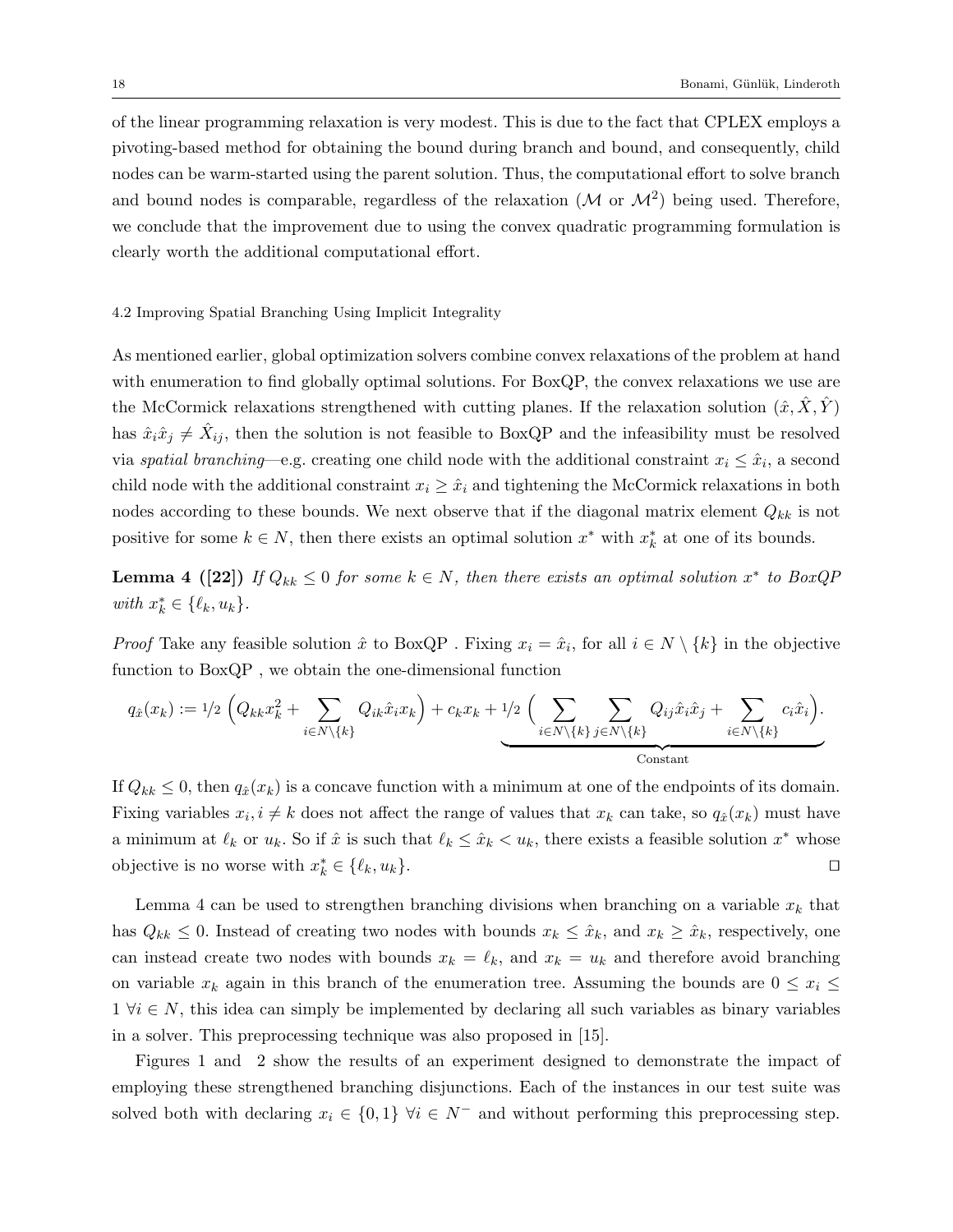The instances were solved for at most 3600 CPU seconds using our instrumented version of CPLEX v12.6.1 with the improved  $\mathcal{M}^2$  relaxation and 0-1/2 cuts. Figure 1 is a scatter plot comparing the number of nodes in the enumeration tree for all instances that were solved by both methods with  $x_i \in [0,1]$   $\forall i \in N^-$  as the x component and  $x_i \in \{0,1\}$   $\forall i \in N^-$  as the y-component. The plot is on a log − log scale and demonstrates that especially for instances with a larger enumeration tree, declaring variables to be integer-valued can have a significantly beneficial effect. Figure 2 is a similar scatter plot showing the remaining relative optimality gap for all instances that were not solved by both methods. The final relative optimality gap tolerance used in this experiment was 0.01%, so the Figure 2 demonstrates that 9 instances were solved within one hour when declaring  $x_i \in \{0,1\}, i \in \mathbb{N}$  that were not solved otherwise. The detailed computational performance of the two methods for each instance in the test quite is given in Table 10 in the appendix. The conclusion from this experiment is that for box-constrained instances, this simple preprocessing technique is definitely worthwhile.



Fig. 1 Comparing # of Nodes in Search Tree for Solved Instances, With and Without Declaring Appropriate Variables Integer

#### 4.3 Cuts at Branch and Bound Nodes

Theorem 1 establishes how inequalities from the Boolean Quadric Polytope BQP may be applied to the box-constrained quadratic program BoxQP. The BQP inequalities are valid as long as the variables have bounds  $x_i \in [0,1]$   $\forall i \in N$ . Once (spatial) branching is performed, the bounds on  $x_i$ may be arbitrary. Using the same proof as Theorem 1, it is simple to show that if the bounds on  $x$ are arbitrary, and we generalize the set  $\mathcal B$  to have arbitrary bounds on the variables,

$$
\mathcal{B}(\ell, u) := \left\{ (x, X) \in \mathbb{R}^n \times \mathbb{R}^{|E|} \mid X_{ij} = x_i x_j \quad \forall \{i, j\} \in E, u_i \ge x_i \ge \ell_i \quad \forall i \in N \right\},\
$$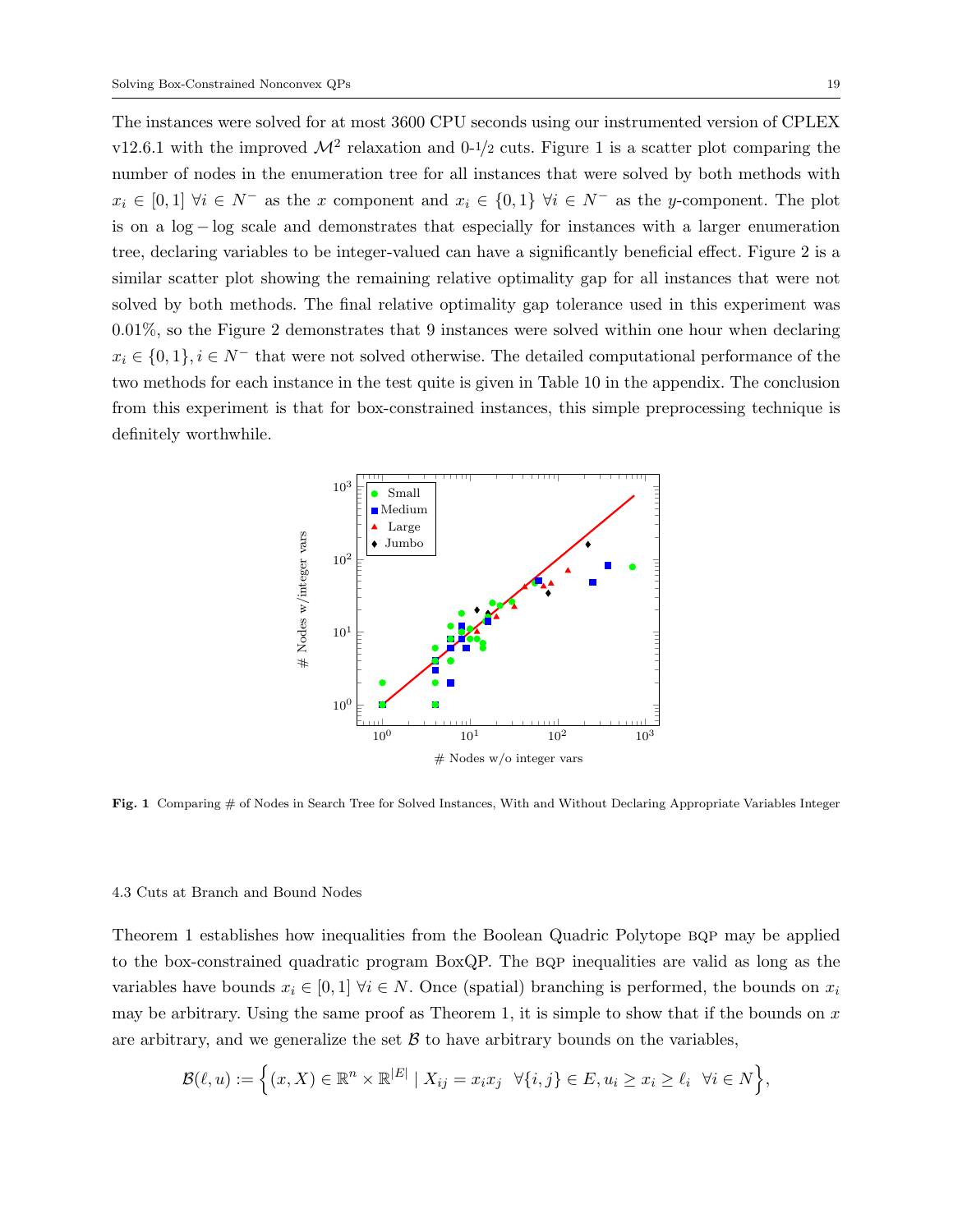

Fig. 2 Comparing Final Optimality Gap for Unsolved Instances, With and Without Declaring Appropriate Variables Integer

then

$$
\mathbf{conv}(\mathcal{B}(\ell,u)) = \left\{ (x,X) \in \mathbb{R}^n \times \mathbb{R}^{|E|} \mid X_{ij} = x_i x_j \quad \forall \{i,j\} \in E, x_i \in \{\ell_i, u_i\} \quad \forall i \in N \right\} := \mathbf{BQP}(\ell,u).
$$

Here, we how to transform valid inequalities for BQP to be valid inequalities for the set  $BQP(\ell, u)$  so that they can be applied to box-constrained quadratic programs with arbitrary bounds. We explain the transformations in the context of finding a valid inequality violated by a point  $(\hat{x}, \hat{X})$  with variable bounds  $\ell_i \leq x_i \leq u_i \ \forall i \in N$ . The first step is to transform the variables via the equations

$$
x_i' = \frac{x_i - \ell_i}{u_i - \ell_i} \qquad \forall i \in N
$$
\n
$$
(20)
$$

$$
X'_{ij} = \frac{X_{ij} - \ell_i x_j - \ell_j x_i + \ell_i \ell_j}{(u_i - \ell_i)(u_j - \ell_j)} \qquad \forall \{i, j\} \in E.
$$
 (21)

The transformation (21) is obtained by scaling each variable in the product

$$
x_i x_j \rightarrow \left(\frac{x_i - \ell_i}{u_i - \ell_i}\right) \left(\frac{x_j - \ell_j}{u_j - \ell_j}\right),
$$

and replacing  $x_ix_j$  with  $X_{ij}$ . The point  $(x, X) \in BQP(\ell, u)$  if and only if the transformed point  $(x', X') \in BQP$ . The point  $(x', X')$  is given to CPLEX's standard 0-1/2 cut generator, which attempts to separate  $(x', X')$  for BQP. If successful, a "canonical," inequality of the form

$$
\sum_{i \in N} \alpha_i x'_i + \sum_{\{i,j\} \in E} B_{ij} X'_{ij} \le \gamma \tag{22}
$$

is returned. We undo the transformation by substituting (20) and (21) into (22) to get the following equivalent inequality for  $BQP(\ell, u)$ :

$$
\sum_{i \in N} \left( \frac{\alpha_i}{u_i - \ell_i} \right) x_i + \sum_{\{i,j\} \in E} \frac{B_{ij} X_{ij} - B_{ij} \ell_j x_i - B_{ij} \ell_i x_j}{(u_i - \ell_i)(u_j - \ell_j)} \le \gamma + \sum_{i \in N} \frac{\alpha_i \ell_i}{(u_i - \ell_i)} - \sum_{\{i,j\} \in E} \frac{B_{ij} \ell_i \ell_j}{(u_i - \ell_i)(u_j - \ell_j)}.
$$
\n(23)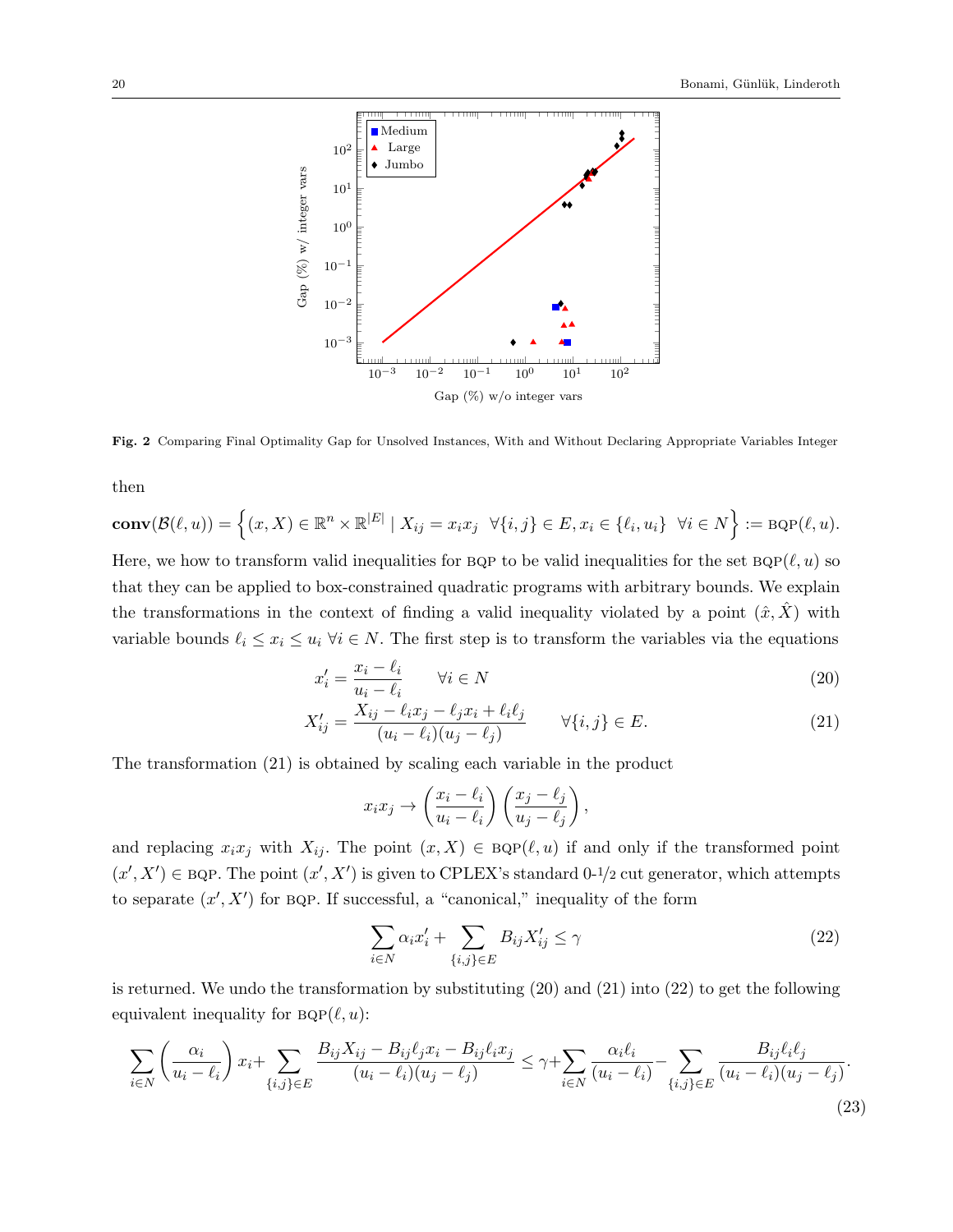To implement inequality (23), the coefficient of the  $x_i$  variable in (22) is multiplied by  $(u_i - \ell_i)^{-1}$ and the quantity  $\sum_{j:\{i,j\}\in E} B_{ij} \ell_j/(u_i - \ell_i)(u_j - \ell_j)$  is subtracted from the coefficient. For each  $X_{ij}$ variable, we scale the coefficient by coefficients of the  $X_{ij}$  variables by  $(u_i - \ell_i)(u_j - \ell_j)$ . We also add the quantity

$$
\sum_{i \in N} \frac{\alpha_i \ell_i}{u_i - \ell_i} - \sum_{\{i,j\} \in E} \frac{B_{ij} \ell_i \ell_j}{(u_i - \ell_i)(u_j - \ell_j)}
$$

to the right-hand-side of the returned inequality. When computing the coefficient of each variable, if the difference in bounds for the variable is smaller than a pre-specified tolerance,  $(u_i - \ell_i < \epsilon)$ , we take  $u_i = \ell_i + 1$  when calculating the transformations (20) (21) and (23). The resulting inequality is clearly valid, since it is valid for a relaxation of the nodal subproblem being considered. Further, numerical difficulties arising from possibly large coefficient values in (23) are avoided.

When these transformations are applied to the defining inequalities of the Boolean Quadric Polytope, one obtains the well-known general version of the McCormick inequalities:

$$
X_{ij} - x_i - x_j \ge 1 \qquad \to \qquad X_{ij} \ge u_j x_i + u_i x_j - u_i u_j
$$

$$
X_{ij} \ge 0 \qquad \to \qquad X_{ij} \ge \ell_j x_i + \ell_i x_j - \ell_i \ell_j
$$

$$
X_{ij} \le x_i \qquad \to \qquad X_{ij} \le \ell_j x_i + u_i x_j - u_i \ell_j
$$

$$
X_{ij} \le x_j \qquad \to \qquad X_{ij} \le u_j x_i + \ell_i x_j - \ell_i u_j
$$

In our implementation, we keep a list of "canonical" BQP cuts that come from the  $0-1/2$  cut generator. Before we call the  $0^{-1/2}$  cut generator for a new point, we see if any of the inequalities already in our list, when modified according to (23), is violated.

We performed an experiment to test the impact of locally strengthening cuts using updated variable bound information from branching versus an implementation where bqp cuts were added only at the root node of the search tree. Figure 3 summarizes the results of this experiment with a scatter plot of CPU times for the two methods on the instances solved by both within one hour. The results of the experiment demonstrate that for some instances, there is a significant improvement obtained by doing local cut strengthening. For instances not solved by one of the two methods, the local cut strengthening did not seem to have a significantly positive or negative effect on the final gap obtained after one CPU hour. Full results of the experiment are given in Table 10 in the appendix.

#### 5 Computational Results

In this section, we first present a comparison of BQP-based bounds with bounds obtained by various SDP relaxations of BoxQP. A second experiment compares our  $0^{-1/2}$ -cut based solved to other state-of-the-art software for solving BoxQP . A final section demonstrates the very significant improvement that  $0^{-1/2}$  cuts made to the CPLEX solver for BoxQP and for more general nonconvex quadratic programs that also have linear constraints.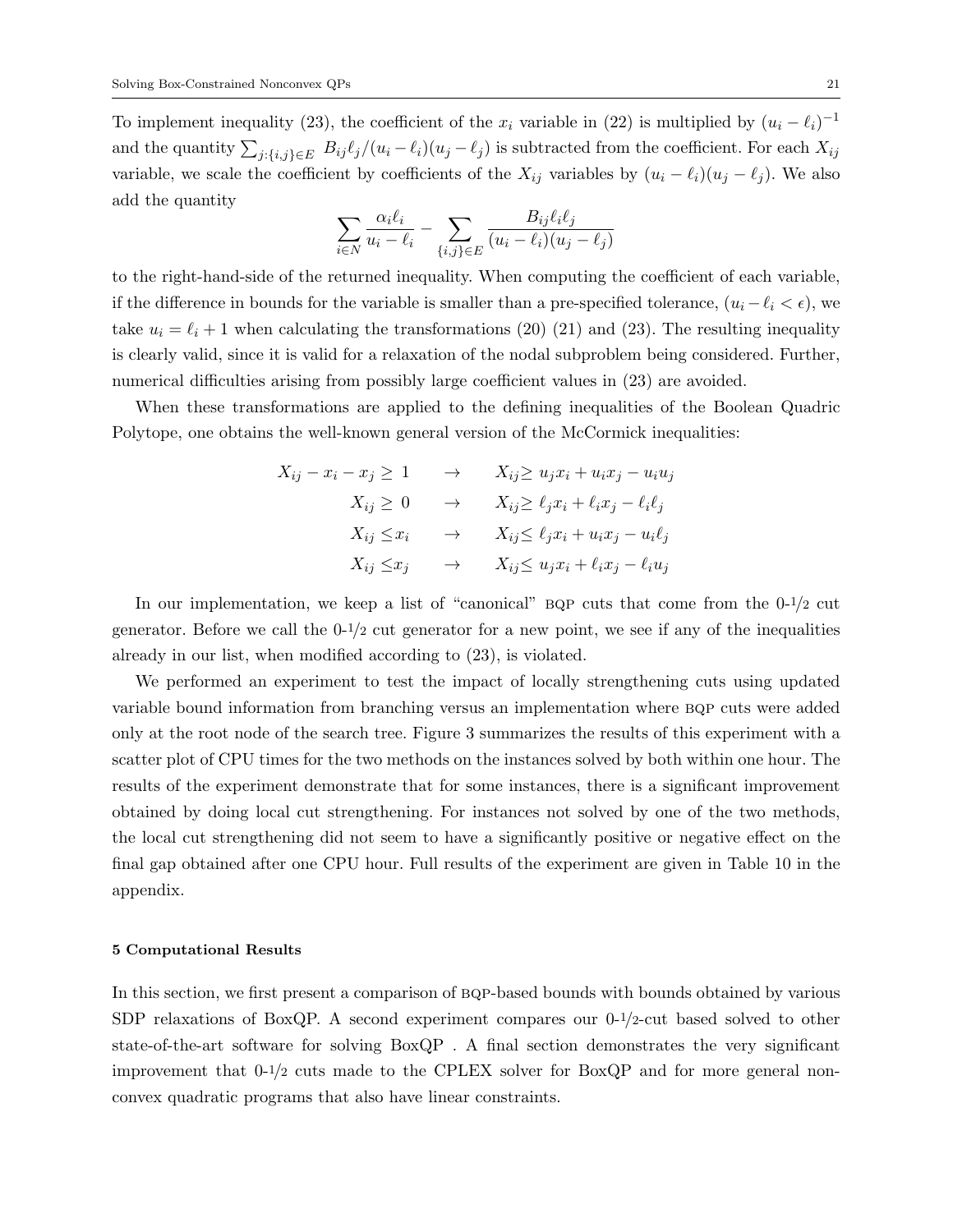

Fig. 3 Comparison of CPU Time for Solved Instances, With and Without Local Cut Strengthening

#### 5.1 Comparison of BQP-based and SDP-based Bounds for BoxQP

Some of the best known bounds for BoxQP in the literature are based on variants of the SDP relaxation  $z_{\mathcal{S}}$  presented in Section 1.2. In particular, a detailed theoretical and computational study performed in [4] shows that the relaxation obtained by combining  $S$  with the McCormick relaxation leads to bounds that are significantly stronger than either those obtained with M or S. We denote this SDP relaxation by  $S + M$ . Even though it produces very good bounds, the computational cost of computing  $S + M$  with a state-of-the-art SDP solver is usually quite high due to the large number of linear inequalities. A faster approach to compute an approximation of  $S + M$  was proposed in [30]. In that approach,  $S + M$  is approximately computed by projecting it in the space of  $x$  variables using convex quadratic cutting planes. Although the method is exact in theory, in practice the cutting plane approach doesn't converge with the same accuracy as an SDP solver. A more recent approach proposed in [19] computes an even weaker bound using linear projection inequalities in the spirit of [30]. The primary advantage of this approach is that it can be computed orders of magnitude faster than  $S + M$ . We also report bounds for a doubly non-negative relaxation, where all coefficients of the matrix  $W$  in  $z<sub>S</sub>$  are bounded to be between 0 and 1. We denote the doubly non-negative relaxation by  $S^{\geq 0}$ .

In Table 4, we present a comparison of the five SDP-based bounds and the bound obtained with  $\mathcal{M}^2 + 0^{-1/2}$  (from Table 3). The three bounds for  $\mathcal{S}, \mathcal{S} + \mathcal{M}$  and  $\mathcal{S}^{\geq 0}$  were computed by using the solver SDPLR [10, 14]. The results obtained in [30] are reported in the column SBL and the results obtained in [19] are reported in the column Dong. Note that there are no bounds available for instances that we categorized as jumbo in these two papers. For each method, we report the geometric mean of the gap closed over instances grouped using the usual categories. The SDP relaxations and the  $\mathcal{M}^2 + 0^{-1/2}$  relaxations have not been run on the identical machines and therefore computing times are not exactly comparable. However, since the differences in computing times are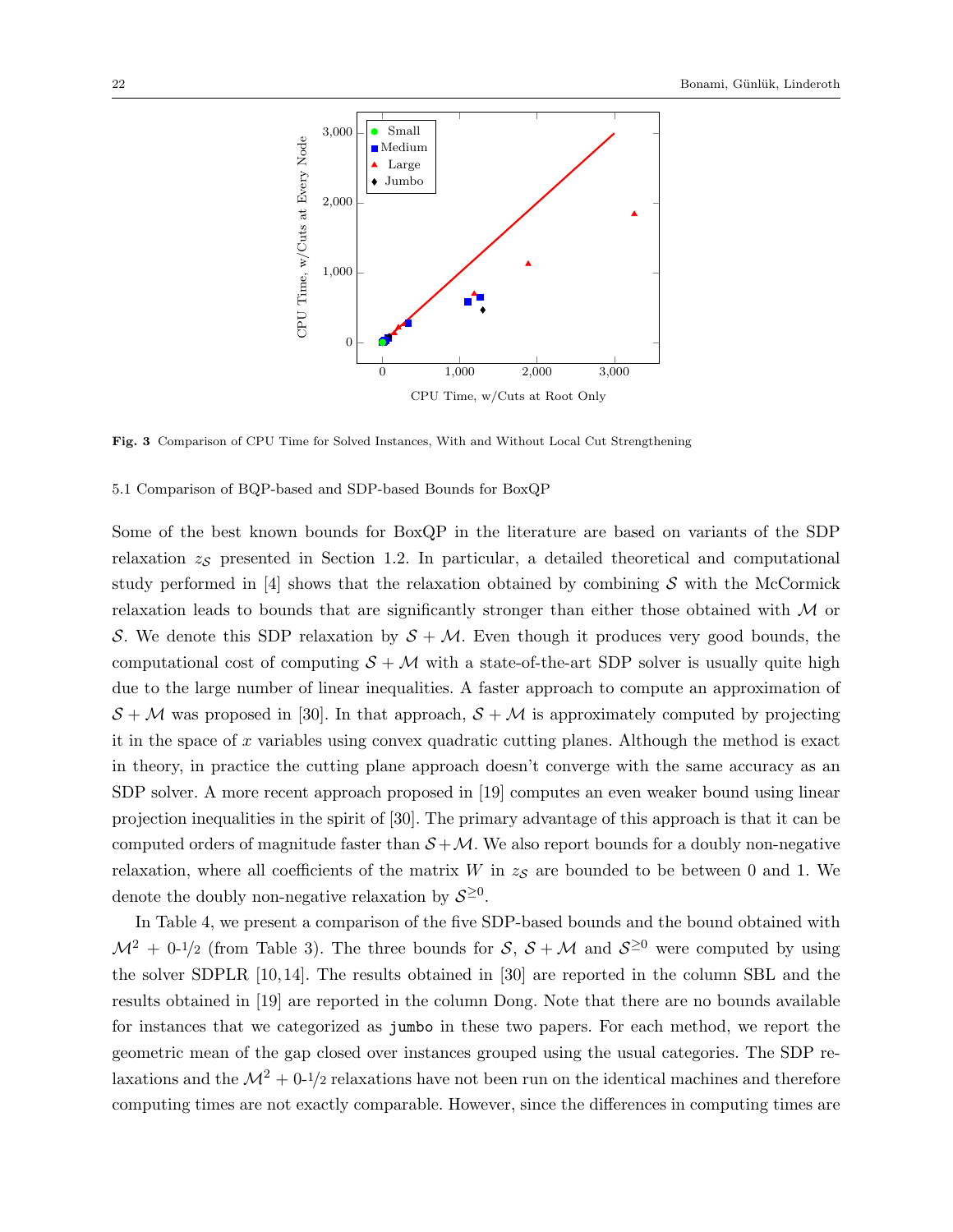|        |         |                 | % Gap closed        |       |              |         |            |       |                         |
|--------|---------|-----------------|---------------------|-------|--------------|---------|------------|-------|-------------------------|
| Size   | Density | #               | $\mathcal{M}^2$ Gap | S     | $S^{\geq 0}$ | $S + M$ | <b>SBL</b> | Dong  | $\mathcal{M}^2 + 0.1/2$ |
| Small  | Low     | 6               | 35.49               | 80.65 | 89.05        | 99.29   | 93.70      | 84.74 | 99.51                   |
|        | Medium  | 9               | 59.93               | 89.79 | 93.66        | 99.46   | 95.47      | 91.00 | 99.29                   |
|        | High    | 27              | 78.96               | 94.15 | 96.35        | 99.80   | 97.73      | 95.18 | 99.13                   |
| Medium | Low     | 12              | 47.37               | 85.85 | 91.76        | 99.55   | 92.23      | 86.83 | 99.90                   |
|        | Medium  | $\,6\,$         | 108.81              | 93.00 | 95.34        | 98.86   | 94.20      | 92.23 | 98.01                   |
|        | High    | 3               | 163.47              | 95.68 | 96.80        | 99.31   | 96.21      | 95.10 | 93.52                   |
| Large  | Low     | $6\phantom{.}6$ | 68.65               | 88.61 | 92.08        | 98.65   | 90.61      | 87.48 | 98.28                   |
|        | Medium  | $\,6\,$         | 124.88              | 94.96 | 96.65        | 99.25   | 95.53      | 94.12 | 97.48                   |
|        | High    | $\,6\,$         | 180.85              | 96.34 | 97.39        | 99.29   | 96.28      | 95.66 | 90.60                   |
| Jumbo  | Low     | 6               | 93.91               | 92.90 | 95.06        | 98.84   |            |       | 96.28                   |
|        | Medium  | $\,6\,$         | 170.78              | 95.25 | 96.56        | 98.82   |            |       | 91.42                   |
|        | High    | $6\phantom{.}6$ | 232.44              | 96.67 | 97.63        | 99.16   |            |       | 85.68                   |
|        |         |                 |                     |       |              |         |            |       |                         |

Table 4 SDP-based Bounds and BQP-based Bounds for BoxQP

very stark, we believe they are still meaningful. We report the geometric means of computing times for  $S, S + M, S^{\geq 0}$ , and  $\mathcal{M}^2 + 0^{-1/2}$  in Figure 4. We give the values of the bounds for methods r S,  $S + \mathcal{M}, S^{\geq 0}$ , and  $\mathcal{M}^2 + 0^{-1/2}$  and all instances in Table 11 of the appendix. For detailed computing times for SBL and Dong, we refer the reader to the original papers [30] and [19].



Fig. 4 Geometric means of running times for SDP based bounds and  $\mathcal{M}^2 + 0^{-1/2}$ .

The results clearly confirm that  $S + M$  gives a very strong relaxation. It closes the most gap for all categories but two  $(\mathcal{M}^2 + 0^{-1/2})$  performs slightly better on the small and medium-size, low-density instances). On small instances and instances with low density, the gap closed by  $\mathcal{M}^2$  + 0-1/2 is very competitive with  $S + M$  and better than all the other methods. However on large instances of high density and jumbo instances of medium and high density all the SDP-based bounds close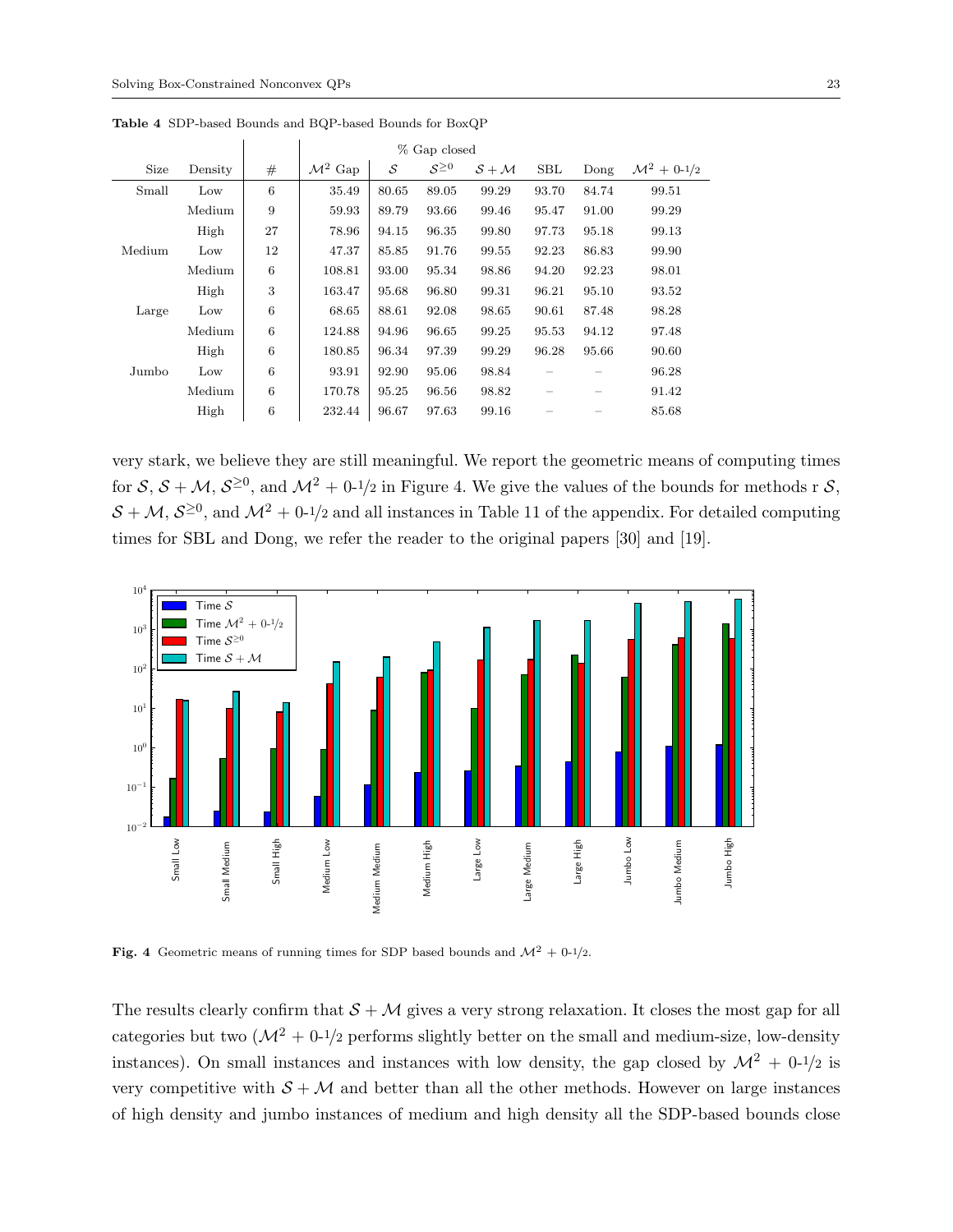more gap than  $\mathcal{M}^2 + 0.1/2$ . Regarding computing time, the difference between  $\mathcal{S}, \mathcal{S}^{\geq 0}, \mathcal{S} + \mathcal{M}$  and  $\mathcal{M}^2$  + 0-1/2 is quite significant. The relaxation S is up to 3 or 4 orders of magnitude faster than  $S^{\geq 0}$  and  $\mathcal{M}^2 + 0^{-1/2}$ , and up to 5 orders of magnitude faster than  $S + \mathcal{M}$ . The relaxation  $S + \mathcal{M}$ is significantly slower than all the others and, in particular, for sparse instances, it is orders of magnitude slower than  $\mathcal{M}^2 + 0^{-1/2}$ . The remaining two methods  $\mathcal{S}^{\geq 0}$  and  $\mathcal{M}^2 + 0^{-1/2}$  are relatively comparable, the former one being faster on large and dense instances and the latter one faster on the rest.

The comparison with the two approximations of  $S + M$  SBL [30] and Dong [19] shows the same trends. We remark that these two methods also give weaker bounds than the standard SDP relaxation for high density instances. We do not report the computation times for these last two methods, but based on the respective publications, we can note that the computational effort for the method in [19] is comparable to  $S$  and the computational effort for [30] is comparable to our method  $\mathcal{M}^2 + 0^{-1/2}$ .

Finally, in Figure 5, we report the number of cuts generated to obtain the bounds of  $\mathcal{M}^2 + 0^{-1/2}$ . We report the total number of cuts generated as well as the final number of cuts that are necessary to obtain the bound (those that are active in the last relaxation). We first note that the number of cuts generated increases by orders of magnitude as the instances get larger and denser. This explains the longer computation times necessary to solve large and dense instances. Also notice that the final number of cuts in the relaxation is about 2 order of magnitudes smaller. Therefore, the resulting relaxation is suitable for a branch-and-cut procedure. We note that, we only rely on CPLEX internal methods for the management of cuts which seems to be very effective.

Overall, the results indicate that bounds obtained from the  $\mathcal{M}^2 + 0^{-1/2}$  relaxation is very competitive for instances with low density both in terms of quality and time. For denser instances, SDP-based methods that are significantly cheaper to compute have better performance. We note that even though the SDP-based bounds seem to be significantly better for instances of high density, using the  $\mathcal{M}^2$  + 0-1/2 relaxation has the advantage of being directly usable in a simplex-based branch-and-bound method.

#### 5.2 Solver Comparisons

In this section, we report results of an experiment designed to compare the performance of our solver, which we call BGL, against other state-of-the-art methods for solving non-convex quadratic programs with box constraints to global optimality. Each instance in the test suite was solved using our solver bgl, Baron [35], GloMIQO [26], and QuadProgBB [12] for a time limit of 2 CPU hours and to a final relative optimality gap tolerance of 0.01%. The computing environment for this experiment is the same one described in Section 4. Table 5 shows a summary of the results of this experiment aggregated by instance size and density. The exact CPU time and final optimality gap for each solver on each instance is given in Table 12 in the Appendix A.4. Figure 6 shows a performance profile [18] of the CPU time comparing the solvers on all instances, and Figure 7 shows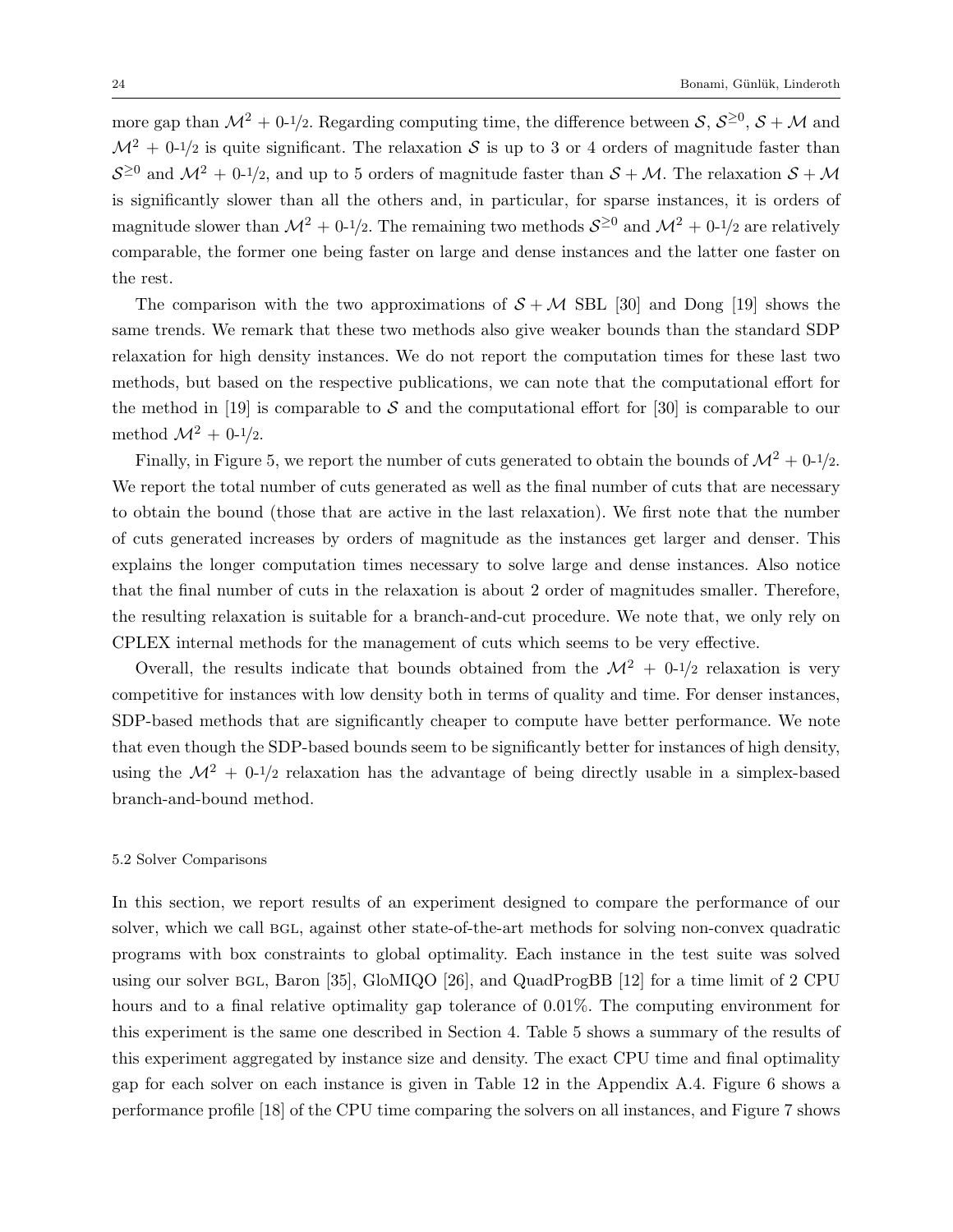

Fig. 5 Geometric means of number of cuts separated for  $\mathcal{M}^2 + 0.1/2$ .

the same performance profile with all small and jumbo/high-density instances removed from the comparison.

|        |        |                  | BGL   |         | Baron    |       | GloMIQO |                |        | QuadProgBB |                |      |         |
|--------|--------|------------------|-------|---------|----------|-------|---------|----------------|--------|------------|----------------|------|---------|
|        |        | # Sol            | Gap   | Time    | $#$ Sol  | Gap   | Time    | $#$ Sol        | Gap    | Time       | Sol<br>#       | Gap  | Time    |
| Small  | Low    | 6                | 0.00  | 0.27    | 6        | 0.00  | 0.15    | 6              | 0.00   | 0.31       | 6              | 0.00 | 10.44   |
|        | Medium | 9                | 0.00  | 0.99    | 9        | 0.00  | 0.35    | 9              | 0.00   | 2.29       | 9              | 0.00 | 12.84   |
|        | High   | 27               | 0.00  | 1.71    | 27       | 0.00  | 0.44    | 27             | 0.00   | 1.59       | 27             | 0.00 | 6.06    |
| Medium | Low    | 12               | 0.00  | 1.48    | 12       | 0.00  | 0.69    | 12             | 0.00   | 1.45       | 12             | 0.00 | 33.90   |
|        | Medium | 6                | 0.00  | 19.05   | 6        | 0.00  | 9.59    | 5              | 0.02   | 96.45      | 6              | 0.00 | 69.29   |
|        | High   | 3                | 0.00  | 454.16  | 3        | 0.00  | 2864.53 | $\overline{0}$ | 5.83   | 7200.00    | 3              | 0.00 | 321.05  |
| Large  | Low    | 6                | 0.00  | 17.76   | 6        | 0.00  | 19.33   | 6              | 0.00   | 149.69     | 6              | 0.00 | 273.09  |
|        | Medium | 6                | 0.00  | 284.67  | 6        | 0.00  | 218.18  | 4              | 0.05   | 1057.22    | 6              | 0.00 | 540.35  |
|        | High   | 3                | 0.37  | 3351.73 | 3        | 0.38  | 5401.87 | $\overline{0}$ | 50.17  | 7200.00    | 6              | 0.00 | 1226.13 |
| Jumbo  | Low    | 6                | 0.00  | 318.67  | 5        | 0.02  | 642.90  | 4              | 0.05   | 2445.02    | 5              | 0.01 | 1391.94 |
|        | Medium | $\overline{2}$   | 1.14  | 6086.15 |          | 2.68  | 6984.06 | $\overline{0}$ | 21.53  | 7200.00    | 3              | 0.06 | 4812.57 |
|        | High   | $\boldsymbol{0}$ | 38.65 | 7200.00 | $\theta$ | 28.76 | 7200.00 | $\overline{0}$ | 151.60 | 7200.00    | $\overline{0}$ | 0.13 | 7200.00 |

Table 5 Summary Comparison of Solver Performance on Test Suite

The results of the experiment show that BGL, whose primary computational enhancement is to employ 0-1/2 cuts for strengthening the natural relaxation is competitive with more mature state-ofthe-art solvers for this problem class. It should be noted that for the large and dense problems in our test suite, the performance of the semidefinite-programming based solver QuadProgBB dominates the other solvers. For example, for jumbo/high-density instances, the average final optimality gap for QuadProgBB after two CPU hours is 0.13%, while the gap is orders of magnitude larger for the other three solvers.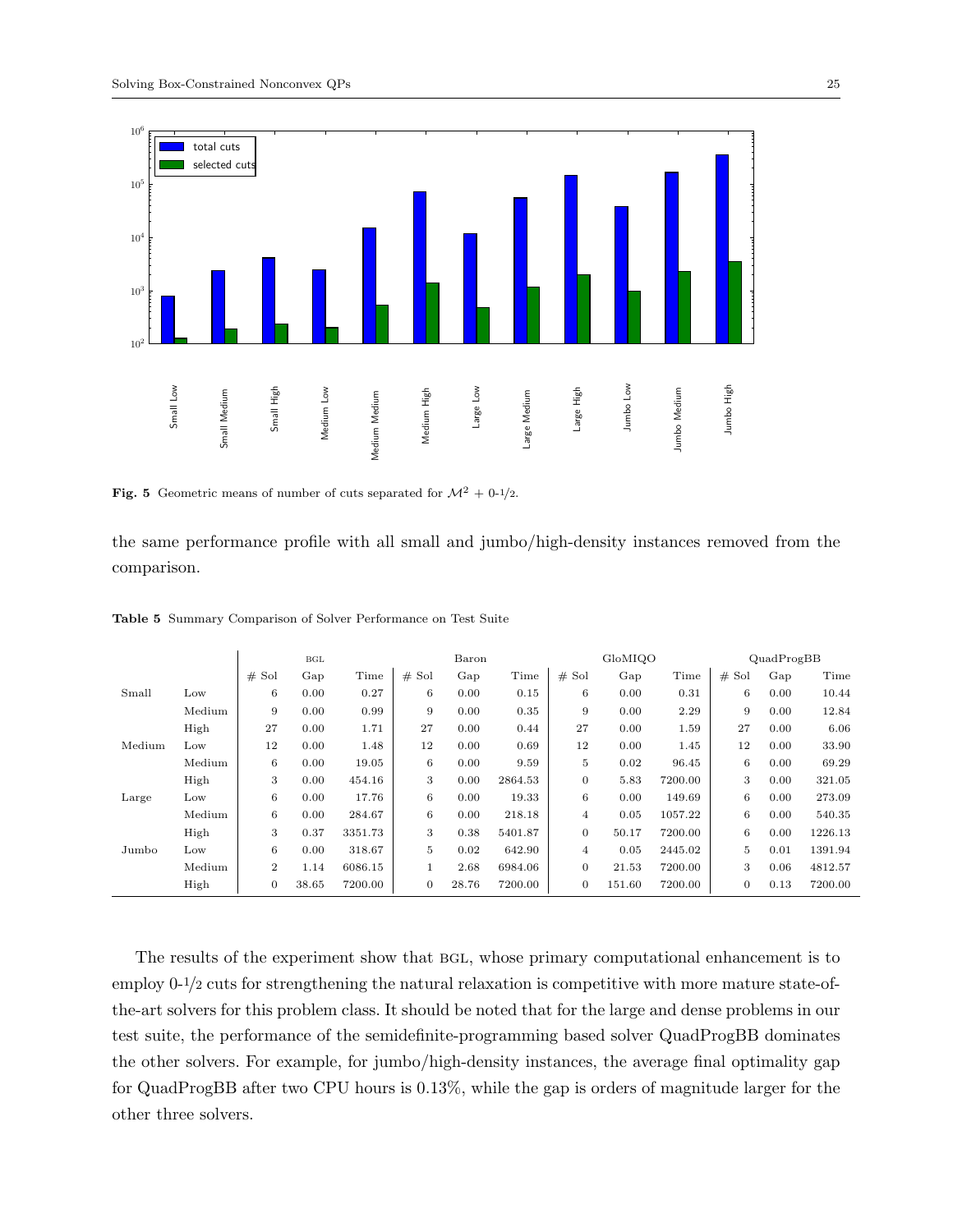

Fig. 6 CPU Time Performance Profile Comparing Solvers on All Instances



Fig. 7 CPU Time Performance Profile Comparing Solvers on Larger Solved Instances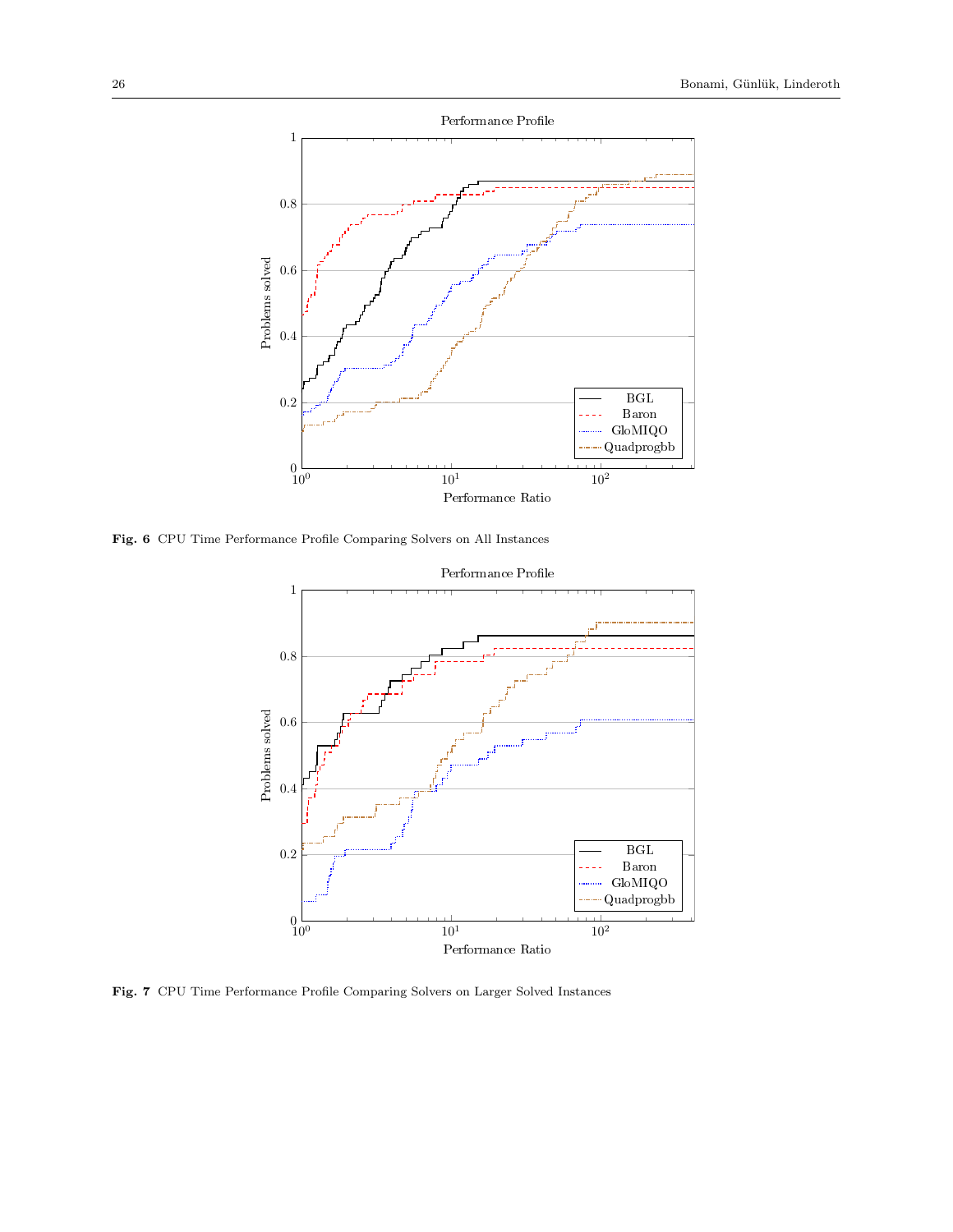#### 5.3 Experiments with CPLEX implementation

The CPLEX solver implements a spatial branch-and-bound algorithm for solving non-convex QP and MIQP problems to global optimality. The algorithm follows the standard branch-and-bound framework (see for eg. [36]). The  $\mathcal{M}^2$  relaxation is formed and a branch-and-bound tree is developed using this relaxation by branching on variables involved in products and strengthening the envelopes using the tighter bounds. For a more detailed description of the algorithm we refer the reader to  $|7|$ .

Based on promising initial results from our work, recently cutting planes from the boolean quadric polytope for solving non-convex QP were incorporated to CPLEX in version 12.6.2. The implementation follows closely the details described in Section 4 except that it does not exploit integrality as proposed in Section 4.2.  $0^{-1/2}$  cuts are heuristically separated from the boolean quadratic polytope and added as local cuts at nodes of the branch-and-bound tree using the transformation presented in Section 4.3. The activation of the cut separator is controlled by the parameter mip cuts bqp. In the default setting cuts are be separated at the root node and in the tree. An internal heuristic controls the level of effort put in the separation.

To assess the effect of the cutting planes within CPLEX, we ran the last version of CPLEX (version 12.6.3) with the cuts activated (default value of the parameter mip cuts bqp) and deactivated (by setting the parameter  $\min p$  cuts bqp to the value  $-1$ ). All experiments in this section are conducted on identical 12 core Intel Xeon CPU E5430 machines running at 2.66 GHz and equipped with 24 GB of memory. We separate the experiment in two parts. In the first one, we only consider the results of the Box-QP instances. In the second part, we consider more general QP instances with linear constraints.

The summarized results for Box-QP instances are in Table 6. All 99 Box-QP's from [37, 15, 11] are solved with CPLEX with and without cuts with a time limit of 10,000 seconds. Each row of the table shows aggregated results on a different subset of instances. The first row considers all instances that are solved by at least one of the two methods (20 instances not solved are removed, note that CPLEX with BQP cuts solves all the remaining 79 instances). The second row considers all instances solved in at least one second by the slowest of the two methods. The last row considers instances solved in at least 10 seconds by the slowest solver. For each row, we give the number of instances in that group, the number of time outs for CPLEX without BQP cuts, the average time (computed using the geometric mean), and the average number of nodes in the branch-and-bound tree (computed using the geometric mean). Finally we give the average ratios of time and number of nodes between the two methods.

As could be expected from the improvement of the root lower bound shown in the previous sections, the cuts produce a dramatic improvement for solving BoxQP. The reduction of time is roughly a factor of 40 on the entire test set and is a factor of about 150 for the 56 instances that took more than 10 seconds to solve. The node reduction is even larger, more than 3 orders of magnitude. Regarding the 20 instances that are not solved by either method, CPLEX with cuts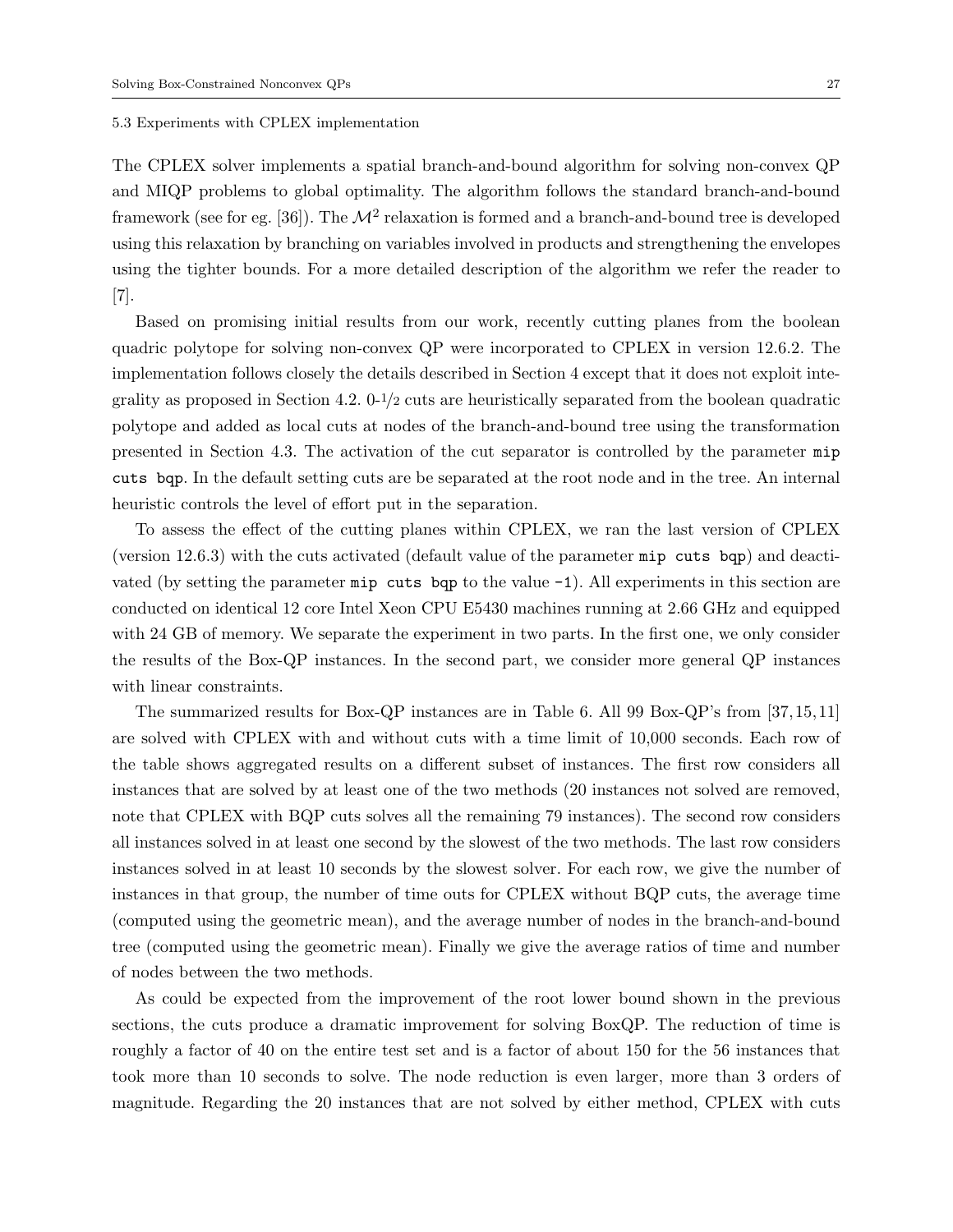|             |    |              | Without BQP cuts |           |          | With BQP cuts | Ratios |          |
|-------------|----|--------------|------------------|-----------|----------|---------------|--------|----------|
| category    | #  | $#$ time out | Av. time         | Av. nodes | Av. time | Av. nodes     | Time   | Nodes    |
| all         | 79 | 35           | 255.77           | 253301    | 5.38     | 23            | 40.24  | 7598.63  |
| $>1$ sec.   | 65 | 35           | 812.47           | 1062026   | 8.27     | 30            | 87.76  | 26274.28 |
| $> 10$ sec. | 56 | 35           | 1847.49          | 2079462   | 11.45    | 37            | 148.42 | 43925.40 |

Table 6 Comparison of CPLEX 12.6.3 With and Without Cuts on BoxQP

always terminates with a significantly better bound. For those 20 instances, the geometric mean of the final optimality gap is 148% for CPLEX without cuts and 11% for CPLEX with cuts.

In the second experiment, we run CPLEX on instances with a non-convex quadratic objective function and at least one linear constraint coming from the internal CPLEX development test set. We run all the instances with and without BQP cuts, and 329 instances out of the 403 were solved identically in both settings (i.e. no BQP cut was generated). We report results on the remaining 75 instances in Table 7. The grouping of instance and information reported is similar to Table 6 excepted that there were no time outs and that column is removed.

Table 7 Comparison of CPLEX 12.6.3 without and with cuts on instances that are not box QPs

|             |    |          | Without BQP cuts |          | With BQP cuts | Ratios |          |
|-------------|----|----------|------------------|----------|---------------|--------|----------|
| category    | #  | Av. time | Av. nodes        | Av. time | Av. nodes     | Time   | Nodes    |
| all         | 75 | 9.90     | 4008             | 8.84     | 2894          | 1.11   | 1.38     |
| $> 1$ sec.  | 43 | 48.80    | 23397            | 40.15    | 13895         | 1.21   | $1.68\,$ |
| $> 10$ sec. | 29 | 179.30   | 53092            | 134.60   | 27349         | 1.33   | 1.94     |

The results in Table 7 show an average improvement both in terms of time and number of nodes from the addition of BQP cuts. Although this improvement is far smaller than for BoxQP , it is still 33 % in terms of time for instances that took more than 10 seconds and a reduction by a factor of almost 2 in terms of number of nodes.

#### 6 Conclusions

In this paper, we demonstrate how cutting planes from the Boolean Quadric Polytope (BQP) may be effectively used to solve nonconvex quadratic programs. We showed the polytope obtained by adding all odd-cycle inequalities from BQP is equivalent to both the  $0<sup>-1</sup>/2$  closure and the Chvátal-Gomory closure of the McCormick relaxation. By employing CPLEX's heuristic 0-1/2 cut generator, strengthening the inequalities using local-bound information, in combination with integrality-based bound strengthening and a convex quadratic programming relaxation, we constructed a solver than can solve a well-known class of box-constrained quadratic programming instances as well as more mature software. Many of these ideas have been incoporated into recent version of the CPLEX software and have resulted in signifcant improvement on more general nonconvex quadratic instances.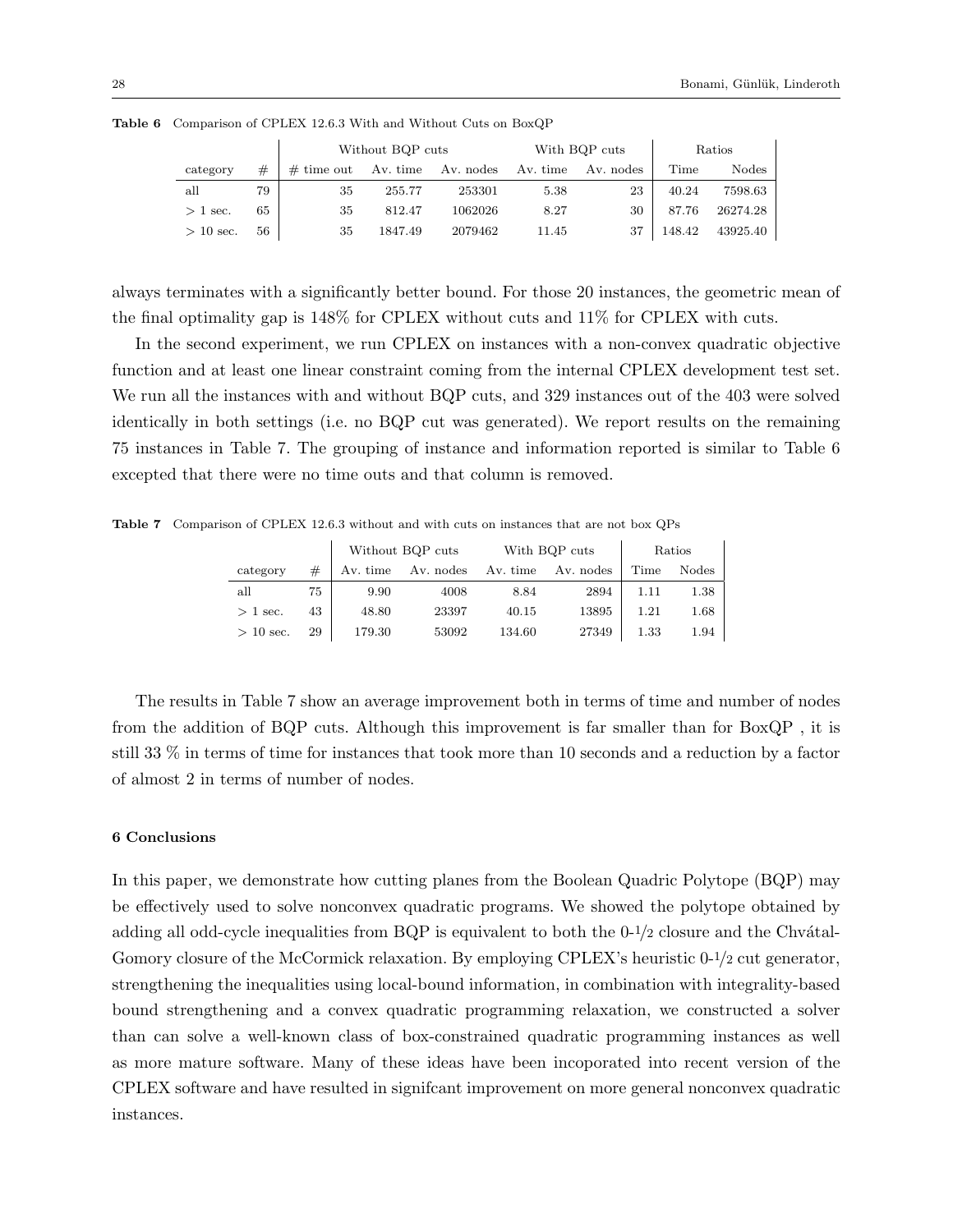#### References

- 1. An, L.T.H., Tao, P.D.: A branch and bound method via d.c. optimization algorithms and ellipsoidal technique for box constrained nonconvex quadratic problems. Journal of Global Optimization 13, 171–206 (1998)
- 2. Andersen, M., Dahl, J., Vandenberghe, L.: CVXOPT User's Guide, Release 1.1.8 (2015)
- 3. Anstreicher, K., Burer, S.: Computable representations for convex hulls of low-dimensional quadratic forms. Mathematical Programming 124, 33–43 (2010)
- 4. Anstreicher, K.M.: Semidefinite programming versus the reformulation-linearization technique for nonconvex quadratically constrained quadratic programming. Journal of Global Optimization 43(2), 471–484 (2008)
- 5. Barahona, F.: On cuts and matchings in planar graphs. Mathematical Programming 60, 53,58 (1993)
- 6. Barahona, F., Mahjoub, A.: On the cut polytope. Mathematical Programming 36, 157–173 (1986)
- 7. Bliek, C., Bonami, P., Lodi, A.: Solving mixed-integer quadratic programming problems with IBM-CPLEX: A progress report. In: Proceedings of the Twenty-Sixth RAMP Symposium, pp. 171–180 (2014)
- 8. Boros, E., Crama, Y., Hammer, P.L.: Chvátal cuts and odd cycle inequalities in quadratic 0-1 optimization. SIAM Journal on Discrete Mathematics 5(2), 163–177 (1992)
- 9. Boros, E., Hammer, P.L.: Cut-polytopes, boolean quadric polytopes and nonnegative quadratic pseudo-boolean functions. Mathematics of Operations Research 18(1), 245–253 (1993)
- 10. Burer S.and Monteiro, D.R.: A nonlinear programming algorithm for solving semidefinite programs via low-rank factorization. Mathematical Programming 95(2), 329–357 (2003). DOI 10.1007/s10107-002-0352-8. URL http://dx.doi.org/10. 1007/s10107-002-0352-8
- 11. Burer, S.: Optimizing a polyhedral-semidefinite relaxation of completely positive programs. Mathematical Programming Computation 2(1), 119 (2010)
- 12. Burer, S., Chen, J.: Globally solving nonconvex quadratic programming problems via completely positive programming. Mathematical Programming Computation 4(1), 33–52 (2012)
- 13. Burer, S., Letchford, A.: On nonconvex quadratic programming with box constriants. SIAM Journal on Optimization 20(2), 1073–1089 (2009)
- 14. Burer, S., Monteiro, R., Choi, C.: SDPLR 1.03-beta User's Guide (short version) (2009). URL http://sburer.github.io/ files/SDPLR-1.03-beta-usrguide.pdf
- 15. Burer, S., Vandenbussche, D.: Globally solving box-constrained nonconvex quadratic programs with semdefinite-based finite branch-and-bound. Computational Optimization and Applications 43, 181–195 (2009)
- 16. Caprara, A., Fischetti, M.:  $\{0, \frac{1}{2}\}$  chvátal-gomory cuts. Mathematical Programming 74, 221–235 (1996)
- 17. Chv´atal, V.: Edmonds polytopes and weakly Hamiltonian graphs. Mathematical Programming 5, 29–40 (1973)
- 18. Dolan, E., Moré, J.: Benchmarking optimization software with performance profiles. Mathematical Programming 91, 201–213 (2002)
- 19. Dong, H.: Relaxing nonconvex quadratic functions by multiple adaptive diagonal perturbations. ArXiv e-prints (2014)
- 20. Dong, H., Linderoth, J.: On valid inequalities for quadratic programming with continuous variables and binary indicators. In: IPCO 2013: The Sixteenth Conference on Integer Programming and Combinatorial Optimization, vol. 7801, pp. 169–180. Springer (2013)
- 21. Gomory, R.E.: Outline of an algorithm for integer solutions to linear programs. Bulletin of the American Mathematical Monthly 64, 275–278 (1958)
- 22. Hansen, P., anf M. Ruiz, B.J., Xiong, J.: Global minimization of indefinite quadratic functions subject to box constraints. Naval Research Logistics 40(3), 373–392 (1993)
- 23. Horst, H., Pardalos, P.M., Thoai, V.: Introduction to Global Optimization, 2nd edn. Kluwer, Dordrecht (2000)
- 24. Koster, A., Zymolka, A., Kutschka, M.: Algorithms to separate 0,1/2-Chv´atal-Gomory cuts. Algorithmica 55(2), 375–391 (2009)
- 25. McCormick, G.P.: Computability of global solutions to factorable nonconvex programs: Part I—Convex underestimating problems. Mathematical Programming 10, 147–175 (1976)
- 26. Misener, R., Smadbeck, J.B., Floudas, C.A.: Dynamically-generated cutting planes for mixed-integer quadraticallyconstrained quadratic programs and their incorporation into GloMIQO 2.0. Optimization Methods and Software 30, 215–249 (2015)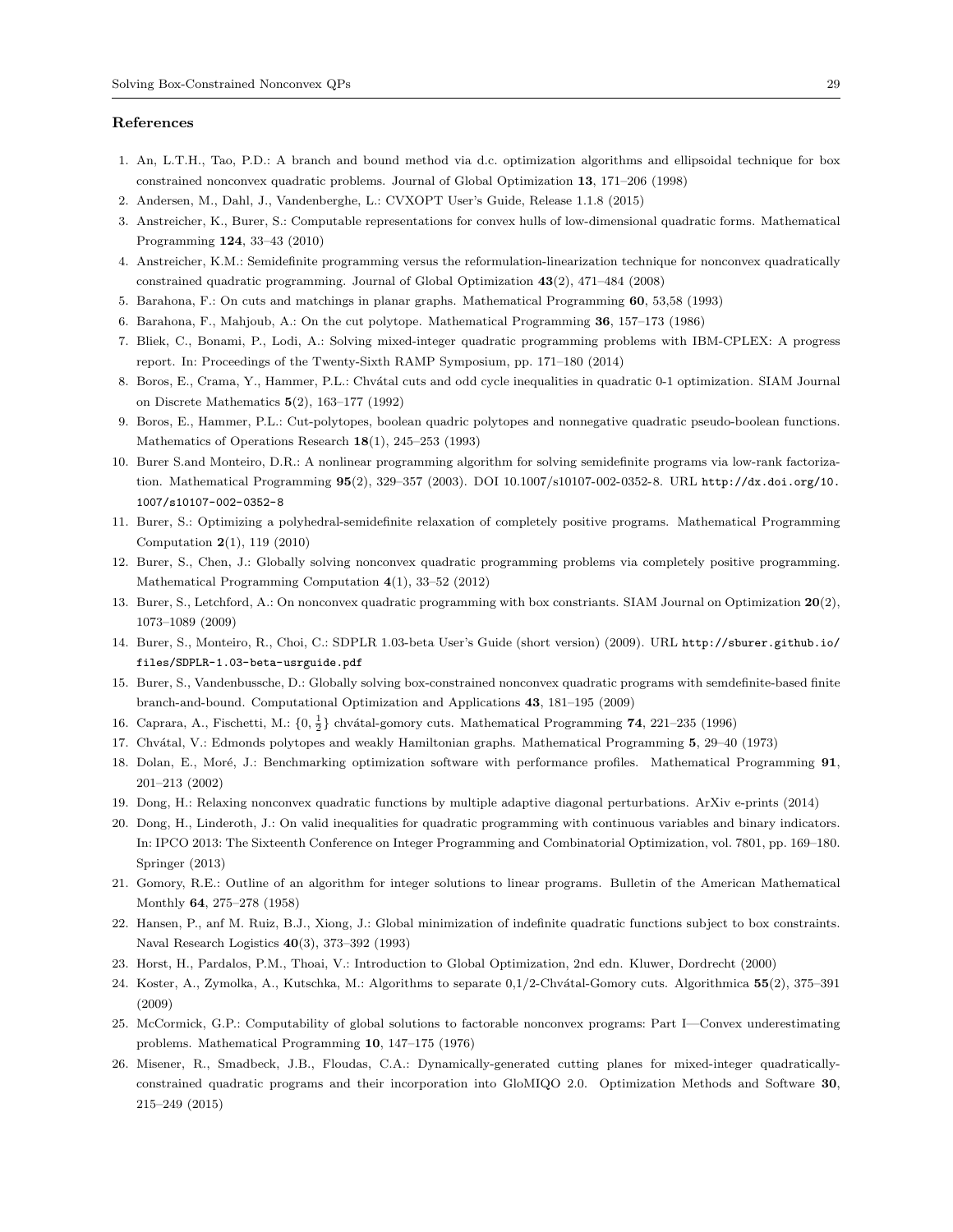- 27. The MOSEK command line tool. Version 7.1 (Revision 51) (2016). URL \url{http://docs.mosek.com/7.1/tools/index. html}
- 28. Padberg, M.: The boolean quadric polytope: Some characterics, facets, and relatives. Mathematical Programming 45, 139–172 (1989)
- 29. Padberg, M.W.: Total unimodularity and the Euler-subgraph problem. Operations Research Letters 7(4), 173–179 (1988)
- 30. Saxena, A., Bonami, P., Lee, J.: Convex relaxations of non-convex mixed integer quadratically constrained programs: Projected formulations. Mathematical Programming 130, 359–413 (2011). Version with appendix available at http: //www.optimization-online.org/DB\_FILE/2008/11/2145.pdf.
- 31. Sherali, H.D., Alameddine, A.R.: An explicit characterization of the convex envelope of a bivariate function over special polytopes. Annals of Operations Research, Computational Methods in Global Optimization pp. 197–210 (1990)
- 32. Shor, N.Z.: Quadratic optimization problems. Soviet Journal of Circuits and Systems Sciences 25(6), 1–11 (1987)
- 33. Simone, C.D.: The cut polytope and the boolean quadric polytope. Discrete Mathematics 79, 71–75 (1989)
- 34. Sturm, J.F.: Using SeDuMi 1.02, a MATLAB toolbox for optimization over symmetric cones. Optimization Methods and Software 11-12, 625–653 (1999)
- 35. Tawarmalani, M., Sahinidis, N.: A polyhedral branch-and-cut approach to global optimization. Mathematical Programming 103, 225–249 (2005)
- 36. Tawarmalani, M., Sahinidis, N.V.: Global optimization of mixed integer nonlinear programs: A theoretical and computational study. Mathematical Programming 99, 563–591 (2004)
- 37. Vandenbussche, D., Nemhauser, G.L.: A branch-and-cut algorithm for nonconvex quadratic programs with box constraints. Mathematical Programming 102, 559–575 (2005)
- 38. Yajima, Y., Fujie, T.: A polyhedral approach for nonconvex quadratic programming problems with box constraints. Journal of Global Optimization 13, 151–170 (1998)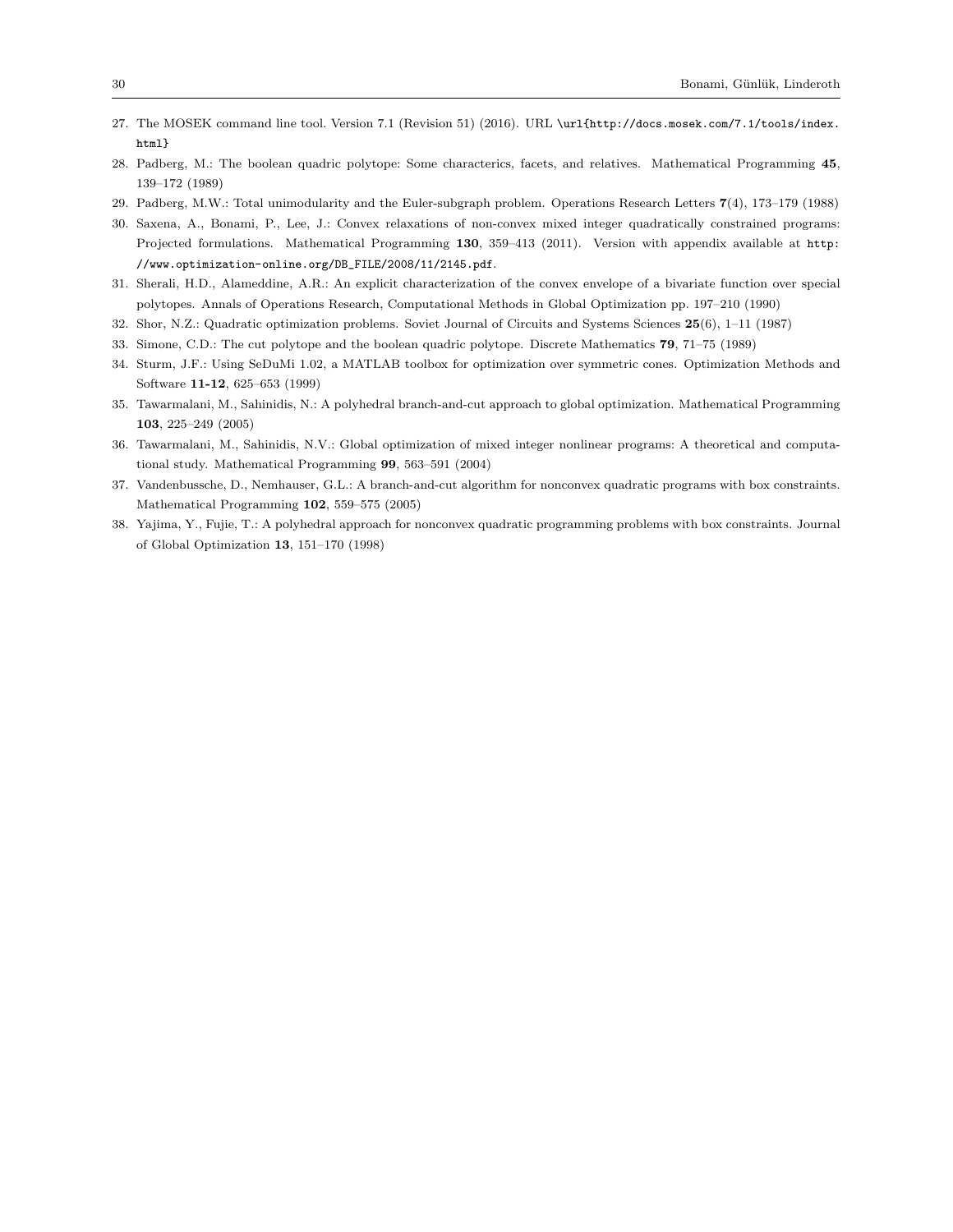#### A Appendix

#### A.1 BQP Bounds

This table contains the raw numbers that were aggregated to make Tables 1 and 2. The value in the column  $z_{BoxQP}$  is the optimal solution value,  $z_{\text{BQP}}^U$  is the upper bound on  $z_{BoxQP}$  obtained by the BQP restriction, and  $z_{\text{BQP}}^L$  is the lower bound on  $z_{BoxQP}$  obtained from the BQPrelaxation. The  $z_{BOP}^L$ (root) column contains the final root relaxation value from CPLEX when solving the integer program associated with  $z_{\text{BOP}}^L$ , and  $z_{\Delta^+}$  is the bound at the root that could be obtained if exact separation of the odd cycle inequalities was done. The column  $z_M$  contains the lower bound obtained from optimizing over the McCormick relaxation M.

| name             | $z_{\text{BQP}}^U$ | $z_{BoxQP}$ | $z_{\rm BQP}^L$ | $z_{\Delta^+}$ | $z_\mathit{BQP}^L(\mathrm{root})$ | $z_{\mathcal{M}}$ |
|------------------|--------------------|-------------|-----------------|----------------|-----------------------------------|-------------------|
| spar020-100-1    | $-706.50$          | $-706.50$   | $-776.00$       | $-776.00$      | $-776.00$                         | $-1066.00$        |
| $*$ par020-100-2 | $-856.50$          | $-856.50$   | $-951.50$       | $-951.50$      | $-951.50$                         | $-1289.00$        |
| $*$ par020-100-3 | $-772.00$          | $-772.00$   | $-877.00$       | $-877.00$      | $-877.00$                         | $-1168.50$        |
| $spr030-060-1$   | $-706.00$          | $-706.00$   | $-761.50$       | $-761.50$      | $-761.50$                         | $-1454.75$        |
| spar030-060-2    | $-1377.00$         | $-1377.17$  | $-1449.00$      | $-1449.00$     | $-1449.00$                        | $-1699.50$        |
| spar030-060-3    | $-1293.50$         | $-1293.50$  | $-1388.00$      | $-1388.00$     | $-1388.00$                        | $-2047.00$        |
| spar030-070-1    | $-654.00$          | $-654.00$   | $-716.00$       | $-716.00$      | $-738.24$                         | $-1569.00$        |
| spar030-070-2    | $-1313.00$         | $-1313.00$  | $-1461.00$      | $-1461.00$     | $-1461.00$                        | $-1940.25$        |
| spar030-070-3    | $-1656.50$         | $-1657.40$  | $-1784.50$      | $-1784.50$     | $-1784.50$                        | $-2302.75$        |
| spar030-080-1    | $-952.50$          | $-952.73$   | $-1017.00$      | $-1017.00$     | $-1030.85$                        | $-2107.50$        |
| spar030-080-2    | $-1597.00$         | $-1597.00$  | $-1627.50$      | $-1627.50$     | $-1627.50$                        | $-2178.25$        |
| $spr030-080-3$   | $-1808.50$         | $-1809.78$  | $-1870.00$      | $-1870.00$     | $-1870.00$                        | $-2403.50$        |
| spar030-090-1    | $-1296.50$         | $-1296.50$  | $-1371.00$      | $-1371.00$     | $-1371.00$                        | $-2423.50$        |
| $spr030-090-2$   | $-1464.00$         | $-1466.84$  | $-1607.00$      | $-1607.00$     | $-1607.00$                        | $-2667.00$        |
| spar030-090-3    | $-1494.00$         | $-1494.00$  | $-1585.00$      | $-1585.00$     | $-1585.00$                        | $-2538.25$        |
| spar030-100-1    | $-1226.00$         | $-1227.12$  | $-1391.50$      | $-1391.50$     | $-1391.50$                        | $-2602.00$        |
| spar030-100-2    | $-1260.50$         | $-1260.50$  | $-1350.00$      | $-1350.00$     | $-1350.00$                        | $-2729.25$        |
| spar030-100-3    | $-1510.00$         | $-1511.05$  | $-1640.00$      | $-1640.00$     | $-1640.00$                        | $-2751.75$        |
| spar040-030-1    | $-839.50$          | $-839.50$   | $-853.00$       | $-853.00$      | $-853.00$                         | $-1088.00$        |
| $spr040-030-2$   | $-1429.00$         | $-1429.00$  | $-1461.00$      | $-1461.00$     | $-1461.00$                        | $-1635.00$        |
| spar040-030-3    | $-1086.00$         | $-1086.00$  | $-1110.50$      | $-1110.50$     | $-1110.50$                        | $-1303.25$        |
| spar040-040-1    | $-837.00$          | $-837.00$   | $-879.50$       | $-879.50$      | $-883.57$                         | $-1606.25$        |
| $spr040-040-2$   | $-1428.00$         | $-1428.00$  | $-1500.00$      | $-1500.00$     | $-1500.00$                        | $-1920.75$        |
| spar040-040-3    | $-1173.50$         | $-1173.50$  | $-1208.50$      | $-1208.50$     | $-1211.45$                        | $-2039.75$        |
| spar040-050-1    | $-1154.50$         | $-1154.50$  | $-1209.50$      | $-1209.50$     | $-1209.50$                        | $-2146.25$        |
| $spr040-050-2$   | $-1430.00$         | $-1430.98$  | $-1493.50$      | $-1493.50$     | $-1493.50$                        | $-2357.25$        |
| $spr040-050-3$   | $-1649.50$         | $-1653.63$  | $-1672.50$      | $-1672.50$     | $-1672.50$                        | $-2616.00$        |
| spar040-060-1    | $-1321.50$         | $-1322.67$  | $-1434.00$      | $-1434.00$     | $-1451.23$                        | $-2872.00$        |
| $spr040-060-2$   | $-2004.00$         | $-2004.23$  | $-2106.00$      | $-2106.00$     | $-2106.00$                        | $-2917.50$        |
| $spr040-060-3$   | $-2454.50$         | $-2454.50$  | $-2566.50$      | $-2566.50$     | $-2566.50$                        | $-3434.00$        |
| spar040-070-1    | $-1605.00$         | $-1605.00$  | $-1757.00$      | $-1757.00$     | $-1757.00$                        | $-3144.00$        |
| spar040-070-2    | $-1867.50$         | $-1867.50$  | $-1940.50$      | $-1940.50$     | $-1940.50$                        | $-3369.25$        |
| $spr040-070-3$   | $-2436.50$         | $-2436.50$  | $-2527.00$      | $-2527.00$     | $-2527.00$                        | $-3760.25$        |
| spar040-080-1    | $-1838.50$         | $-1838.50$  | $-2000.00$      | $-2000.00$     | $-2000.00$                        | $-3846.50$        |
| spar040-080-2    | $-1952.50$         | $-1952.50$  | $-2078.00$      | $-2078.00$     | $-2078.00$                        | $-3833.00$        |
|                  |                    |             |                 |                | Continued on next page            |                   |

Table 8: Bounds for BQP Relaxations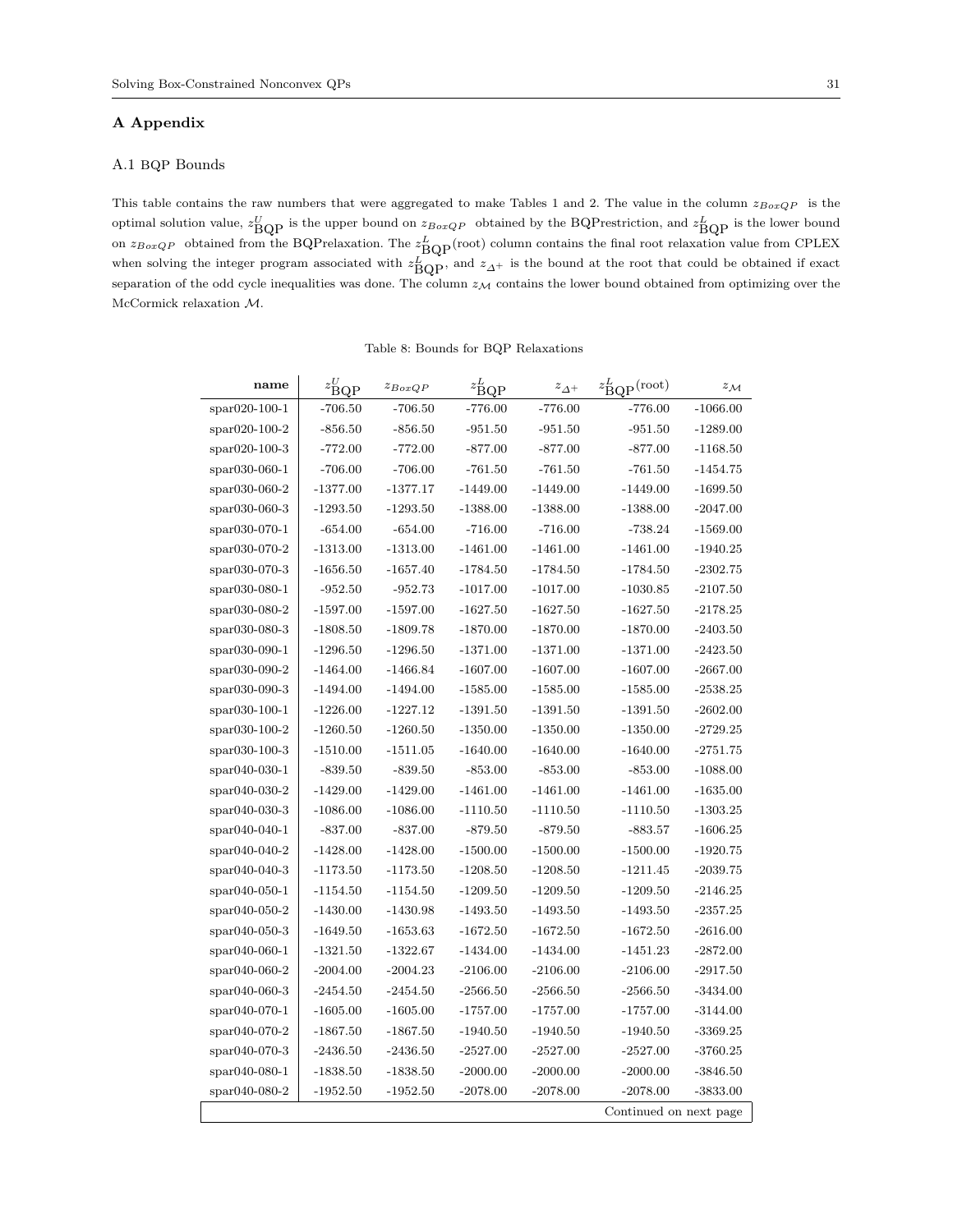|                           |                                  | Table $8$ – continued from previous page |                 |                |                                 |                   |
|---------------------------|----------------------------------|------------------------------------------|-----------------|----------------|---------------------------------|-------------------|
| name                      | $z_{\mathrm{BQP}}^{\mathcal{U}}$ | $z_{BoxQP}$                              | $z_{\rm BQP}^L$ | $z_{\Delta^+}$ | $z_{\text{BQP}}^L(\text{root})$ | $z_{\mathcal{M}}$ |
| spar040-080-3             | $-2545.50$                       | $-2545.50$                               | $-2666.50$      | $-2666.50$     | $-2666.63$                      | $-4361.50$        |
| $spr040-090-1$            | $-2135.50$                       | $-2135.50$                               | $-2253.00$      | $-2253.00$     | $-2253.00$                      | $-4376.75$        |
| $spr040-090-2$            | $-2113.00$                       | $-2113.00$                               | $-2278.50$      | $-2278.50$     | $-2278.50$                      | -4357.75          |
| $spr040-090-3$            | $-2535.00$                       | $-2535.00$                               | $-2664.50$      | $-2664.50$     | $-2664.50$                      | $-4516.75$        |
| $spr040-100-1$            | $-2474.50$                       | $-2476.38$                               | $-2687.50$      | $-2687.50$     | $-2687.50$                      | $-5009.75$        |
| $\text{spar040-100-2}$    | $-2102.50$                       | $-2102.50$                               | $-2163.50$      | $-2170.83$     | $-2189.17$                      | $-4902.75$        |
| $spr040-100-3$            | $-1864.50$                       | $-1866.07$                               | $-2035.00$      | $-2234.50$     | $-2237.58$                      | $-5075.75$        |
| $spr050-030-1$            | $-1324.50$                       | $-1324.50$                               | $-1359.00$      | $-1359.00$     | $-1359.00$                      | $-1858.25$        |
| $\frac{$20,050-030-2}{ }$ | $-1668.00$                       | $-1668.00$                               | $-1695.00$      | $-1695.00$     | $-1695.00$                      | $-2334.00$        |
| $spr050-030-3$            | $-1453.00$                       | $-1453.61$                               | $-1498.50$      | $-1498.50$     | $-1498.50$                      | $-2107.25$        |
| $spr050-040-1$            | $-1411.00$                       | $-1411.00$                               | $-1490.50$      | $-1490.50$     | $-1490.50$                      | $-2632.00$        |
| $spr050-040-2$            | $-1745.00$                       | $-1745.76$                               | $-1832.50$      | $-1832.50$     | $-1832.50$                      | $-2923.25$        |
| $\text{spar}050-040-3$    | $-2094.50$                       | $-2094.50$                               | $-2186.00$      | $-2186.00$     | $-2186.00$                      | $-3273.50$        |
| $spr050-050-1$            | $-1195.50$                       | $-1198.41$                               | $-1280.50$      | $-1418.41$     | $-1450.99$                      | $-3536.00$        |
| $spr050-050-2$            | $-1776.00$                       | $-1776.00$                               | $-1849.00$      | $-1849.00$     | $-1855.04$                      | $-3500.50$        |
| $spr050-050-3$            | $-2106.00$                       | $-2106.10$                               | $-2293.50$      | $-2293.50$     | $-2293.88$                      | $-4119.75$        |
| $spr060-020-1$            | $-1212.00$                       | $-1212.00$                               | $-1223.50$      | $-1223.50$     | $-1223.50$                      | $-1757.25$        |
| $spr060-020-2$            | $-1925.50$                       | $-1925.50$                               | $-1925.50$      | $-1925.50$     | $-1925.50$                      | $-2238.25$        |
| $*$ par060-020-3          | $-1483.00$                       | $-1483.00$                               | $-1518.00$      | $-1518.00$     | $-1518.00$                      | $-2098.75$        |
| $*$ par070-025-1          | $-2538.00$                       | $-2538.91$                               | $-2615.50$      | $-2615.50$     | $-2615.50$                      | $-3832.75$        |
| $*$ par070-025-2          | $-1888.00$                       | $-1888.00$                               | $-1935.00$      | $-1935.00$     | $-1935.00$                      | $-3248.00$        |
| $*$ par070-025-3          | $-2811.00$                       | $-2812.28$                               | $-2880.00$      | $-2880.00$     | $-2880.00$                      | $-4167.25$        |
| $spr070-050-1$            | $-3252.50$                       | $-3252.50$                               | $-3356.50$      | $-3391.61$     | $-3462.90$                      | $-7210.75$        |
| $spr070-050-2$            | $-3296.00$                       | $-3296.00$                               | $-3384.50$      | $-3384.50$     | $-3409.56$                      | $-6620.00$        |
| $*$ par070-050-3          | $-4306.50$                       | $-4306.50$                               | $-4419.50$      | $-4419.50$     | $-4419.50$                      | $-7522.00$        |
| $*$ par070-075-1          | $-4655.50$                       | $-4655.50$                               | $-4857.00$      | $-5055.33$     | $-5089.09$                      | -11647.75         |
| $spr070-075-2$            | $-3861.00$                       | $-3865.15$                               | $-4106.50$      | $-4562.67$     | $-4583.49$                      | $-10884.75$       |
| $*$ par070-075-3          | -4328.50                         | $-4329.40$                               | $-4569.50$      | $-4905.17$     | -4944.31                        | $-11262.25$       |
| $span080-025-1$           | $-3157.00$                       | $-3157.00$                               | $-3195.00$      | $-3195.00$     | $-3195.00$                      | -4840.75          |
| $span080-025-2$           | $-2310.00$                       | $-2312.34$                               | $-2397.00$      | $-2397.00$     | $-2432.78$                      | $-4378.50$        |
| $span080-025-3$           | $-3090.50$                       | $-3090.88$                               | $-3156.00$      | $-3156.00$     | $-3156.00$                      | $-5130.25$        |
| $span080-050-1$           | $-3447.50$                       | $-3448.10$                               | $-3669.00$      | -4087.75       | $-4154.85$                      | $-9783.25$        |
| $span080-050-2$           | -4449.00                         | $-4449.20$                               | $-4561.50$      | $-4561.50$     | $-4595.53$                      | $-9270.00$        |
| spar080-050-3             | $-4886.00$                       | $-4886.00$                               | $-5079.00$      | $-5100.82$     | $-5216.82$                      | $-10029.75$       |
| spar080-075-1             | $-5896.00$                       | $-5896.00$                               | $-6115.00$      | $-6664.33$     | $-6683.91$                      | $-15250.75$       |
| $span080-075-2$           | $-5341.00$                       | $-5341.00$                               | $-5542.00$      | -5997.83       | $-6058.35$                      | $-14246.50$       |
| spar080-075-3             | $-5980.50$                       | $-5980.50$                               | $-6282.00$      | $-6673.58$     | $-6776.83$                      | $-14961.50$       |
| $span090-025-1$           | $-3372.50$                       | $-3372.50$                               | $-3428.50$      | -3464.46       | $-3526.12$                      | $-6171.50$        |
| $span090-025-2$           | $-3495.00$                       | $-3500.29$                               | $-3641.50$      | $-3641.50$     | $-3668.68$                      | $-6015.00$        |
| spar090-025-3             | $-4299.00$                       | $-4299.00$                               | $-4329.00$      | $-4329.00$     | $-4367.98$                      | $-6698.25$        |
| $span090-050-1$           | $-5152.00$                       | $-5152.00$                               | $-5287.50$      | $-5499.30$     | $-5611.51$                      | $-12584.00$       |
| spar090-050-2             | $-5386.50$                       | $-5386.50$                               | $-5512.50$      | $-5512.50$     | $-5573.10$                      | $-11920.50$       |
| $span090-050-3$           | $-6151.00$                       | $-6151.00$                               | $-6324.50$      | $-6324.50$     | $-6439.11$                      | $-12514.00$       |
| spar090-075-1             | $-6267.00$                       | $-6267.45$                               | $-7044.08$      | $-7994.83$     | $-8016.93$                      | $-19054.25$       |
| spar090-075-2             | $-5647.50$                       | $-5647.50$                               | $-6333.52$      | $-7402.50$     | -7406.32                        | $-18245.50$       |
| $span090-075-3$           | $-6450.00$                       | $-6450.00$                               | $-6841.88$      | -7972.33       | -7974.10                        | $-18929.50$       |
| spar100-025-1             | $-4027.50$                       | $-4027.50$                               | $-4135.00$      | $-4180.88$     | $-4255.79$                      | $-7660.75$        |
|                           |                                  |                                          |                 |                | Continued on next page          |                   |

Table 8 – continued from previous page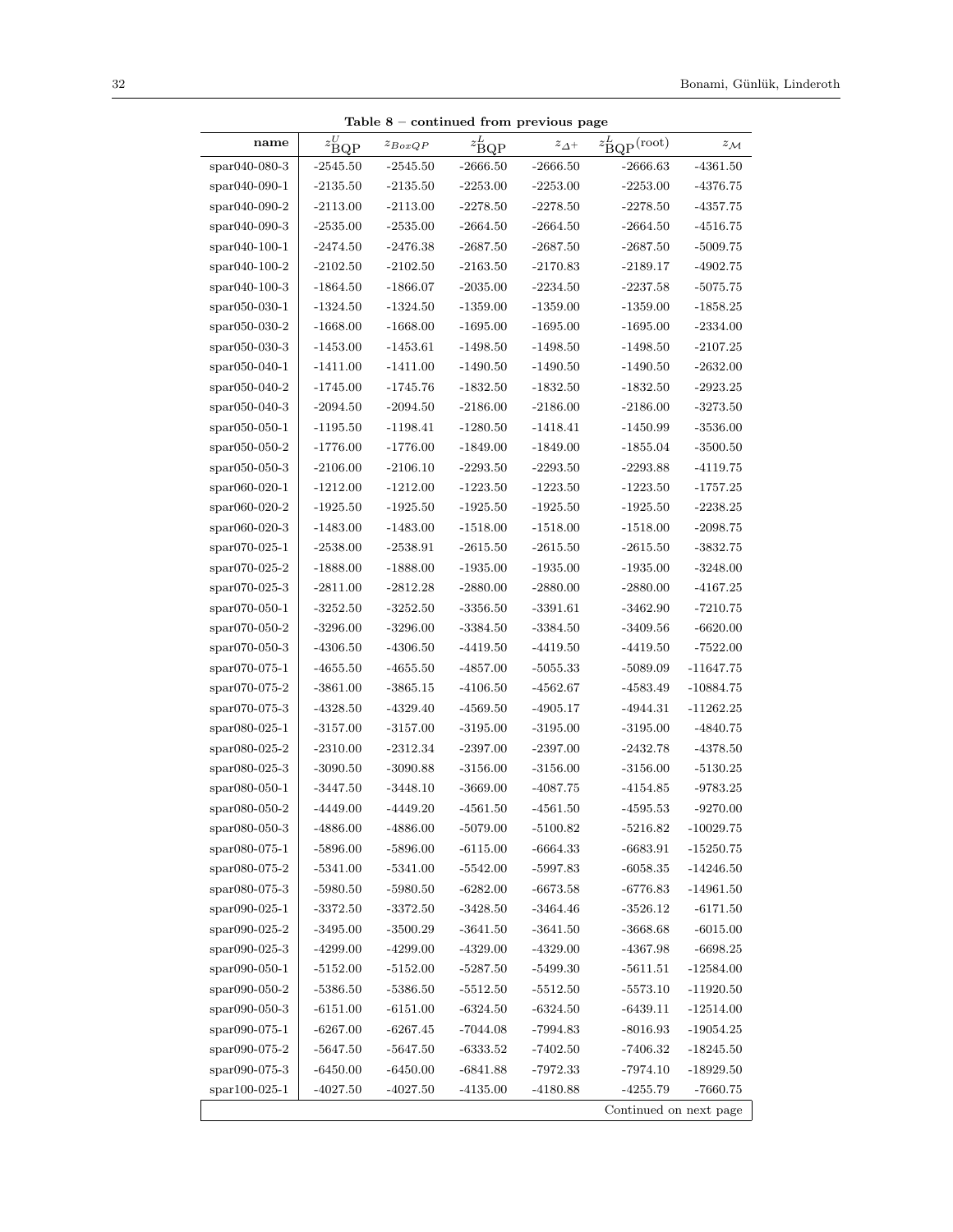| rable o – commuted from previous page |                      |             |                      |                |                                 |                   |  |  |
|---------------------------------------|----------------------|-------------|----------------------|----------------|---------------------------------|-------------------|--|--|
| name                                  | $z_{\mathrm{BQP}}^U$ | $z_{BoxQP}$ | $z_{\mathrm{BQP}}^L$ | $z_{\Delta^+}$ | $z_{\text{BQP}}^L(\text{root})$ | $z_{\mathcal{M}}$ |  |  |
| $spr100-025-2$                        | $-3892.50$           | $-3892.56$  | $-3948.50$           | $-3948.50$     | $-4002.76$                      | $-7338.50$        |  |  |
| $spr100-025-3$                        | $-4453.50$           | $-4453.50$  | $-4559.50$           | $-4559.50$     | $-4581.40$                      | $-7942.25$        |  |  |
| $spr100-050-1$                        | $-5490.00$           | $-5490.00$  | $-6170.36$           | $-6383.92$     | $-6474.28$                      | $-15415.75$       |  |  |
| $spr100-050-2$                        | $-5866.00$           | $-5866.00$  | $-6108.00$           | $-6559.28$     | $-6665.38$                      | $-14920.50$       |  |  |
| $spr100-050-3$                        | $-6485.00$           | $-6485.00$  | $-6655.50$           | $-7084.22$     | $-7179.24$                      | $-15564.25$       |  |  |
| $spr100-075-1$                        | $-7383.50$           | $-7384.20$  | $-8634.77$           | $-9636.67$     | $-9645.89$                      | $-23387.50$       |  |  |
| $spr100-075-2$                        | $-6755.50$           | $-6755.50$  | -7959.95             | $-8913.33$     | $-8927.68$                      | $-22440.00$       |  |  |
| $spr100-075-3$                        | $-7513.50$           | $-7554.00$  | $-9095.90$           | $-9683.33$     | $-9692.79$                      | $-23243.50$       |  |  |
| $spr125-025-1$                        | $-5567.50$           | $-5572.00$  | $-5749.00$           | $-6154.57$     | $-6244.26$                      | $-12251.00$       |  |  |
| $spr125-025-2$                        | $-6156.00$           | $-6156.06$  | $-6288.00$           | $-6481.02$     | $-6596.36$                      | $-12732.00$       |  |  |
| $spr125-025-3$                        | $-6815.50$           | $-6815.50$  | $-6845.00$           | $-6946.94$     | $-7055.47$                      | $-12650.75$       |  |  |
| $spr125-050-1$                        | $-9261.00$           | $-9308.38$  | $-10502.38$          | $-10956.33$    | $-11030.48$                     | $-24993.00$       |  |  |
| $spr125-050-2$                        | $-8391.00$           | $-8395.00$  | $-9138.73$           | $-10380.00$    | $-10388.46$                     | $-24810.50$       |  |  |
| $spr125-050-3$                        | $-8329.00$           | $-8343.91$  | $-9953.62$           | $-10089.67$    | $-10126.01$                     | $-24424.50$       |  |  |
| spar125-075-1                         | $-12222.50$          | $-12330.00$ | $-16121.85$          | $-16152.00$    | $-16181.85$                     | $-38202.00$       |  |  |
| $spr125-075-2$                        | $-10137.00$          | $-10382.47$ | $-13972.83$          | $-15156.67$    | $-15158.92$                     | $-37466.75$       |  |  |
| $spr125-075-3$                        | $-9435.50$           | $-9635.50$  | $-13406.12$          | $-14001.67$    | $-14002.17$                     | $-36202.25$       |  |  |

Table  $8$  – continued from previous page

#### A.2 Algorithmic Improvements

This table contains the raw numbers that were aggregated to make Tables 3. The value in the column  $z_{BoxQP}$  is the optimal solution value,  $z_{\mathcal{M}^2}$  + 0-1/2 is the bound obtained from the strengthened McCormick relaxation with CPLEX 0-1/2-cuts added,  $z_{\mathcal{M}}+0$ -1/2the bound from the standard McCormick relaxation with CPLEX 0-1/2-cuts added. The columns  $z_{\mathcal{M}^2}$  and  $z_{\mathcal{M}}$  show the lower bounds obtained from the strengthened and traditional McCormick relaxation, respectively.

| name                 | $z_{BoxQP}$ | $z_{\mathcal{M}^2} + 0^{-1/2}$ | $z_{\mathcal{M}} + 0^{-1/2}$ | $z_{\mathcal{M}^2}$    | $z_{\mathcal{M}}$ |
|----------------------|-------------|--------------------------------|------------------------------|------------------------|-------------------|
| $*$ spar $020-100-1$ | $-706.50$   | -706.89                        | $-776.00$                    | $-1038.38$             | $-1066.00$        |
| $*$ par020-100-2     | $-856.50$   | -868.32                        | $-951.50$                    | $-1258.38$             | $-1289.00$        |
| $*$ par020-100-3     | $-772.00$   | $-772.13$                      | $-877.00$                    | $-1142.00$             | $-1168.50$        |
| $span030-060-1$      | $-706.00$   | $-725.11$                      | $-761.50$                    | $-1430.00$             | $-1454.75$        |
| $span030-060-2$      | $-1377.17$  | $-1379.18$                     | $-1449.00$                   | $-1668.25$             | $-1699.50$        |
| $*$ par030-060-3     | $-1293.50$  | $-1315.19$                     | $-1388.00$                   | $-2006.50$             | $-2047.00$        |
| $span030-070-1$      | $-654.00$   | $-704.17$                      | -738.24                      | $-1547.25$             | $-1569.00$        |
| $*$ par030-070-2     | $-1313.00$  | $-1318.22$                     | $-1461.00$                   | $-1888.25$             | $-1940.25$        |
| $spr030-070-3$       | $-1657.40$  | $-1677.21$                     | $-1784.50$                   | $-2251.12$             | $-2302.75$        |
| $span030-080-1$      | $-952.73$   | $-987.81$                      | $-1030.85$                   | $-2072.00$             | $-2107.50$        |
| $spr030-080-2$       | $-1597.00$  | $-1597.00$                     | $-1627.50$                   | $-2158.12$             | $-2178.25$        |
| $spr030-080-3$       | $-1809.78$  | $-1809.78$                     | $-1870.00$                   | $-2376.25$             | $-2403.50$        |
| $spr030-090-1$       | $-1296.50$  | $-1298.70$                     | $-1371.00$                   | $-2385.12$             | $-2423.50$        |
| $spr030-090-2$       | $-1466.84$  | $-1474.93$                     | $-1607.00$                   | $-2622.75$             | $-2667.00$        |
| $spr030-090-3$       | $-1494.00$  | $-1494.88$                     | $-1585.00$                   | $-2499.38$             | $-2538.25$        |
| $span030-100-1$      | $-1227.12$  | $-1242.51$                     | $-1391.50$                   | $-2541.50$             | $-2602.00$        |
|                      |             |                                |                              | Continued on next page |                   |

Table 9: Comparing Bounds for  $\mathcal M$  and  $\mathcal M^2$  Relaxations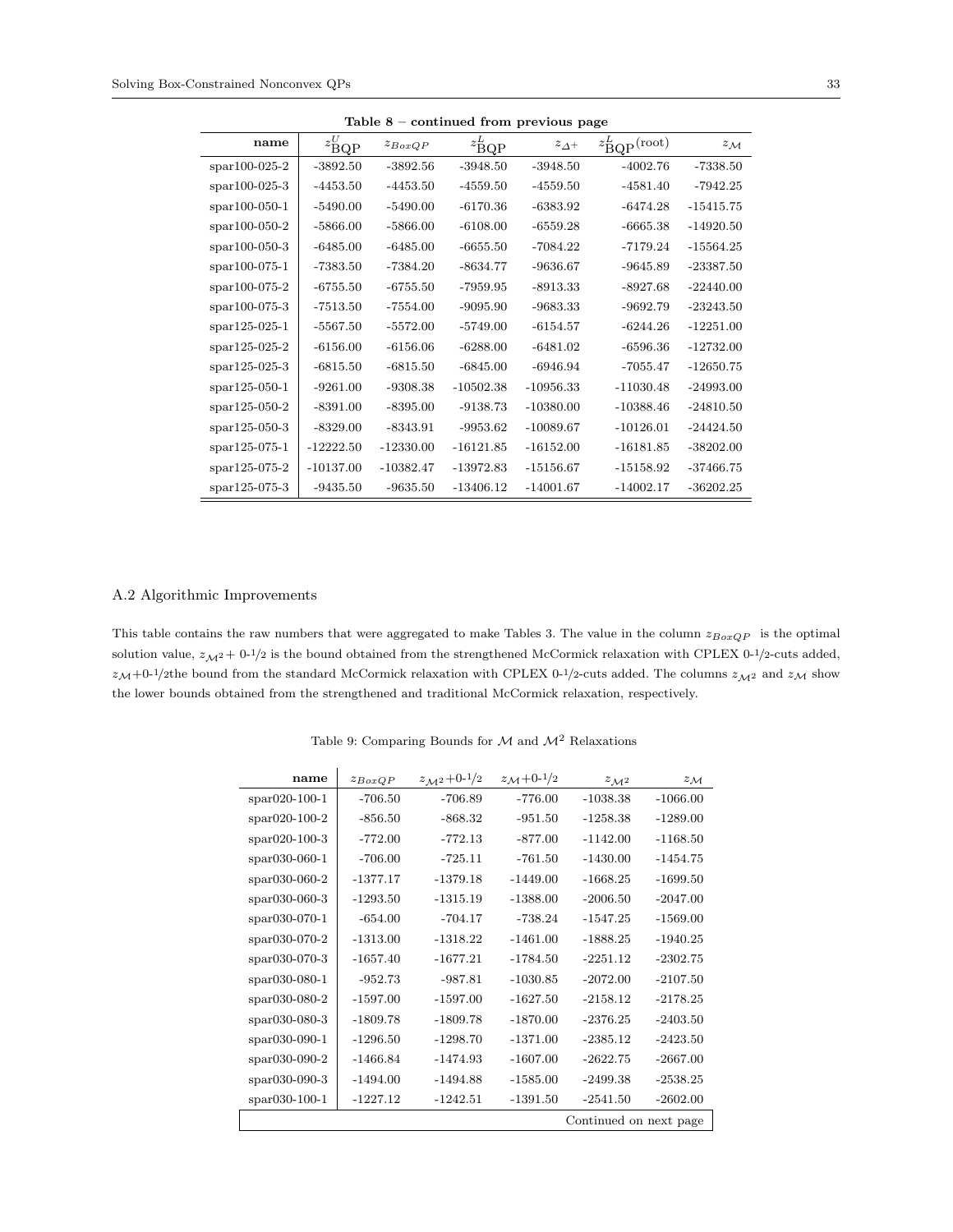| Table $9$ – continued from previous page |             |                                |                              |                        |                   |  |  |  |
|------------------------------------------|-------------|--------------------------------|------------------------------|------------------------|-------------------|--|--|--|
| name                                     | $z_{BoxQP}$ | $z_{\mathcal{M}^2} + 0^{-1/2}$ | $z_{\mathcal{M}} + 0^{-1/2}$ | $z_{\mathcal{M}^2}$    | $z_{\mathcal{M}}$ |  |  |  |
| spar030-100-2                            | $-1260.50$  | $-1270.51$                     | $-1350.00$                   | $-2698.88$             | $-2729.25$        |  |  |  |
| $span030-100-3$                          | $-1511.05$  | $-1526.60$                     | $-1640.00$                   | $-2703.75$             | -2751.75          |  |  |  |
| $spr040-030-1$                           | $-839.50$   | $-839.50$                      | $-853.00$                    | $-1067.00$             | $-1088.00$        |  |  |  |
| $span040-030-2$                          | $-1429.00$  | $-1429.36$                     | $-1461.00$                   | $-1617.75$             | $-1635.00$        |  |  |  |
| $span040-030-3$                          | $-1086.00$  | $-1086.00$                     | $-1110.50$                   | -1297.12               | $-1303.25$        |  |  |  |
| $\text{spar040-040-1}$                   | $-837.00$   | $-857.50$                      | -883.57                      | $-1575.50$             | $-1606.25$        |  |  |  |
| $spr040-040-2$                           | $-1428.00$  | $-1428.79$                     | $-1500.00$                   | $-1895.75$             | $-1920.75$        |  |  |  |
| $\text{spar040-040-3}$                   | $-1173.50$  | $-1184.06$                     | $-1211.45$                   | $-2017.25$             | -2039.75          |  |  |  |
| $\text{spar040-050-1}$                   | $-1154.50$  | $-1159.72$                     | $-1209.50$                   | $-2120.88$             | $-2146.25$        |  |  |  |
| $span040-050-2$                          | $-1430.98$  | $-1439.17$                     | $-1493.50$                   | $-2334.88$             | $-2357.25$        |  |  |  |
| $span040-050-3$                          | $-1653.63$  | $-1653.63$                     | $-1672.50$                   | $-2603.00$             | $-2616.00$        |  |  |  |
| $\text{spar040-060-1}$                   | $-1322.67$  | $-1392.62$                     | $-1451.23$                   | $-2817.88$             | $-2872.00$        |  |  |  |
| $\text{spar040-060-2}$                   | $-2004.23$  | $-2010.40$                     | $-2106.00$                   | $-2872.62$             | $-2917.50$        |  |  |  |
| $*$ par040-060-3                         | $-2454.50$  | $-2454.65$                     | $-2566.50$                   | $-3386.12$             | -3434.00          |  |  |  |
| $spr040-070-1$                           | $-1605.00$  | $-1611.33$                     | $-1757.00$                   | $-3070.12$             | $-3144.00$        |  |  |  |
| $\text{spar040-070-2}$                   | $-1867.50$  | $-1871.20$                     | $-1940.50$                   | $-3323.00$             | $-3369.25$        |  |  |  |
| $\text{spar040-070-3}$                   | $-2436.50$  | $-2441.81$                     | $-2527.00$                   | $-3724.50$             | $-3760.25$        |  |  |  |
| $span040-080-1$                          | $-1838.50$  | $-1844.24$                     | $-2000.00$                   | $-3788.62$             | $-3846.50$        |  |  |  |
| $spr040-080-2$                           | $-1952.50$  | $-1964.38$                     | $-2078.00$                   | $-3775.38$             | $-3833.00$        |  |  |  |
| $\text{spar040-080-3}$                   | $-2545.50$  | $-2556.93$                     | $-2666.63$                   | -4311.12               | $-4361.50$        |  |  |  |
| $\text{spar040-090-1}$                   | $-2135.50$  | $-2145.50$                     | $-2253.00$                   | $-4325.50$             | -4376.75          |  |  |  |
| $spr040-090-2$                           | $-2113.00$  | $-2148.73$                     | $-2278.50$                   | $-4304.38$             | $-4357.75$        |  |  |  |
| $\text{spar040-090-3}$                   | $-2535.00$  | $-2550.19$                     | $-2664.50$                   | $-4453.38$             | $-4516.75$        |  |  |  |
| $\text{spar040-100-1}$                   | $-2476.38$  | $-2489.87$                     | $-2687.50$                   | -4932.12               | -5009.75          |  |  |  |
| $\text{spar040-100-2}$                   | $-2102.50$  | $-2145.04$                     | $-2189.17$                   | $-4855.25$             | $-4902.75$        |  |  |  |
| $\text{spar040-100-3}$                   | $-1866.07$  | $-2166.61$                     | $-2237.58$                   | $-5017.25$             | $-5075.75$        |  |  |  |
| $\text{spar}050-030-1$                   | $-1324.50$  | $-1324.82$                     | $-1359.00$                   | -1837.75               | $-1858.25$        |  |  |  |
| $span050-030-2$                          | $-1668.00$  | $-1669.28$                     | $-1695.00$                   | $-2324.62$             | $-2334.00$        |  |  |  |
| $span050-030-3$                          | $-1453.61$  | $-1456.21$                     | $-1498.50$                   | $-2093.75$             | $-2107.25$        |  |  |  |
| $spr050-040-1$                           | $-1411.00$  | $-1415.59$                     | $-1490.50$                   | $-2580.62$             | $-2632.00$        |  |  |  |
| $spr050-040-2$                           | $-1745.76$  | $-1749.01$                     | $-1832.50$                   | $-2891.88$             | $-2923.25$        |  |  |  |
| $\text{spar}050-040-3$                   | $-2094.50$  | $-2096.04$                     | $-2186.00$                   | $-3236.00$             | $-3273.50$        |  |  |  |
| $span050-050-1$                          | $-1198.41$  | -1415.71                       | $-1450.99$                   | -3506.25               | $-3536.00$        |  |  |  |
| spar050-050-2                            | $-1776.00$  | $-1806.44$                     | $-1855.04$                   | -3467.12               | $-3500.50$        |  |  |  |
| spar050-050-3                            | $-2106.10$  | $-2151.14$                     | $-2293.88$                   | $-4052.12$             | $-4119.75$        |  |  |  |
| spar060-020-1                            | $-1212.00$  | $-1212.00$                     | $-1223.50$                   | $-1745.50$             | $-1757.25$        |  |  |  |
| spar060-020-2                            | $-1925.50$  | $-1925.50$                     | $-1925.50$                   | $-2230.00$             | $-2238.25$        |  |  |  |
| spar060-020-3                            | $-1483.00$  | $-1483.42$                     | $-1518.00$                   | $-2081.00$             | $-2098.75$        |  |  |  |
| $*$ par070-025-1                         | $-2538.91$  | $-2553.18$                     | $-2615.50$                   | -3788.88               | -3832.75          |  |  |  |
| spar070-025-2                            | $-1888.00$  | $-1895.01$                     | $-1935.00$                   | $-3232.88$             | $-3248.00$        |  |  |  |
| $*$ par070-025-3                         | $-2812.28$  | $-2819.92$                     | $-2880.00$                   | $-4148.38$             | $-4167.25$        |  |  |  |
| $*$ par070-050-1                         | $-3252.50$  | $-3411.63$                     | $-3462.90$                   | $-7151.12$             | $-7210.75$        |  |  |  |
| spar070-050-2                            | $-3296.00$  | $-3341.97$                     | $-3409.56$                   | $-6573.88$             | $-6620.00$        |  |  |  |
| $*$ par070-050-3                         | $-4306.50$  | $-4308.40$                     | $-4419.50$                   | $-7473.88$             | -7522.00          |  |  |  |
| $*$ par070-075-1                         | $-4655.50$  | $-5010.60$                     | $-5089.09$                   | $-11578.12$            | $-11647.75$       |  |  |  |
| $*$ par070-075-2                         | $-3865.15$  | $-4469.11$                     | -4583.49                     | -10793.38              | $-10884.75$       |  |  |  |
| $*$ par070-075-3                         | $-4329.40$  | $-4826.89$                     | $-4944.31$                   | $-11162.38$            | $-11262.25$       |  |  |  |
|                                          |             |                                |                              | Continued on next page |                   |  |  |  |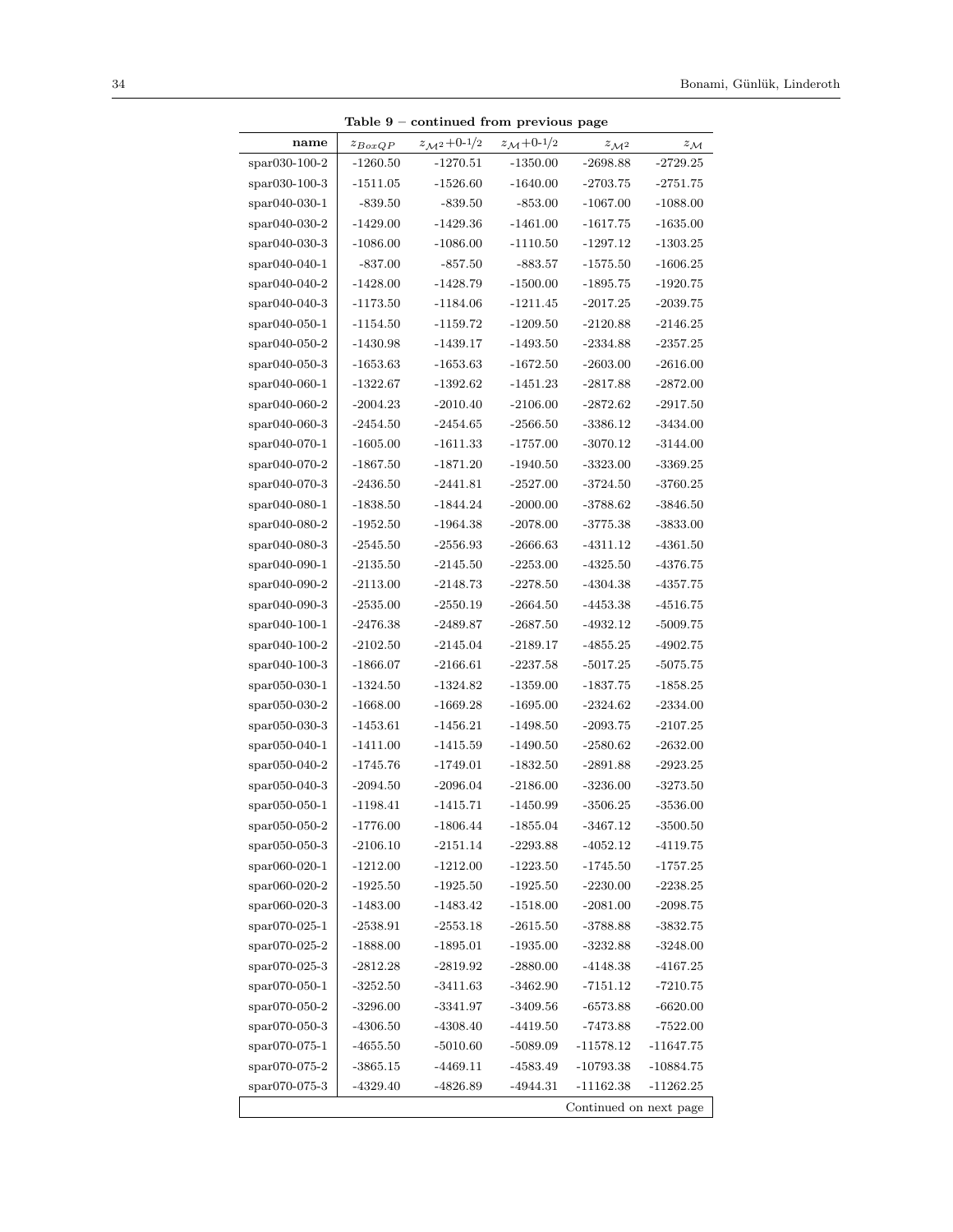|                  |             | rable 9 – continued from previous page |                           |                     |                   |
|------------------|-------------|----------------------------------------|---------------------------|---------------------|-------------------|
| name             | $z_{BoxQP}$ | $z_{\mathcal{M}^2} + 0^{-1/2}$         | $z_{\mathcal{M}} + 0.1/2$ | $z_{\mathcal{M}^2}$ | $z_{\mathcal{M}}$ |
| $span080-025-1$  | $-3157.00$  | $-3157.23$                             | $-3195.00$                | $-4829.12$          | $-4840.75$        |
| $span080-025-2$  | -2312.34    | $-2383.57$                             | -2432.78                  | $-4351.00$          | $-4378.50$        |
| $span080-025-3$  | $-3090.88$  | $-3108.04$                             | $-3156.00$                | $-5102.88$          | $-5130.25$        |
| spar080-050-1    | $-3448.10$  | $-4042.38$                             | $-4154.85$                | $-9696.62$          | $-9783.25$        |
| $span080-050-2$  | $-4449.20$  | $-4498.70$                             | $-4595.53$                | $-9205.50$          | $-9270.00$        |
| $spr080-050-3$   | $-4886.00$  | $-5044.25$                             | $-5216.82$                | $-9967.25$          | $-10029.75$       |
| spar080-075-1    | $-5896.00$  | $-6579.91$                             | $-6683.91$                | $-15154.75$         | $-15250.75$       |
| $spr080-075-2$   | $-5341.00$  | $-5945.51$                             | $-6058.35$                | $-14146.62$         | $-14246.50$       |
| $span080-075-3$  | $-5980.50$  | $-6652.30$                             | $-6776.83$                | $-14860.88$         | $-14961.50$       |
| $span090-025-1$  | $-3372.50$  | $-3469.80$                             | $-3526.12$                | $-6135.25$          | $-6171.50$        |
| $span090-025-2$  | $-3500.29$  | $-3588.62$                             | -3668.68                  | $-5978.38$          | $-6015.00$        |
| spar090-025-3    | $-4299.00$  | $-4341.99$                             | $-4367.98$                | $-6681.88$          | $-6698.25$        |
| $span090-050-1$  | $-5152.00$  | $-5547.69$                             | $-5611.51$                | $-12522.38$         | $-12584.00$       |
| $span090-050-2$  | $-5386.50$  | $-5514.60$                             | $-5573.10$                | $-11851.38$         | $-11920.50$       |
| $span090-050-3$  | $-6151.00$  | $-6345.88$                             | $-6439.11$                | $-12452.50$         | $-12514.00$       |
| $span090-075-1$  | $-6267.45$  | -7899.63                               | $-8016.93$                | $-18944.50$         | $-19054.25$       |
| spar090-075-2    | $-5647.50$  | $-7290.15$                             | -7406.32                  | $-18132.50$         | $-18245.50$       |
| spar090-075-3    | $-6450.00$  | $-7866.58$                             | $-7974.10$                | $-18823.50$         | $-18929.50$       |
| $*$ par100-025-1 | $-4027.50$  | $-4177.38$                             | $-4255.79$                | $-7611.38$          | $-7660.75$        |
| $*$ par100-025-2 | $-3892.56$  | $-3975.38$                             | $-4002.76$                | $-7303.12$          | $-7338.50$        |
| $spr100-025-3$   | $-4453.50$  | $-4504.17$                             | $-4581.40$                | $-7894.75$          | $-7942.25$        |
| $spr100-050-1$   | $-5490.00$  | $-6407.46$                             | $-6474.28$                | $-15341.75$         | $-15415.75$       |
| spar100-050-2    | $-5866.00$  | $-6573.51$                             | $-6665.38$                | $-14814.62$         | $-14920.50$       |
| $*$ par100-050-3 | $-6485.00$  | $-7080.22$                             | $-7179.24$                | $-15480.12$         | $-15564.25$       |
| $*$ par100-075-1 | $-7384.20$  | $-9504.28$                             | $-9645.89$                | $-23277.12$         | $-23387.50$       |
| $spr100-075-2$   | $-6755.50$  | -8768.39                               | $-8927.68$                | $-22307.00$         | $-22440.00$       |
| $*$ par100-075-3 | $-7554.00$  | $-9553.26$                             | $-9692.79$                | $-23109.62$         | $-23243.50$       |
| $spr125-025-1$   | $-5572.00$  | $-6164.92$                             | $-6244.26$                | $-12184.75$         | $-12251.00$       |
| $spr125-025-2$   | $-6156.06$  | -6462.89                               | $-6596.36$                | $-12662.62$         | $-12732.00$       |
| $spr125-025-3$   | $-6815.50$  | $-7019.67$                             | $-7055.47$                | $-12627.50$         | $-12650.75$       |
| $spr125-050-1$   | $-9308.38$  | $-10879.26$                            | -11030.48                 | $-24880.25$         | $-24993.00$       |
| $spr125-050-2$   | $-8395.00$  | $-10215.57$                            | $-10388.46$               | $-24669.38$         | $-24810.50$       |
| spar125-050-3    | $-8343.91$  | $-9999.21$                             | $-10126.01$               | $-24308.00$         | $-24424.50$       |
| $spr125-075-1$   | $-12330.00$ | $-16009.38$                            | $-16181.85$               | $-38058.12$         | $-38202.00$       |
| $spr125-075-2$   | $-10382.47$ | $-15025.72$                            | $-15158.92$               | -37341.38           | -37466.75         |
| spar125-075-3    | $-9635.50$  | $-13857.12$                            | $-14002.17$               | $-36033.00$         | $-36202.25$       |

Table  $9$  – continued from previous

Table 10 contains raw numbers on the computational performance of algorithmic techniques described in Sections 4.2 and 4.3.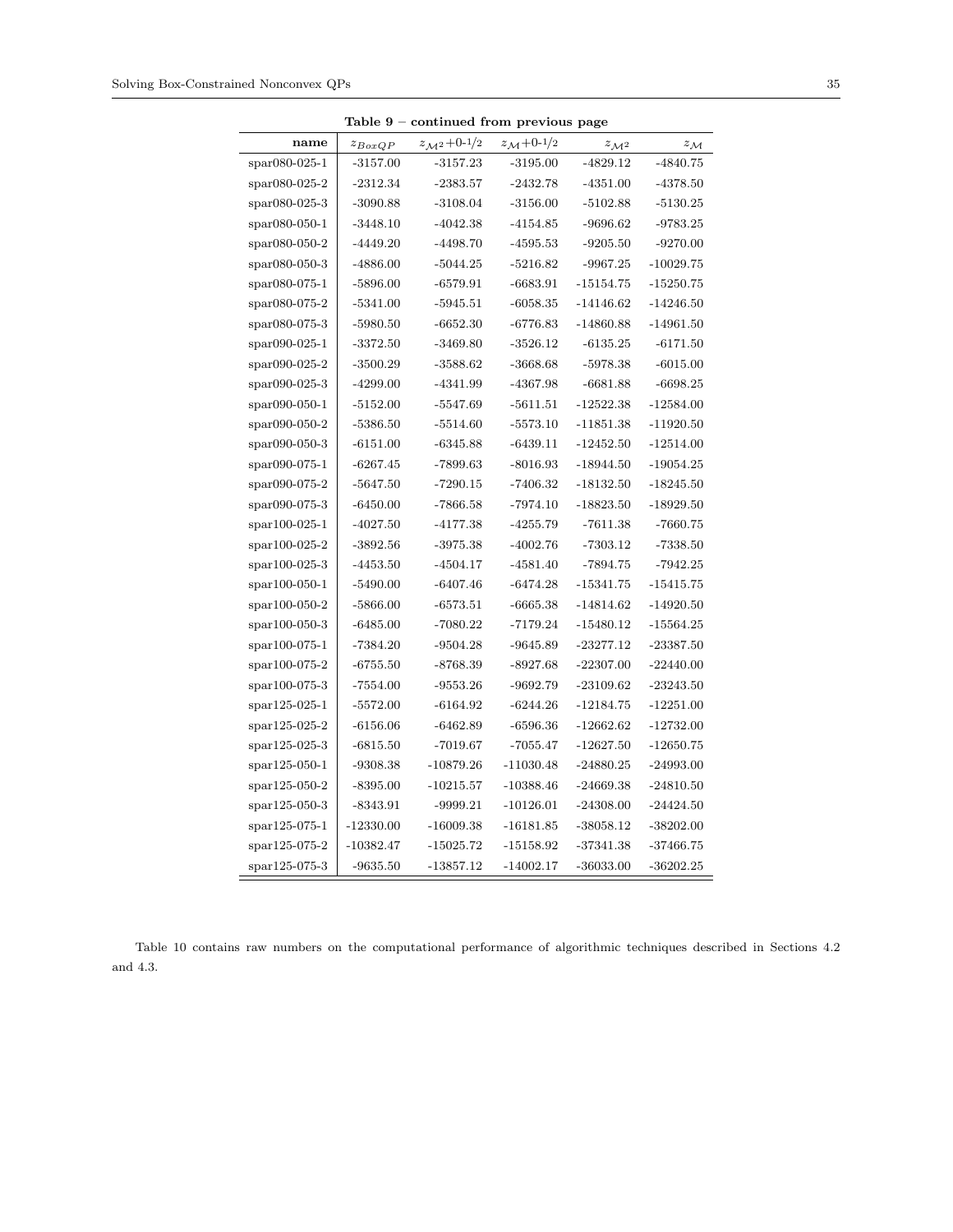| CPU(s)<br>Gap $(\%)$<br>CPU(s)<br>Gap $(\%)$<br>CPU(s)<br>$#$ Nodes<br>Nodes<br>Nodes<br>$Gap(\%)$<br>name<br>$\boldsymbol{2}$<br>$\,2$<br>spar020-100-1<br>0.10<br>0.00<br>0.09<br>0.10<br>0.00<br>$\mathbf{1}$<br>0.01<br>$\overline{7}$<br>7<br>0.00<br>$14\,$<br>0.00<br>$spr020-100-2$<br>0.16<br>0.17<br>0.15<br>0.00<br>0.00<br>0.00<br>0.00<br>$*$ par020-100-3<br>$\mathbf 1$<br>0.13<br>$\mathbf{1}$<br>0.10<br>$\mathbf{1}$<br>0.13<br>10<br>0.82<br>0.00<br>8<br>0.60<br>0.00<br>63<br>0.00<br>$spr030-060-1$<br>1.04<br>$\overline{2}$<br>0.00<br>0.09<br>0.00<br>$\sqrt{2}$<br>$spr030-060-2$<br>0.10<br>$\overline{4}$<br>0.10<br>0.00<br>16<br>0.74<br>0.00<br>16<br>64<br>$spr030-060-3$<br>0.55<br>0.00<br>0.76<br>0.00<br>23<br>$22\,$<br>spar030-070-1<br>2.34<br>0.00<br>1.87<br>0.00<br>34<br>2.06<br>0.00<br>0.39<br>0.00<br>0.33<br>spar030-070-2<br>4<br>6<br>0.00<br>$\overline{4}$<br>0.39<br>0.00<br>0.01<br>$55\,$<br>spar030-070-3<br>47<br>0.53<br>0.48<br>0.00<br>81<br>0.51<br>0.00<br>6<br>spar030-080-1<br>1.91<br>0.00<br>14<br>1.77<br>0.00<br>15<br>1.89<br>0.00<br>$\rm 0.26$<br>0.00<br>0.00<br>spar030-080-2<br>$\mathbf 1$<br>$\mathbf{1}$<br>0.22<br>0.00<br>$\mathbf{1}$<br>0.25<br>$\mathbf{1}$<br>spar030-080-3<br>0.23<br>0.00<br>$\mathbf{1}$<br>0.21<br>0.00<br>$\mathbf{1}$<br>0.22<br>0.00<br>spar030-090-1<br>$\mathbf 1$<br>1.04<br>0.00<br>$\mathbf{1}$<br>0.73<br>0.01<br>$\mathbf{1}$<br>1.02<br>0.00<br>18<br>1.60<br>8<br>0.00<br>spar030-090-2<br>0.00<br>1.01<br>10<br>1.53<br>0.00<br>0.62<br>0.00<br>spar030-090-3<br>1<br>0.65<br>0.00<br>$\overline{4}$<br>$\mathbf{1}$<br>0.64<br>0.00<br>8<br>2.74<br>0.00<br>$\,6$<br>1.65<br>0.00<br>$spr030-100-1$<br>0.00<br>10<br>2.67<br>$\overline{4}$<br>0.00<br>$spr030-100-2$<br>2.87<br>$\overline{4}$<br>1.98<br>0.00<br>$\overline{4}$<br>2.85<br>0.00<br>0.01<br>$0.01\,$<br>$spr030-100-3$<br>14<br>1.79<br>15<br>1.55<br>0.01<br>19<br>1.77<br>$\mathbf{1}$<br>0.00<br>0.00<br>$spr040-030-1$<br>0.08<br>$\mathbf{1}$<br>0.07<br>$\mathbf{1}$<br>0.07<br>0.00<br>$spr040-030-2$<br>4<br>0.09<br>0.00<br>$\overline{4}$<br>0.10<br>0.00<br>$\overline{4}$<br>0.09<br>0.00<br>0.09<br>0.00<br>0.08<br>0.00<br>0.00<br>$spr040-030-3$<br>$\mathbf 1$<br>$\mathbf{1}$<br>$\mathbf{1}$<br>0.09<br>18<br>spar040-040-1<br>11<br>1.64<br>0.00<br>$10\,$<br>1.08<br>0.00<br>1.61<br>0.00<br>$spr040-040-2$<br>1<br>0.32<br>0.00<br>$\overline{4}$<br>0.23<br>0.00<br>$\mathbf{1}$<br>0.31<br>0.00<br>$\overline{4}$<br>0.00<br>0.00<br>$spr040-040-3$<br>1.67<br>$\overline{4}$<br>1.24<br>0.00<br>$\overline{4}$<br>1.65<br>8<br>$spr040-050-1$<br>10<br>2.63<br>0.00<br>1.62<br>0.00<br>14<br>2.55<br>0.00<br>8<br>$\,6$<br>8<br>$spr040-050-2$<br>1.40<br>0.00<br>0.77<br>0.00<br>1.35<br>0.00<br>$spr040-050-3$<br>$\mathbf 1$<br>1.52<br>0.00<br>$\mathbf{1}$<br>0.98<br>0.00<br>$\mathbf{1}$<br>1.50<br>0.00<br>26<br>0.00<br>30<br>4.63<br>$spr040-060-1$<br>5.43<br>0.00<br>115<br>5.40<br>0.00<br>0.87<br>0.00<br>$\,6\,$<br>$spr040-060-2$<br>4<br>0.69<br>0.00<br>$\overline{4}$<br>0.86<br>0.00<br>0.00<br>0.00<br>$spr040-060-3$<br>$\mathbf 1$<br>0.98<br>$\mathbf{1}$<br>0.72<br>0.01<br>$\mathbf{1}$<br>0.97<br>$\overline{4}$<br>3.41<br>0.00<br>2.08<br>0.00<br>0.00<br>spar040-070-1<br>$\overline{4}$<br>$\overline{4}$<br>3.38<br>2.92<br>$6\phantom{.}6$<br>$spr040-070-2$<br>4<br>0.00<br>2.10<br>0.00<br>$\overline{4}$<br>2.90<br>0.00<br>$\,6$<br>$0.00\,$<br>1.77<br>$0.00\,$<br>$\,$ 6 $\,$<br>$\phantom{-}2.58$<br>spar040-070-3<br>$2.59\,$<br>$0.00\,$<br>4<br>$0.00\,$<br>spar040-080-1<br>$\overline{\mathbf{4}}$<br>5.85<br>0.00<br>$\overline{4}$<br>3.63<br>0.00<br>$\overline{4}$<br>5.66<br>spar040-080-2<br>$5.38\,$<br>0.00<br>$3.36\,$<br>0.00<br>0.00<br>$\overline{\mathbf{4}}$<br>6<br>6<br>5.12<br>$25\,$<br>$4.64\,$<br>$0.01\,$<br>$18\,$<br>$3.08\,$<br>0.00<br>$4.21\,$<br>$0.00\,$<br>spar040-080-3<br>28<br>spar040-090-1<br>$\overline{4}$<br>7.08<br>0.00<br>$\,6\,$<br>$5.54\,$<br>$0.00\,$<br>$6.92\,$<br>0.00<br>$\overline{4}$<br>8<br>7.94<br>0.00<br>$12\,$<br>7.26<br>0.00<br>8<br>0.00<br>$spr040-090-2$<br>7.71<br>$12\,$<br>$6.05\,$<br>0.00<br>$\,6$<br>0.00<br>0.00<br>$spr040-090-3$<br>4.05<br>11<br>5.62<br>$10\,$<br>$8.91\,$<br>$6.33\,$<br>$0.00\,$<br>$0.00\,$<br>spar040-100-1<br>0.00<br>8<br>12<br>8.63<br>spar040-100-2<br>8<br>$11.06\,$<br>$0.00\,$<br>$10\,$<br>$9.87\,$<br>0.00<br>$12\,$<br>$10.85\,$<br>$0.00\,$<br>$35.98\,$<br>$0.00\,$<br>$713\,$<br>396.50<br>0.00<br>440<br>45.83<br>$0.00\,$<br>$spr040-100-3$<br>78<br>spar050-030-1<br>$0.00\,$<br>0.27<br>$0.00\,$<br>$0.00\,$<br>$\mathbf 1$<br>0.41<br>$\mathbf{1}$<br>$\mathbf{1}$<br>0.39<br>$\boldsymbol{2}$<br>$0.01\,$<br>$\,2$<br>$0.01\,$<br>$spr050-030-2$<br>1.12<br>$\,6\,$<br>0.94<br>0.00<br>1.01<br>Continued on next page |  | With Int. Vars |  | Without Int. Vars |  | Without Local Cuts |  |
|------------------------------------------------------------------------------------------------------------------------------------------------------------------------------------------------------------------------------------------------------------------------------------------------------------------------------------------------------------------------------------------------------------------------------------------------------------------------------------------------------------------------------------------------------------------------------------------------------------------------------------------------------------------------------------------------------------------------------------------------------------------------------------------------------------------------------------------------------------------------------------------------------------------------------------------------------------------------------------------------------------------------------------------------------------------------------------------------------------------------------------------------------------------------------------------------------------------------------------------------------------------------------------------------------------------------------------------------------------------------------------------------------------------------------------------------------------------------------------------------------------------------------------------------------------------------------------------------------------------------------------------------------------------------------------------------------------------------------------------------------------------------------------------------------------------------------------------------------------------------------------------------------------------------------------------------------------------------------------------------------------------------------------------------------------------------------------------------------------------------------------------------------------------------------------------------------------------------------------------------------------------------------------------------------------------------------------------------------------------------------------------------------------------------------------------------------------------------------------------------------------------------------------------------------------------------------------------------------------------------------------------------------------------------------------------------------------------------------------------------------------------------------------------------------------------------------------------------------------------------------------------------------------------------------------------------------------------------------------------------------------------------------------------------------------------------------------------------------------------------------------------------------------------------------------------------------------------------------------------------------------------------------------------------------------------------------------------------------------------------------------------------------------------------------------------------------------------------------------------------------------------------------------------------------------------------------------------------------------------------------------------------------------------------------------------------------------------------------------------------------------------------------------------------------------------------------------------------------------------------------------------------------------------------------------------------------------------------------------------------------------------------------------------------------------------------------------------------------------------------------------------------------------------------------------------------------------------------------------------------------------------------------------------------------------------------------------------------------------------------------------------------------------------------------------------------------------------------------------------------------------------------------------------------------------------------------------------------------------------------------------------------------------------------------------------------------------------------------------------------------------------------------------------------------------------------------------------------------------------------------------------------|--|----------------|--|-------------------|--|--------------------|--|
|                                                                                                                                                                                                                                                                                                                                                                                                                                                                                                                                                                                                                                                                                                                                                                                                                                                                                                                                                                                                                                                                                                                                                                                                                                                                                                                                                                                                                                                                                                                                                                                                                                                                                                                                                                                                                                                                                                                                                                                                                                                                                                                                                                                                                                                                                                                                                                                                                                                                                                                                                                                                                                                                                                                                                                                                                                                                                                                                                                                                                                                                                                                                                                                                                                                                                                                                                                                                                                                                                                                                                                                                                                                                                                                                                                                                                                                                                                                                                                                                                                                                                                                                                                                                                                                                                                                                                                                                                                                                                                                                                                                                                                                                                                                                                                                                                                                                                                |  |                |  |                   |  |                    |  |
|                                                                                                                                                                                                                                                                                                                                                                                                                                                                                                                                                                                                                                                                                                                                                                                                                                                                                                                                                                                                                                                                                                                                                                                                                                                                                                                                                                                                                                                                                                                                                                                                                                                                                                                                                                                                                                                                                                                                                                                                                                                                                                                                                                                                                                                                                                                                                                                                                                                                                                                                                                                                                                                                                                                                                                                                                                                                                                                                                                                                                                                                                                                                                                                                                                                                                                                                                                                                                                                                                                                                                                                                                                                                                                                                                                                                                                                                                                                                                                                                                                                                                                                                                                                                                                                                                                                                                                                                                                                                                                                                                                                                                                                                                                                                                                                                                                                                                                |  |                |  |                   |  |                    |  |
|                                                                                                                                                                                                                                                                                                                                                                                                                                                                                                                                                                                                                                                                                                                                                                                                                                                                                                                                                                                                                                                                                                                                                                                                                                                                                                                                                                                                                                                                                                                                                                                                                                                                                                                                                                                                                                                                                                                                                                                                                                                                                                                                                                                                                                                                                                                                                                                                                                                                                                                                                                                                                                                                                                                                                                                                                                                                                                                                                                                                                                                                                                                                                                                                                                                                                                                                                                                                                                                                                                                                                                                                                                                                                                                                                                                                                                                                                                                                                                                                                                                                                                                                                                                                                                                                                                                                                                                                                                                                                                                                                                                                                                                                                                                                                                                                                                                                                                |  |                |  |                   |  |                    |  |
|                                                                                                                                                                                                                                                                                                                                                                                                                                                                                                                                                                                                                                                                                                                                                                                                                                                                                                                                                                                                                                                                                                                                                                                                                                                                                                                                                                                                                                                                                                                                                                                                                                                                                                                                                                                                                                                                                                                                                                                                                                                                                                                                                                                                                                                                                                                                                                                                                                                                                                                                                                                                                                                                                                                                                                                                                                                                                                                                                                                                                                                                                                                                                                                                                                                                                                                                                                                                                                                                                                                                                                                                                                                                                                                                                                                                                                                                                                                                                                                                                                                                                                                                                                                                                                                                                                                                                                                                                                                                                                                                                                                                                                                                                                                                                                                                                                                                                                |  |                |  |                   |  |                    |  |
|                                                                                                                                                                                                                                                                                                                                                                                                                                                                                                                                                                                                                                                                                                                                                                                                                                                                                                                                                                                                                                                                                                                                                                                                                                                                                                                                                                                                                                                                                                                                                                                                                                                                                                                                                                                                                                                                                                                                                                                                                                                                                                                                                                                                                                                                                                                                                                                                                                                                                                                                                                                                                                                                                                                                                                                                                                                                                                                                                                                                                                                                                                                                                                                                                                                                                                                                                                                                                                                                                                                                                                                                                                                                                                                                                                                                                                                                                                                                                                                                                                                                                                                                                                                                                                                                                                                                                                                                                                                                                                                                                                                                                                                                                                                                                                                                                                                                                                |  |                |  |                   |  |                    |  |
|                                                                                                                                                                                                                                                                                                                                                                                                                                                                                                                                                                                                                                                                                                                                                                                                                                                                                                                                                                                                                                                                                                                                                                                                                                                                                                                                                                                                                                                                                                                                                                                                                                                                                                                                                                                                                                                                                                                                                                                                                                                                                                                                                                                                                                                                                                                                                                                                                                                                                                                                                                                                                                                                                                                                                                                                                                                                                                                                                                                                                                                                                                                                                                                                                                                                                                                                                                                                                                                                                                                                                                                                                                                                                                                                                                                                                                                                                                                                                                                                                                                                                                                                                                                                                                                                                                                                                                                                                                                                                                                                                                                                                                                                                                                                                                                                                                                                                                |  |                |  |                   |  |                    |  |
|                                                                                                                                                                                                                                                                                                                                                                                                                                                                                                                                                                                                                                                                                                                                                                                                                                                                                                                                                                                                                                                                                                                                                                                                                                                                                                                                                                                                                                                                                                                                                                                                                                                                                                                                                                                                                                                                                                                                                                                                                                                                                                                                                                                                                                                                                                                                                                                                                                                                                                                                                                                                                                                                                                                                                                                                                                                                                                                                                                                                                                                                                                                                                                                                                                                                                                                                                                                                                                                                                                                                                                                                                                                                                                                                                                                                                                                                                                                                                                                                                                                                                                                                                                                                                                                                                                                                                                                                                                                                                                                                                                                                                                                                                                                                                                                                                                                                                                |  |                |  |                   |  |                    |  |
|                                                                                                                                                                                                                                                                                                                                                                                                                                                                                                                                                                                                                                                                                                                                                                                                                                                                                                                                                                                                                                                                                                                                                                                                                                                                                                                                                                                                                                                                                                                                                                                                                                                                                                                                                                                                                                                                                                                                                                                                                                                                                                                                                                                                                                                                                                                                                                                                                                                                                                                                                                                                                                                                                                                                                                                                                                                                                                                                                                                                                                                                                                                                                                                                                                                                                                                                                                                                                                                                                                                                                                                                                                                                                                                                                                                                                                                                                                                                                                                                                                                                                                                                                                                                                                                                                                                                                                                                                                                                                                                                                                                                                                                                                                                                                                                                                                                                                                |  |                |  |                   |  |                    |  |
|                                                                                                                                                                                                                                                                                                                                                                                                                                                                                                                                                                                                                                                                                                                                                                                                                                                                                                                                                                                                                                                                                                                                                                                                                                                                                                                                                                                                                                                                                                                                                                                                                                                                                                                                                                                                                                                                                                                                                                                                                                                                                                                                                                                                                                                                                                                                                                                                                                                                                                                                                                                                                                                                                                                                                                                                                                                                                                                                                                                                                                                                                                                                                                                                                                                                                                                                                                                                                                                                                                                                                                                                                                                                                                                                                                                                                                                                                                                                                                                                                                                                                                                                                                                                                                                                                                                                                                                                                                                                                                                                                                                                                                                                                                                                                                                                                                                                                                |  |                |  |                   |  |                    |  |
|                                                                                                                                                                                                                                                                                                                                                                                                                                                                                                                                                                                                                                                                                                                                                                                                                                                                                                                                                                                                                                                                                                                                                                                                                                                                                                                                                                                                                                                                                                                                                                                                                                                                                                                                                                                                                                                                                                                                                                                                                                                                                                                                                                                                                                                                                                                                                                                                                                                                                                                                                                                                                                                                                                                                                                                                                                                                                                                                                                                                                                                                                                                                                                                                                                                                                                                                                                                                                                                                                                                                                                                                                                                                                                                                                                                                                                                                                                                                                                                                                                                                                                                                                                                                                                                                                                                                                                                                                                                                                                                                                                                                                                                                                                                                                                                                                                                                                                |  |                |  |                   |  |                    |  |
|                                                                                                                                                                                                                                                                                                                                                                                                                                                                                                                                                                                                                                                                                                                                                                                                                                                                                                                                                                                                                                                                                                                                                                                                                                                                                                                                                                                                                                                                                                                                                                                                                                                                                                                                                                                                                                                                                                                                                                                                                                                                                                                                                                                                                                                                                                                                                                                                                                                                                                                                                                                                                                                                                                                                                                                                                                                                                                                                                                                                                                                                                                                                                                                                                                                                                                                                                                                                                                                                                                                                                                                                                                                                                                                                                                                                                                                                                                                                                                                                                                                                                                                                                                                                                                                                                                                                                                                                                                                                                                                                                                                                                                                                                                                                                                                                                                                                                                |  |                |  |                   |  |                    |  |
|                                                                                                                                                                                                                                                                                                                                                                                                                                                                                                                                                                                                                                                                                                                                                                                                                                                                                                                                                                                                                                                                                                                                                                                                                                                                                                                                                                                                                                                                                                                                                                                                                                                                                                                                                                                                                                                                                                                                                                                                                                                                                                                                                                                                                                                                                                                                                                                                                                                                                                                                                                                                                                                                                                                                                                                                                                                                                                                                                                                                                                                                                                                                                                                                                                                                                                                                                                                                                                                                                                                                                                                                                                                                                                                                                                                                                                                                                                                                                                                                                                                                                                                                                                                                                                                                                                                                                                                                                                                                                                                                                                                                                                                                                                                                                                                                                                                                                                |  |                |  |                   |  |                    |  |
|                                                                                                                                                                                                                                                                                                                                                                                                                                                                                                                                                                                                                                                                                                                                                                                                                                                                                                                                                                                                                                                                                                                                                                                                                                                                                                                                                                                                                                                                                                                                                                                                                                                                                                                                                                                                                                                                                                                                                                                                                                                                                                                                                                                                                                                                                                                                                                                                                                                                                                                                                                                                                                                                                                                                                                                                                                                                                                                                                                                                                                                                                                                                                                                                                                                                                                                                                                                                                                                                                                                                                                                                                                                                                                                                                                                                                                                                                                                                                                                                                                                                                                                                                                                                                                                                                                                                                                                                                                                                                                                                                                                                                                                                                                                                                                                                                                                                                                |  |                |  |                   |  |                    |  |
|                                                                                                                                                                                                                                                                                                                                                                                                                                                                                                                                                                                                                                                                                                                                                                                                                                                                                                                                                                                                                                                                                                                                                                                                                                                                                                                                                                                                                                                                                                                                                                                                                                                                                                                                                                                                                                                                                                                                                                                                                                                                                                                                                                                                                                                                                                                                                                                                                                                                                                                                                                                                                                                                                                                                                                                                                                                                                                                                                                                                                                                                                                                                                                                                                                                                                                                                                                                                                                                                                                                                                                                                                                                                                                                                                                                                                                                                                                                                                                                                                                                                                                                                                                                                                                                                                                                                                                                                                                                                                                                                                                                                                                                                                                                                                                                                                                                                                                |  |                |  |                   |  |                    |  |
|                                                                                                                                                                                                                                                                                                                                                                                                                                                                                                                                                                                                                                                                                                                                                                                                                                                                                                                                                                                                                                                                                                                                                                                                                                                                                                                                                                                                                                                                                                                                                                                                                                                                                                                                                                                                                                                                                                                                                                                                                                                                                                                                                                                                                                                                                                                                                                                                                                                                                                                                                                                                                                                                                                                                                                                                                                                                                                                                                                                                                                                                                                                                                                                                                                                                                                                                                                                                                                                                                                                                                                                                                                                                                                                                                                                                                                                                                                                                                                                                                                                                                                                                                                                                                                                                                                                                                                                                                                                                                                                                                                                                                                                                                                                                                                                                                                                                                                |  |                |  |                   |  |                    |  |
|                                                                                                                                                                                                                                                                                                                                                                                                                                                                                                                                                                                                                                                                                                                                                                                                                                                                                                                                                                                                                                                                                                                                                                                                                                                                                                                                                                                                                                                                                                                                                                                                                                                                                                                                                                                                                                                                                                                                                                                                                                                                                                                                                                                                                                                                                                                                                                                                                                                                                                                                                                                                                                                                                                                                                                                                                                                                                                                                                                                                                                                                                                                                                                                                                                                                                                                                                                                                                                                                                                                                                                                                                                                                                                                                                                                                                                                                                                                                                                                                                                                                                                                                                                                                                                                                                                                                                                                                                                                                                                                                                                                                                                                                                                                                                                                                                                                                                                |  |                |  |                   |  |                    |  |
|                                                                                                                                                                                                                                                                                                                                                                                                                                                                                                                                                                                                                                                                                                                                                                                                                                                                                                                                                                                                                                                                                                                                                                                                                                                                                                                                                                                                                                                                                                                                                                                                                                                                                                                                                                                                                                                                                                                                                                                                                                                                                                                                                                                                                                                                                                                                                                                                                                                                                                                                                                                                                                                                                                                                                                                                                                                                                                                                                                                                                                                                                                                                                                                                                                                                                                                                                                                                                                                                                                                                                                                                                                                                                                                                                                                                                                                                                                                                                                                                                                                                                                                                                                                                                                                                                                                                                                                                                                                                                                                                                                                                                                                                                                                                                                                                                                                                                                |  |                |  |                   |  |                    |  |
|                                                                                                                                                                                                                                                                                                                                                                                                                                                                                                                                                                                                                                                                                                                                                                                                                                                                                                                                                                                                                                                                                                                                                                                                                                                                                                                                                                                                                                                                                                                                                                                                                                                                                                                                                                                                                                                                                                                                                                                                                                                                                                                                                                                                                                                                                                                                                                                                                                                                                                                                                                                                                                                                                                                                                                                                                                                                                                                                                                                                                                                                                                                                                                                                                                                                                                                                                                                                                                                                                                                                                                                                                                                                                                                                                                                                                                                                                                                                                                                                                                                                                                                                                                                                                                                                                                                                                                                                                                                                                                                                                                                                                                                                                                                                                                                                                                                                                                |  |                |  |                   |  |                    |  |
|                                                                                                                                                                                                                                                                                                                                                                                                                                                                                                                                                                                                                                                                                                                                                                                                                                                                                                                                                                                                                                                                                                                                                                                                                                                                                                                                                                                                                                                                                                                                                                                                                                                                                                                                                                                                                                                                                                                                                                                                                                                                                                                                                                                                                                                                                                                                                                                                                                                                                                                                                                                                                                                                                                                                                                                                                                                                                                                                                                                                                                                                                                                                                                                                                                                                                                                                                                                                                                                                                                                                                                                                                                                                                                                                                                                                                                                                                                                                                                                                                                                                                                                                                                                                                                                                                                                                                                                                                                                                                                                                                                                                                                                                                                                                                                                                                                                                                                |  |                |  |                   |  |                    |  |
|                                                                                                                                                                                                                                                                                                                                                                                                                                                                                                                                                                                                                                                                                                                                                                                                                                                                                                                                                                                                                                                                                                                                                                                                                                                                                                                                                                                                                                                                                                                                                                                                                                                                                                                                                                                                                                                                                                                                                                                                                                                                                                                                                                                                                                                                                                                                                                                                                                                                                                                                                                                                                                                                                                                                                                                                                                                                                                                                                                                                                                                                                                                                                                                                                                                                                                                                                                                                                                                                                                                                                                                                                                                                                                                                                                                                                                                                                                                                                                                                                                                                                                                                                                                                                                                                                                                                                                                                                                                                                                                                                                                                                                                                                                                                                                                                                                                                                                |  |                |  |                   |  |                    |  |
|                                                                                                                                                                                                                                                                                                                                                                                                                                                                                                                                                                                                                                                                                                                                                                                                                                                                                                                                                                                                                                                                                                                                                                                                                                                                                                                                                                                                                                                                                                                                                                                                                                                                                                                                                                                                                                                                                                                                                                                                                                                                                                                                                                                                                                                                                                                                                                                                                                                                                                                                                                                                                                                                                                                                                                                                                                                                                                                                                                                                                                                                                                                                                                                                                                                                                                                                                                                                                                                                                                                                                                                                                                                                                                                                                                                                                                                                                                                                                                                                                                                                                                                                                                                                                                                                                                                                                                                                                                                                                                                                                                                                                                                                                                                                                                                                                                                                                                |  |                |  |                   |  |                    |  |
|                                                                                                                                                                                                                                                                                                                                                                                                                                                                                                                                                                                                                                                                                                                                                                                                                                                                                                                                                                                                                                                                                                                                                                                                                                                                                                                                                                                                                                                                                                                                                                                                                                                                                                                                                                                                                                                                                                                                                                                                                                                                                                                                                                                                                                                                                                                                                                                                                                                                                                                                                                                                                                                                                                                                                                                                                                                                                                                                                                                                                                                                                                                                                                                                                                                                                                                                                                                                                                                                                                                                                                                                                                                                                                                                                                                                                                                                                                                                                                                                                                                                                                                                                                                                                                                                                                                                                                                                                                                                                                                                                                                                                                                                                                                                                                                                                                                                                                |  |                |  |                   |  |                    |  |
|                                                                                                                                                                                                                                                                                                                                                                                                                                                                                                                                                                                                                                                                                                                                                                                                                                                                                                                                                                                                                                                                                                                                                                                                                                                                                                                                                                                                                                                                                                                                                                                                                                                                                                                                                                                                                                                                                                                                                                                                                                                                                                                                                                                                                                                                                                                                                                                                                                                                                                                                                                                                                                                                                                                                                                                                                                                                                                                                                                                                                                                                                                                                                                                                                                                                                                                                                                                                                                                                                                                                                                                                                                                                                                                                                                                                                                                                                                                                                                                                                                                                                                                                                                                                                                                                                                                                                                                                                                                                                                                                                                                                                                                                                                                                                                                                                                                                                                |  |                |  |                   |  |                    |  |
|                                                                                                                                                                                                                                                                                                                                                                                                                                                                                                                                                                                                                                                                                                                                                                                                                                                                                                                                                                                                                                                                                                                                                                                                                                                                                                                                                                                                                                                                                                                                                                                                                                                                                                                                                                                                                                                                                                                                                                                                                                                                                                                                                                                                                                                                                                                                                                                                                                                                                                                                                                                                                                                                                                                                                                                                                                                                                                                                                                                                                                                                                                                                                                                                                                                                                                                                                                                                                                                                                                                                                                                                                                                                                                                                                                                                                                                                                                                                                                                                                                                                                                                                                                                                                                                                                                                                                                                                                                                                                                                                                                                                                                                                                                                                                                                                                                                                                                |  |                |  |                   |  |                    |  |
|                                                                                                                                                                                                                                                                                                                                                                                                                                                                                                                                                                                                                                                                                                                                                                                                                                                                                                                                                                                                                                                                                                                                                                                                                                                                                                                                                                                                                                                                                                                                                                                                                                                                                                                                                                                                                                                                                                                                                                                                                                                                                                                                                                                                                                                                                                                                                                                                                                                                                                                                                                                                                                                                                                                                                                                                                                                                                                                                                                                                                                                                                                                                                                                                                                                                                                                                                                                                                                                                                                                                                                                                                                                                                                                                                                                                                                                                                                                                                                                                                                                                                                                                                                                                                                                                                                                                                                                                                                                                                                                                                                                                                                                                                                                                                                                                                                                                                                |  |                |  |                   |  |                    |  |
|                                                                                                                                                                                                                                                                                                                                                                                                                                                                                                                                                                                                                                                                                                                                                                                                                                                                                                                                                                                                                                                                                                                                                                                                                                                                                                                                                                                                                                                                                                                                                                                                                                                                                                                                                                                                                                                                                                                                                                                                                                                                                                                                                                                                                                                                                                                                                                                                                                                                                                                                                                                                                                                                                                                                                                                                                                                                                                                                                                                                                                                                                                                                                                                                                                                                                                                                                                                                                                                                                                                                                                                                                                                                                                                                                                                                                                                                                                                                                                                                                                                                                                                                                                                                                                                                                                                                                                                                                                                                                                                                                                                                                                                                                                                                                                                                                                                                                                |  |                |  |                   |  |                    |  |
|                                                                                                                                                                                                                                                                                                                                                                                                                                                                                                                                                                                                                                                                                                                                                                                                                                                                                                                                                                                                                                                                                                                                                                                                                                                                                                                                                                                                                                                                                                                                                                                                                                                                                                                                                                                                                                                                                                                                                                                                                                                                                                                                                                                                                                                                                                                                                                                                                                                                                                                                                                                                                                                                                                                                                                                                                                                                                                                                                                                                                                                                                                                                                                                                                                                                                                                                                                                                                                                                                                                                                                                                                                                                                                                                                                                                                                                                                                                                                                                                                                                                                                                                                                                                                                                                                                                                                                                                                                                                                                                                                                                                                                                                                                                                                                                                                                                                                                |  |                |  |                   |  |                    |  |
|                                                                                                                                                                                                                                                                                                                                                                                                                                                                                                                                                                                                                                                                                                                                                                                                                                                                                                                                                                                                                                                                                                                                                                                                                                                                                                                                                                                                                                                                                                                                                                                                                                                                                                                                                                                                                                                                                                                                                                                                                                                                                                                                                                                                                                                                                                                                                                                                                                                                                                                                                                                                                                                                                                                                                                                                                                                                                                                                                                                                                                                                                                                                                                                                                                                                                                                                                                                                                                                                                                                                                                                                                                                                                                                                                                                                                                                                                                                                                                                                                                                                                                                                                                                                                                                                                                                                                                                                                                                                                                                                                                                                                                                                                                                                                                                                                                                                                                |  |                |  |                   |  |                    |  |
|                                                                                                                                                                                                                                                                                                                                                                                                                                                                                                                                                                                                                                                                                                                                                                                                                                                                                                                                                                                                                                                                                                                                                                                                                                                                                                                                                                                                                                                                                                                                                                                                                                                                                                                                                                                                                                                                                                                                                                                                                                                                                                                                                                                                                                                                                                                                                                                                                                                                                                                                                                                                                                                                                                                                                                                                                                                                                                                                                                                                                                                                                                                                                                                                                                                                                                                                                                                                                                                                                                                                                                                                                                                                                                                                                                                                                                                                                                                                                                                                                                                                                                                                                                                                                                                                                                                                                                                                                                                                                                                                                                                                                                                                                                                                                                                                                                                                                                |  |                |  |                   |  |                    |  |
|                                                                                                                                                                                                                                                                                                                                                                                                                                                                                                                                                                                                                                                                                                                                                                                                                                                                                                                                                                                                                                                                                                                                                                                                                                                                                                                                                                                                                                                                                                                                                                                                                                                                                                                                                                                                                                                                                                                                                                                                                                                                                                                                                                                                                                                                                                                                                                                                                                                                                                                                                                                                                                                                                                                                                                                                                                                                                                                                                                                                                                                                                                                                                                                                                                                                                                                                                                                                                                                                                                                                                                                                                                                                                                                                                                                                                                                                                                                                                                                                                                                                                                                                                                                                                                                                                                                                                                                                                                                                                                                                                                                                                                                                                                                                                                                                                                                                                                |  |                |  |                   |  |                    |  |
|                                                                                                                                                                                                                                                                                                                                                                                                                                                                                                                                                                                                                                                                                                                                                                                                                                                                                                                                                                                                                                                                                                                                                                                                                                                                                                                                                                                                                                                                                                                                                                                                                                                                                                                                                                                                                                                                                                                                                                                                                                                                                                                                                                                                                                                                                                                                                                                                                                                                                                                                                                                                                                                                                                                                                                                                                                                                                                                                                                                                                                                                                                                                                                                                                                                                                                                                                                                                                                                                                                                                                                                                                                                                                                                                                                                                                                                                                                                                                                                                                                                                                                                                                                                                                                                                                                                                                                                                                                                                                                                                                                                                                                                                                                                                                                                                                                                                                                |  |                |  |                   |  |                    |  |
|                                                                                                                                                                                                                                                                                                                                                                                                                                                                                                                                                                                                                                                                                                                                                                                                                                                                                                                                                                                                                                                                                                                                                                                                                                                                                                                                                                                                                                                                                                                                                                                                                                                                                                                                                                                                                                                                                                                                                                                                                                                                                                                                                                                                                                                                                                                                                                                                                                                                                                                                                                                                                                                                                                                                                                                                                                                                                                                                                                                                                                                                                                                                                                                                                                                                                                                                                                                                                                                                                                                                                                                                                                                                                                                                                                                                                                                                                                                                                                                                                                                                                                                                                                                                                                                                                                                                                                                                                                                                                                                                                                                                                                                                                                                                                                                                                                                                                                |  |                |  |                   |  |                    |  |
|                                                                                                                                                                                                                                                                                                                                                                                                                                                                                                                                                                                                                                                                                                                                                                                                                                                                                                                                                                                                                                                                                                                                                                                                                                                                                                                                                                                                                                                                                                                                                                                                                                                                                                                                                                                                                                                                                                                                                                                                                                                                                                                                                                                                                                                                                                                                                                                                                                                                                                                                                                                                                                                                                                                                                                                                                                                                                                                                                                                                                                                                                                                                                                                                                                                                                                                                                                                                                                                                                                                                                                                                                                                                                                                                                                                                                                                                                                                                                                                                                                                                                                                                                                                                                                                                                                                                                                                                                                                                                                                                                                                                                                                                                                                                                                                                                                                                                                |  |                |  |                   |  |                    |  |
|                                                                                                                                                                                                                                                                                                                                                                                                                                                                                                                                                                                                                                                                                                                                                                                                                                                                                                                                                                                                                                                                                                                                                                                                                                                                                                                                                                                                                                                                                                                                                                                                                                                                                                                                                                                                                                                                                                                                                                                                                                                                                                                                                                                                                                                                                                                                                                                                                                                                                                                                                                                                                                                                                                                                                                                                                                                                                                                                                                                                                                                                                                                                                                                                                                                                                                                                                                                                                                                                                                                                                                                                                                                                                                                                                                                                                                                                                                                                                                                                                                                                                                                                                                                                                                                                                                                                                                                                                                                                                                                                                                                                                                                                                                                                                                                                                                                                                                |  |                |  |                   |  |                    |  |
|                                                                                                                                                                                                                                                                                                                                                                                                                                                                                                                                                                                                                                                                                                                                                                                                                                                                                                                                                                                                                                                                                                                                                                                                                                                                                                                                                                                                                                                                                                                                                                                                                                                                                                                                                                                                                                                                                                                                                                                                                                                                                                                                                                                                                                                                                                                                                                                                                                                                                                                                                                                                                                                                                                                                                                                                                                                                                                                                                                                                                                                                                                                                                                                                                                                                                                                                                                                                                                                                                                                                                                                                                                                                                                                                                                                                                                                                                                                                                                                                                                                                                                                                                                                                                                                                                                                                                                                                                                                                                                                                                                                                                                                                                                                                                                                                                                                                                                |  |                |  |                   |  |                    |  |
|                                                                                                                                                                                                                                                                                                                                                                                                                                                                                                                                                                                                                                                                                                                                                                                                                                                                                                                                                                                                                                                                                                                                                                                                                                                                                                                                                                                                                                                                                                                                                                                                                                                                                                                                                                                                                                                                                                                                                                                                                                                                                                                                                                                                                                                                                                                                                                                                                                                                                                                                                                                                                                                                                                                                                                                                                                                                                                                                                                                                                                                                                                                                                                                                                                                                                                                                                                                                                                                                                                                                                                                                                                                                                                                                                                                                                                                                                                                                                                                                                                                                                                                                                                                                                                                                                                                                                                                                                                                                                                                                                                                                                                                                                                                                                                                                                                                                                                |  |                |  |                   |  |                    |  |
|                                                                                                                                                                                                                                                                                                                                                                                                                                                                                                                                                                                                                                                                                                                                                                                                                                                                                                                                                                                                                                                                                                                                                                                                                                                                                                                                                                                                                                                                                                                                                                                                                                                                                                                                                                                                                                                                                                                                                                                                                                                                                                                                                                                                                                                                                                                                                                                                                                                                                                                                                                                                                                                                                                                                                                                                                                                                                                                                                                                                                                                                                                                                                                                                                                                                                                                                                                                                                                                                                                                                                                                                                                                                                                                                                                                                                                                                                                                                                                                                                                                                                                                                                                                                                                                                                                                                                                                                                                                                                                                                                                                                                                                                                                                                                                                                                                                                                                |  |                |  |                   |  |                    |  |
|                                                                                                                                                                                                                                                                                                                                                                                                                                                                                                                                                                                                                                                                                                                                                                                                                                                                                                                                                                                                                                                                                                                                                                                                                                                                                                                                                                                                                                                                                                                                                                                                                                                                                                                                                                                                                                                                                                                                                                                                                                                                                                                                                                                                                                                                                                                                                                                                                                                                                                                                                                                                                                                                                                                                                                                                                                                                                                                                                                                                                                                                                                                                                                                                                                                                                                                                                                                                                                                                                                                                                                                                                                                                                                                                                                                                                                                                                                                                                                                                                                                                                                                                                                                                                                                                                                                                                                                                                                                                                                                                                                                                                                                                                                                                                                                                                                                                                                |  |                |  |                   |  |                    |  |
|                                                                                                                                                                                                                                                                                                                                                                                                                                                                                                                                                                                                                                                                                                                                                                                                                                                                                                                                                                                                                                                                                                                                                                                                                                                                                                                                                                                                                                                                                                                                                                                                                                                                                                                                                                                                                                                                                                                                                                                                                                                                                                                                                                                                                                                                                                                                                                                                                                                                                                                                                                                                                                                                                                                                                                                                                                                                                                                                                                                                                                                                                                                                                                                                                                                                                                                                                                                                                                                                                                                                                                                                                                                                                                                                                                                                                                                                                                                                                                                                                                                                                                                                                                                                                                                                                                                                                                                                                                                                                                                                                                                                                                                                                                                                                                                                                                                                                                |  |                |  |                   |  |                    |  |
|                                                                                                                                                                                                                                                                                                                                                                                                                                                                                                                                                                                                                                                                                                                                                                                                                                                                                                                                                                                                                                                                                                                                                                                                                                                                                                                                                                                                                                                                                                                                                                                                                                                                                                                                                                                                                                                                                                                                                                                                                                                                                                                                                                                                                                                                                                                                                                                                                                                                                                                                                                                                                                                                                                                                                                                                                                                                                                                                                                                                                                                                                                                                                                                                                                                                                                                                                                                                                                                                                                                                                                                                                                                                                                                                                                                                                                                                                                                                                                                                                                                                                                                                                                                                                                                                                                                                                                                                                                                                                                                                                                                                                                                                                                                                                                                                                                                                                                |  |                |  |                   |  |                    |  |
|                                                                                                                                                                                                                                                                                                                                                                                                                                                                                                                                                                                                                                                                                                                                                                                                                                                                                                                                                                                                                                                                                                                                                                                                                                                                                                                                                                                                                                                                                                                                                                                                                                                                                                                                                                                                                                                                                                                                                                                                                                                                                                                                                                                                                                                                                                                                                                                                                                                                                                                                                                                                                                                                                                                                                                                                                                                                                                                                                                                                                                                                                                                                                                                                                                                                                                                                                                                                                                                                                                                                                                                                                                                                                                                                                                                                                                                                                                                                                                                                                                                                                                                                                                                                                                                                                                                                                                                                                                                                                                                                                                                                                                                                                                                                                                                                                                                                                                |  |                |  |                   |  |                    |  |
|                                                                                                                                                                                                                                                                                                                                                                                                                                                                                                                                                                                                                                                                                                                                                                                                                                                                                                                                                                                                                                                                                                                                                                                                                                                                                                                                                                                                                                                                                                                                                                                                                                                                                                                                                                                                                                                                                                                                                                                                                                                                                                                                                                                                                                                                                                                                                                                                                                                                                                                                                                                                                                                                                                                                                                                                                                                                                                                                                                                                                                                                                                                                                                                                                                                                                                                                                                                                                                                                                                                                                                                                                                                                                                                                                                                                                                                                                                                                                                                                                                                                                                                                                                                                                                                                                                                                                                                                                                                                                                                                                                                                                                                                                                                                                                                                                                                                                                |  |                |  |                   |  |                    |  |
|                                                                                                                                                                                                                                                                                                                                                                                                                                                                                                                                                                                                                                                                                                                                                                                                                                                                                                                                                                                                                                                                                                                                                                                                                                                                                                                                                                                                                                                                                                                                                                                                                                                                                                                                                                                                                                                                                                                                                                                                                                                                                                                                                                                                                                                                                                                                                                                                                                                                                                                                                                                                                                                                                                                                                                                                                                                                                                                                                                                                                                                                                                                                                                                                                                                                                                                                                                                                                                                                                                                                                                                                                                                                                                                                                                                                                                                                                                                                                                                                                                                                                                                                                                                                                                                                                                                                                                                                                                                                                                                                                                                                                                                                                                                                                                                                                                                                                                |  |                |  |                   |  |                    |  |
|                                                                                                                                                                                                                                                                                                                                                                                                                                                                                                                                                                                                                                                                                                                                                                                                                                                                                                                                                                                                                                                                                                                                                                                                                                                                                                                                                                                                                                                                                                                                                                                                                                                                                                                                                                                                                                                                                                                                                                                                                                                                                                                                                                                                                                                                                                                                                                                                                                                                                                                                                                                                                                                                                                                                                                                                                                                                                                                                                                                                                                                                                                                                                                                                                                                                                                                                                                                                                                                                                                                                                                                                                                                                                                                                                                                                                                                                                                                                                                                                                                                                                                                                                                                                                                                                                                                                                                                                                                                                                                                                                                                                                                                                                                                                                                                                                                                                                                |  |                |  |                   |  |                    |  |
|                                                                                                                                                                                                                                                                                                                                                                                                                                                                                                                                                                                                                                                                                                                                                                                                                                                                                                                                                                                                                                                                                                                                                                                                                                                                                                                                                                                                                                                                                                                                                                                                                                                                                                                                                                                                                                                                                                                                                                                                                                                                                                                                                                                                                                                                                                                                                                                                                                                                                                                                                                                                                                                                                                                                                                                                                                                                                                                                                                                                                                                                                                                                                                                                                                                                                                                                                                                                                                                                                                                                                                                                                                                                                                                                                                                                                                                                                                                                                                                                                                                                                                                                                                                                                                                                                                                                                                                                                                                                                                                                                                                                                                                                                                                                                                                                                                                                                                |  |                |  |                   |  |                    |  |

Table 10: Computational Performance of Integer Strengthening and Local Cut Improvement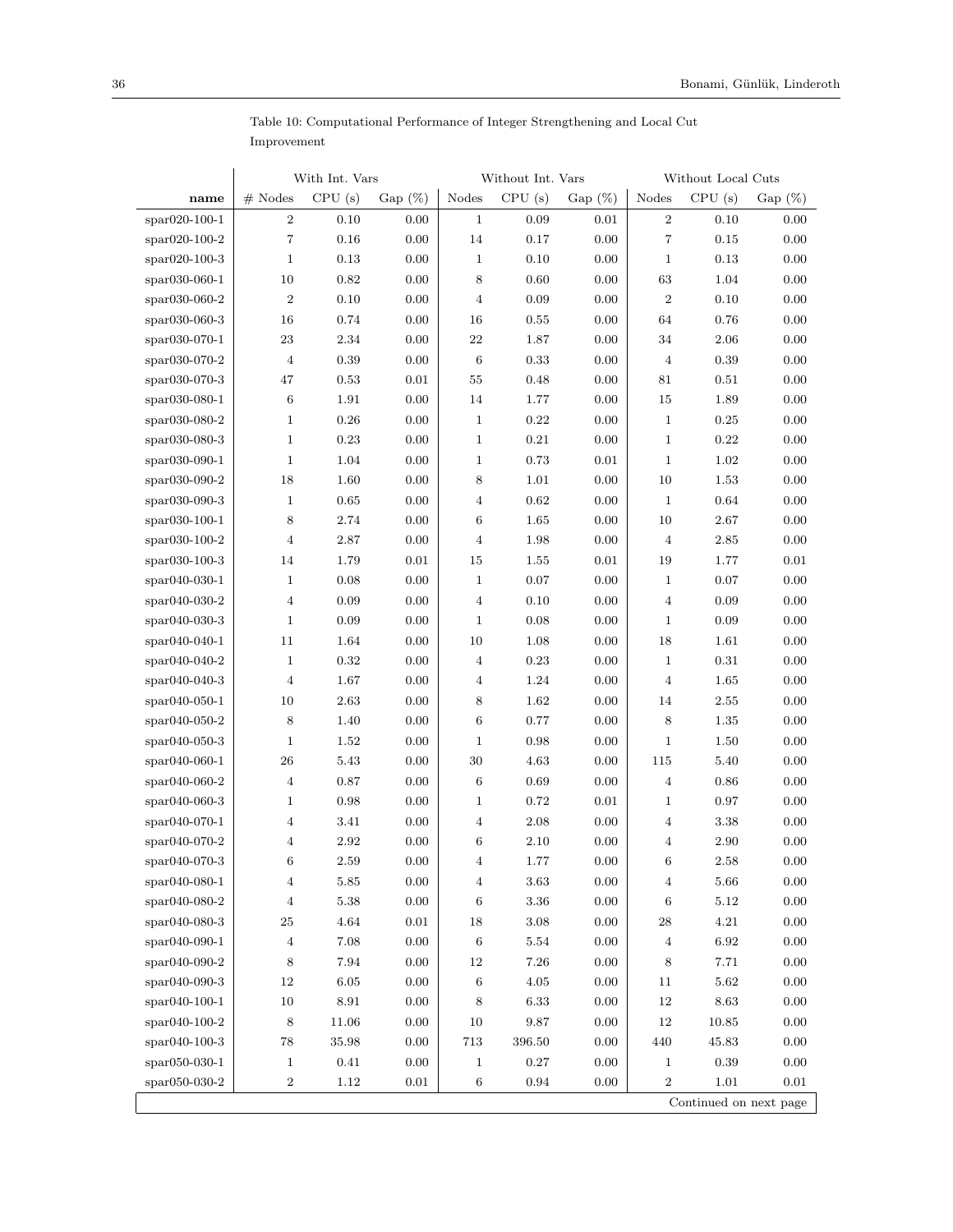| Table $10$ – continued from previous page                 |                |                |           |                  |                   |            |                |                        |           |
|-----------------------------------------------------------|----------------|----------------|-----------|------------------|-------------------|------------|----------------|------------------------|-----------|
|                                                           |                | With Int. Vars |           |                  | Without Int. Vars |            |                | Without Local Cuts     |           |
| name                                                      | $#$ Nodes      | CPU(s)         | $Gap(\%)$ | Nodes            | CPU(s)            | Gap $(\%)$ | Nodes          | CPU(s)                 | $Gap(\%)$ |
| spar050-030-3                                             | 8              | 1.10           | 0.00      | 8                | 0.70              | 0.00       | 10             | 0.99                   | 0.00      |
| $spr050-040-1$                                            | $\overline{4}$ | 4.04           | 0.00      | 4                | 2.38              | 0.00       | $\overline{4}$ | 3.69                   | 0.00      |
| $spr050-040-2$                                            | $\,6\,$        | 3.47           | 0.00      | $\,6$            | 2.25              | 0.00       | $\,6\,$        | 3.23                   | $0.00\,$  |
| $spr050-040-3$                                            | $\mathbf{1}$   | 2.46           | 0.00      | $\overline{4}$   | 1.64              | $0.00\,$   | 1              | 2.28                   | 0.00      |
| $spr050-050-1$                                            | 82             | 32.36          | 0.00      | 372              | 150.22            | $0.00\,$   | 681            | 46.20                  | 0.00      |
| $spr050-050-2$                                            | $\,6\,$        | 7.23           | 0.00      | $\boldsymbol{9}$ | 6.32              | $0.00\,$   | 10             | 6.80                   | 0.00      |
| $*$ par050-050-3                                          | 14             | 9.13           | 0.00      | 16               | 7.50              | $0.00\,$   | $\bf 23$       | 8.54                   | 0.00      |
| $spr060-020-1$                                            | $\mathbf{1}$   | 0.65           | 0.00      | $\mathbf{1}$     | 0.44              | $0.00\,$   | $\mathbf{1}$   | 0.63                   | 0.00      |
| $spr060-020-2$                                            | $1\,$          | 0.23           | 0.00      | $\mathbf{1}$     | 0.20              | 0.00       | $\mathbf{1}$   | 0.22                   | 0.00      |
| $spr060-020-3$                                            | $\sqrt{3}$     | 1.22           | 0.00      | 4                | 0.81              | $0.00\,$   | $\sqrt{3}$     | 1.08                   | 0.00      |
| $spr070-025-1$                                            | $12\,$         | 5.18           | 0.00      | 8                | 3.37              | $0.00\,$   | 12             | 4.82                   | 0.00      |
| $spr070-025-2$                                            | $\overline{4}$ | 6.07           | 0.00      | 4                | 4.43              | $0.00\,$   | $\overline{4}$ | 5.76                   | 0.00      |
| $spr070-025-3$                                            | $\,6\,$        | 5.89           | 0.00      | $6\phantom{1}6$  | 4.56              | 0.00       | $\,6\,$        | 5.51                   | 0.00      |
| $spr070-050-1$                                            | 51             | 65.80          | 0.00      | 60               | 102.67            | $0.00\,$   | $\,206$        | 70.75                  | 0.00      |
| $spr070-050-2$                                            | 8              | 30.81          | 0.00      | $\,6\,$          | 32.35             | 0.00       | 16             | 29.91                  | 0.00      |
| $*$ spar070-050-3                                         | $\overline{4}$ | 19.82          | 0.00      | $\overline{4}$   | 17.14             | 0.00       | $\overline{4}$ | 19.29                  | 0.00      |
| $*$ par070-075-1                                          | 48             | 277.19         | 0.00      | 252              | 1122.20           | 0.00       | 198            | 334.16                 | 0.00      |
| $*$ par070-075-2                                          | 267            | 651.12         | 0.00      | 770              | 3600.01           | 7.73       | 1854           | 1260.79                | 0.00      |
| $spr070-075-3$                                            | 260            | 583.86         | 0.01      | 847              | 3600.00           | 4.39       | 1465           | 1101.09                | 0.00      |
| $spr080-025-1$                                            | $\mathbf{1}$   | 8.11           | 0.00      | $\mathbf{1}$     | 5.97              | 0.00       | $\mathbf{1}$   | 7.83                   | 0.00      |
| $spr080-025-2$                                            | 16             | 18.00          | 0.00      | $20\,$           | 17.93             | $0.00\,$   | 115            | 21.87                  | 0.00      |
| $span080-025-3$                                           | 10             | 12.17          | 0.00      | $8\,$            | 9.98              | 0.00       | 10             | 11.78                  | 0.00      |
| $spr080-050-1$                                            | 1289           | 1727.20        | 0.00      | 1036             | 3600.00           | 9.70       | 5670           | 3600.00                | 3.46      |
| $spr080-050-2$                                            | 10             | 81.16          | 0.00      | 12               | 79.02             | $0.00\,$   | 18             | 79.85                  | 0.00      |
| $spr080-050-3$                                            | 46             | 129.29         | 0.00      | 84               | 215.34            | 0.00       | 259            | 154.98                 | 0.00      |
| $spr080-075-1$                                            | 529            | 2043.05        | 0.00      | 355              | 3600.00           | 6.59       | 2739           | 3600.00                | 1.58      |
| $spr080-075-2$                                            | 234            | 1124.30        | 0.00      | 430              | 3600.00           | 5.93       | 1257           | 1886.49                | 0.00      |
| $spr080-075-3$                                            | 575            | 1839.54        | 0.01      | 442              | 3600.00           | 7.00       | 2607           | 3259.04                | $0.01\,$  |
| $span090-025-1$                                           | 42             | 39.60          | 0.00      | 69               | 66.82             | 0.00       | 135            | 40.87                  | 0.00      |
| $span090-025-2$                                           | 41             | 33.23          | 0.00      | 42               | 45.38             | 0.00       | 174            | 37.34                  | 0.01      |
| $span090-025-3$                                           | 11             | 23.05          | 0.00      | 10               | 21.22             | $0.00\,$   | 14             | 23.05                  | 0.00      |
|                                                           | 203            | 695.32         | 0.00      | 826              | 3600.00           | 1.49       | 1138           | 1187.22                | 0.00      |
| $span090-050-1$<br>$\mathrm{spar090\text{-}050\text{-}2}$ | $\bf{22}$      | 214.09         | 0.00      | 32               | 232.73            | $0.00\,$   | $30\,$         | 206.16                 | 0.00      |
|                                                           |                |                |           |                  |                   |            |                |                        |           |
| spar090-050-3                                             | 69             | 264.47         | 0.00      | 131              | 494.24            | $0.00\,$   | 259            | 301.71                 | $0.01\,$  |
| $span090-075-1$                                           | 375            | 3600.00        | 25.07     | 149              | 3600.00           | 26.48      | 1466           | 3600.00                | 27.24     |
| $span090-075-2$                                           | 380            | 3600.00        | 23.93     | 164              | 3600.00           | 26.72      | 1471           | 3600.02                | 24.81     |
| $span090-075-3$                                           | 258            | 3600.01        | 17.03     | 126              | 3600.00           | 22.06      | 867            | 3600.00                | 17.12     |
| spar100-025-1                                             | 34             | 83.08          | 0.00      | 78               | 135.09            | $0.00\,$   | 136            | 92.41                  | $0.00\,$  |
| $spr100-025-2$                                            | 18             | 63.57          | $0.00\,$  | 16               | 64.41             | 0.00       | 28             | 62.97                  | 0.00      |
| spar100-025-3                                             | $20\,$         | 52.88          | $0.00\,$  | 12               | 50.62             | 0.00       | 37             | 50.71                  | 0.00      |
| $spr100-050-1$                                            | 730            | 3600.00        | 11.85     | 283              | 3600.00           | 15.99      | 2000           | 3600.00                | 15.74     |
| $spr100-050-2$                                            | 909            | 3600.01        | 3.69      | 436              | 3600.00           | 8.69       | 2557           | 3600.00                | 7.94      |
| $spr100-050-3$                                            | 887            | 3147.78        | 0.01      | 451              | 3600.00           | 5.68       | 2469           | 3600.00                | 4.92      |
| spar100-075-1                                             | $111\,$        | 3600.00        | $27.20\,$ | $53\,$           | 3600.00           | $30.24\,$  | 549            | 3600.00                | $31.23\,$ |
| spar100-075-2                                             | 130            | 3600.04        | 25.41     | $67\,$           | 3600.00           | 28.74      | 638            | 3600.00                | 26.58     |
| spar100-075-3                                             | 171            | 3600.00        | 28.17     | 79               | 3600.00           | 26.70      | 853            | 3600.00                | 24.30     |
|                                                           |                |                |           |                  |                   |            |                | Continued on next page |           |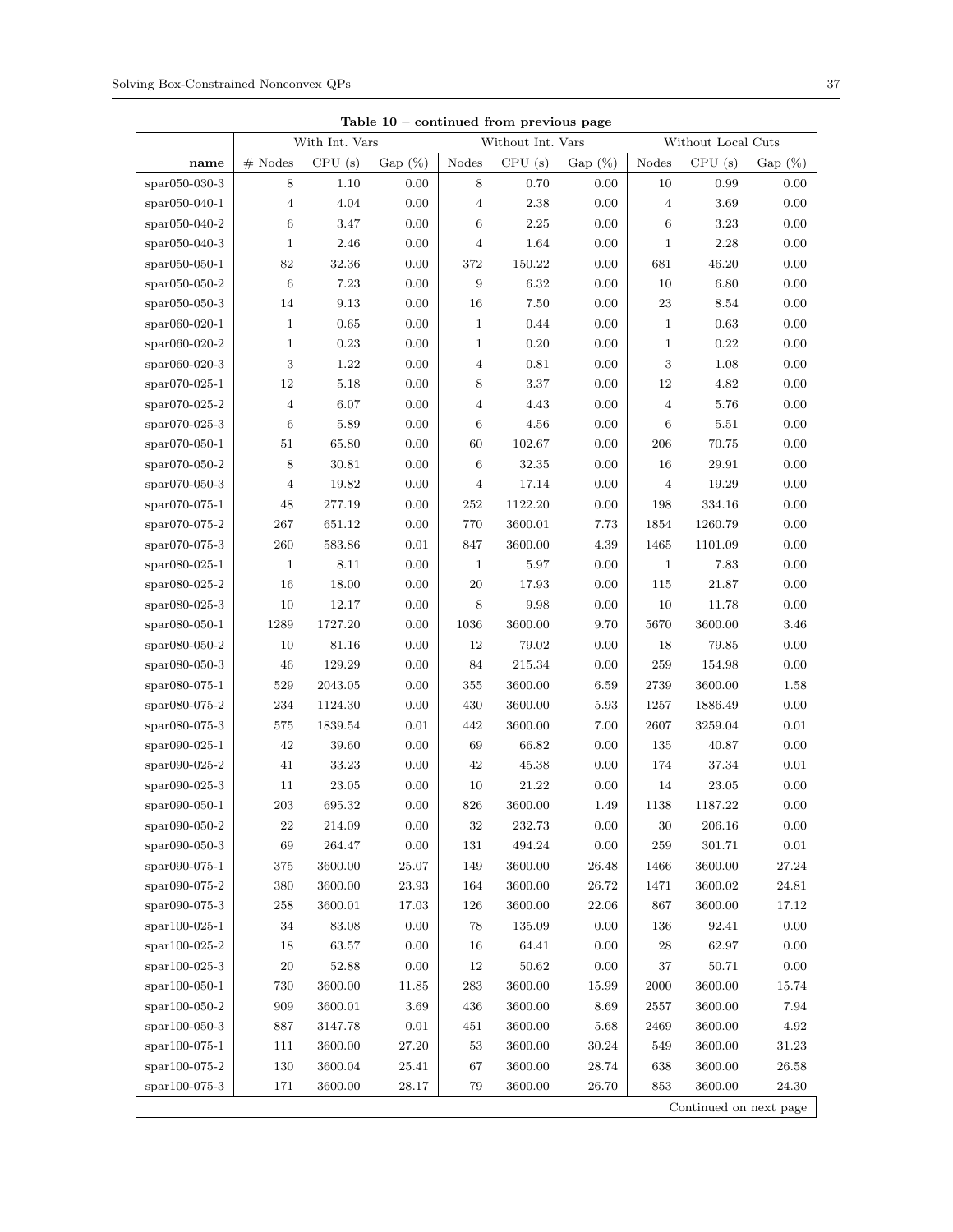|                | $\frac{1}{2}$  |         |            |       |                   |           |                    |         |           |  |
|----------------|----------------|---------|------------|-------|-------------------|-----------|--------------------|---------|-----------|--|
|                | With Int. Vars |         |            |       | Without Int. Vars |           | Without Local Cuts |         |           |  |
| name           | $#$ Nodes      | CPU(s)  | Gap $(\%)$ | Nodes | CPU(s)            | $Gap(\%)$ | Nodes              | CPU(s)  | $Gap(\%)$ |  |
| $spr125-025-1$ | 1197           | 3600.00 | 3.77       | 651   | 3600.00           | 6.77      | 3145               | 3600.00 | 5.15      |  |
| $spr125-025-2$ | 651            | 1545.90 | 0.00       | 912   | 3600.00           | 0.56      | 3882               | 3600.00 | 1.22      |  |
| $spr125-025-3$ | 159            | 465.63  | 0.00       | 222   | 905.61            | 0.00      | 1750               | 1299.17 | 0.01      |  |
| $spr125-050-1$ | 109            | 3600.00 | 22.09      | 55    | 3600.00           | 19.36     | 667                | 3600.00 | 19.36     |  |
| $spr125-050-2$ | 145            | 3600.00 | 25.69      | 70    | 3600.06           | 21.13     | 764                | 3600.00 | 21.96     |  |
| $spr125-050-3$ | 77             | 3600.00 | 18.87      | 49    | 3600.00           | 19.69     | 528                | 3600.01 | 18.58     |  |
| $spr125-075-1$ | 1              | 3600.02 | 126.37     |       | 3600.00           | 85.72     | 1                  | 3600.06 | 126.37    |  |
| $spr125-075-2$ |                | 3600.01 | 195.12     |       | 3600.00           | 109.14    | 1                  | 3600.00 | 197.69    |  |
| $spr125-075-3$ | 1              | 3600.00 | 270.10     |       | 3600.01           | 109.43    | 1                  | 3600.32 | 272.93    |  |

Table 10 – continued from previous page

#### A.3 SDP Relaxation Bounds

This appendix contains computational time and relaxation bound information for various SDP-based approaches for solving BoxQP , as described in Section 5.1. For the results of the two methods SBL and Dong, the reader is invited to refer directly to the papers  $[30,19].$ 

| Table 11: Bound and solution time for the various SDP based relaxations |  |  |  |
|-------------------------------------------------------------------------|--|--|--|
|-------------------------------------------------------------------------|--|--|--|

|                | Bound      |              |            | Time |              |                        |
|----------------|------------|--------------|------------|------|--------------|------------------------|
| name           | S          | $S^{\geq 0}$ | $S + M$    | S    | $S^{\geq 0}$ | $S + M$                |
| $spr020-100-1$ | $-739.39$  | $-719.98$    | $-706.51$  | 0.0  | 3.6          | 3.6                    |
| $spr020-100-2$ | $-900.20$  | $-893.81$    | $-857.91$  | 0.0  | 1.4          | 29.4                   |
| $spr020-100-3$ | $-785.51$  | $-772.97$    | $-772.00$  | 0.0  | 2.6          | 0.6                    |
| spar030-060-1  | $-768.12$  | $-744.45$    | $-714.67$  | 0.0  | 15.7         | 23.1                   |
| spar030-060-2  | $-1426.94$ | $-1404.93$   | $-1377.17$ | 0.0  | 4.5          | 2.8                    |
| spar030-060-3  | $-1370.11$ | $-1354.18$   | $-1298.21$ | 0.0  | 5.0          | 76.3                   |
| spar030-070-1  | $-746.43$  | $-708.82$    | $-674.00$  | 0.0  | 7.8          | 13.1                   |
| $spr030-070-2$ | $-1375.06$ | $-1352.16$   | $-1313.00$ | 0.0  | 7.1          | 3.7                    |
| spar030-070-3  | $-1719.77$ | $-1708.32$   | $-1657.55$ | 0.0  | 11.1         | 199.4                  |
| spar030-080-1  | $-1050.76$ | $-1015.69$   | $-965.24$  | 0.0  | 2.9          | 19.3                   |
| spar030-080-2  | $-1622.77$ | $-1608.78$   | $-1597.00$ | 0.0  | 8.6          | 2.0                    |
| spar030-080-3  | $-1836.79$ | $-1825.46$   | $-1809.78$ | 0.0  | 9.9          | 1.6                    |
| $spr030-090-1$ | $-1348.47$ | $-1329.57$   | $-1296.50$ | 0.0  | 7.0          | 4.7                    |
| $spr030-090-2$ | $-1527.86$ | $-1509.86$   | $-1466.84$ | 0.0  | 4.2          | 3.6                    |
| spar030-090-3  | $-1516.80$ | $-1500.56$   | $-1494.00$ | 0.0  | 21.9         | 2.1                    |
| $spr030-100-1$ | $-1285.74$ | $-1262.59$   | $-1227.12$ | 0.0  | 3.0          | 4.9                    |
| $spr030-100-2$ | $-1365.32$ | $-1340.27$   | $-1261.08$ | 0.0  | 2.5          | 64.3                   |
| $spr030-100-3$ | $-1611.11$ | $-1572.88$   | $-1513.08$ | 0.0  | 3.2          | 185.9                  |
| $spr040-030-1$ | $-876.60$  | $-852.32$    | $-839.50$  | 0.0  | 15.6         | 7.2                    |
| $spr040-030-2$ | $-1496.83$ | $-1481.23$   | $-1429.00$ | 0.0  | 33.2         | 13.6                   |
| $spr040-030-3$ | $-1156.52$ | $-1114.73$   | $-1086.00$ | 0.0  | 9.3          | 11.0                   |
| spar040-040-1  | $-956.08$  | $-912.40$    | $-863.09$  | 0.0  | 19.5         | 39.7                   |
| $spr040-040-2$ | $-1452.51$ | $-1441.05$   | $-1428.00$ | 0.0  | 25.2         | 5.4                    |
|                |            |              |            |      |              | Continued on next page |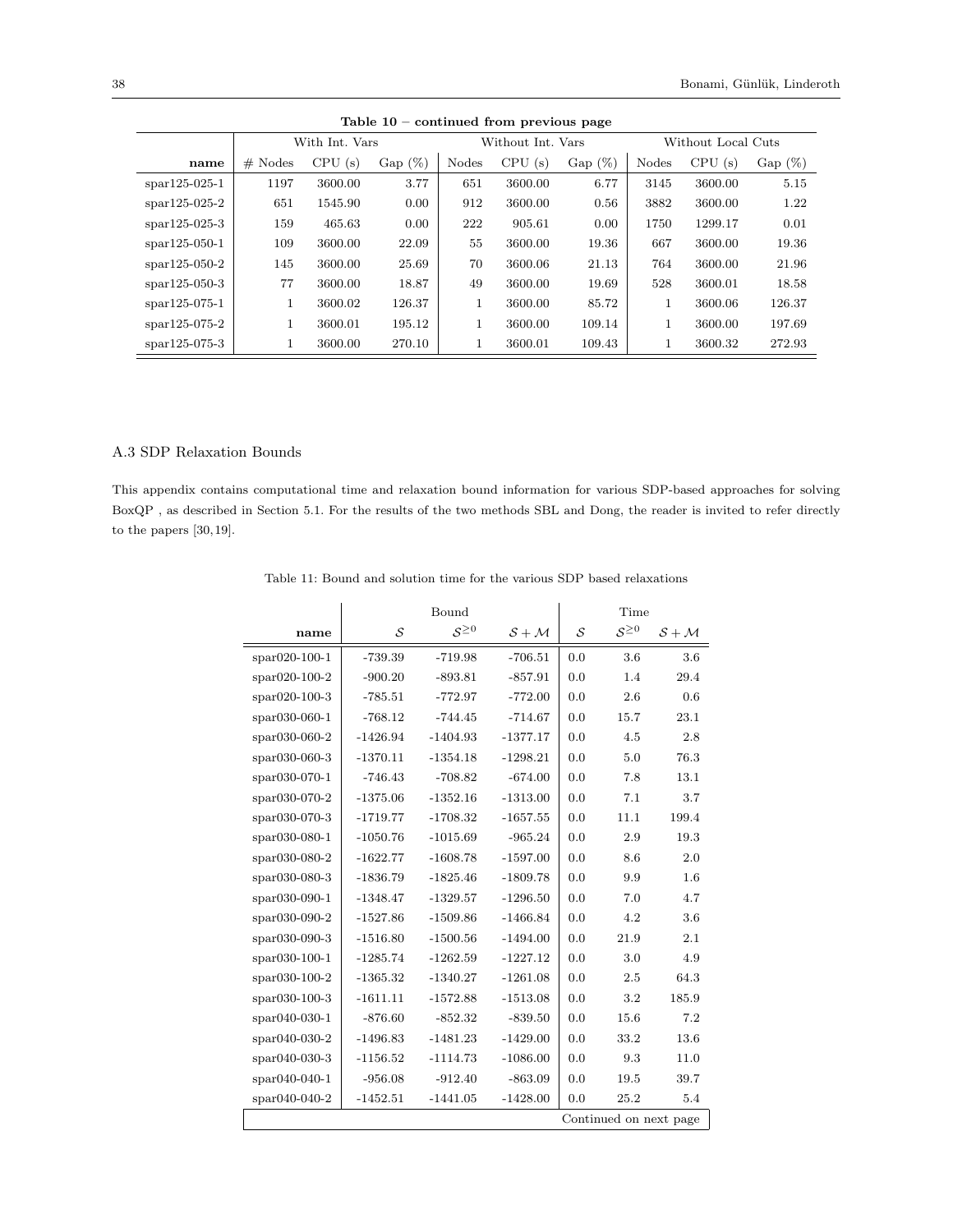|                |                                                           | Bound        |            |         | Time                   |         |
|----------------|-----------------------------------------------------------|--------------|------------|---------|------------------------|---------|
| name           | $\mathcal{S}% _{M_{1},M_{2}}^{\alpha,\beta}(\varepsilon)$ | $S^{\geq 0}$ | $S + M$    | S       | $S^{\geq 0}$           | $S + M$ |
| spar040-040-3  | $-1269.83$                                                | $-1239.23$   | $-1180.84$ | 0.0     | 9.7                    | 66.5    |
| spar040-050-1  | $-1276.78$                                                | $-1213.10$   | $-1160.43$ | 0.0     | 20.5                   | 33.9    |
| spar040-050-2  | $-1517.50$                                                | $-1485.07$   | $-1436.00$ | 0.0     | 10.8                   | 217.5   |
| $spr040-050-3$ | $-1747.29$                                                | $-1712.38$   | $-1653.63$ | 0.0     | 12.2                   | 23.9    |
| spar040-060-1  | $-1481.95$                                                | $-1426.52$   | $-1352.92$ | 0.0     | 4.5                    | 132.1   |
| spar040-060-2  | $-2099.57$                                                | $-2081.48$   | $-2004.23$ | 0.0     | 13.3                   | 12.1    |
| spar040-060-3  | $-2508.65$                                                | $-2474.47$   | $-2454.50$ | 0.0     | 15.7                   | 5.0     |
| spar040-070-1  | $-1663.97$                                                | $-1632.98$   | $-1605.00$ | 0.1     | 20.3                   | 11.7    |
| spar040-070-2  | $-1931.33$                                                | $-1895.19$   | $-1867.50$ | 0.1     | 27.7                   | 8.7     |
| spar040-070-3  | $-2522.69$                                                | $-2487.22$   | $-2436.50$ | 0.0     | 16.7                   | 34.6    |
| spar040-080-1  | $-1936.15$                                                | $-1903.59$   | $-1838.50$ | 0.1     | 9.9                    | 12.7    |
| $spr040-080-2$ | $-2012.90$                                                | $-1984.85$   | $-1952.50$ | 0.1     | 16.9                   | 8.5     |
| spar040-080-3  | $-2638.33$                                                | $-2618.85$   | $-2545.73$ | 0.0     | 14.8                   | 217.3   |
| $spr040-090-1$ | $-2262.50$                                                | $-2205.01$   | $-2135.50$ | 0.0     | 15.6                   | 24.8    |
| spar040-090-2  | $-2268.85$                                                | $-2214.12$   | $-2113.65$ | 0.0     | 14.5                   | 277.6   |
| spar040-090-3  | $-2594.22$                                                | $-2570.58$   | $-2535.00$ | 0.1     | 17.2                   | 6.8     |
| spar040-100-1  | $-2557.23$                                                | $-2516.82$   | $-2476.38$ | 0.0     | 10.4                   | 13.6    |
| spar040-100-2  | $-2216.62$                                                | $-2182.94$   | $-2106.34$ | 0.0     | 21.2                   | 64.9    |
| spar040-100-3  | $-2037.17$                                                | $-2012.26$   | $-1908.17$ | 0.1     | 4.5                    | 48.9    |
| spar050-030-1  | $-1389.03$                                                | $-1339.37$   | $-1324.50$ | 0.1     | 86.4                   | 14.3    |
| spar050-030-2  | $-1755.67$                                                | $-1735.83$   | $-1671.31$ | 0.1     | 38.0                   | 378.3   |
| spar050-030-3  | $-1565.75$                                                | $-1522.59$   | $-1454.84$ | 0.0     | 15.7                   | 167.3   |
| spar050-040-1  | $-1483.01$                                                | $-1436.73$   | $-1411.00$ | 0.1     | 45.2                   | 31.8    |
| $spr050-040-2$ | $-1881.33$                                                | $-1823.32$   | $-1749.43$ | 0.0     | 18.3                   | 283.3   |
| spar050-040-3  | $-2176.90$                                                | $-2140.85$   | $-2094.50$ | 0.1     | 20.5                   | 25.4    |
| $spr050-050-1$ | $-1417.76$                                                | $-1336.56$   | $-1302.23$ | 0.1     | 17.7                   | 73.7    |
| spar050-050-2  | $-1942.51$                                                | $-1900.12$   | $-1789.56$ | 0.1     | 18.4                   | 360.9   |
| spar050-050-3  | $-2268.02$                                                | $-2220.02$   | $-2121.92$ | 0.1     | 37.6                   | 164.9   |
| spar060-020-1  | $-1297.41$                                                | $-1235.13$   | $-1212.00$ | 0.1     | 38.2                   | 55.4    |
| spar060-020-2  | $-2010.47$                                                | $-1978.52$   | $-1925.50$ | 0.1     | 31.6                   | 31.8    |
| spar060-020-3  | $-1604.59$                                                | $-1570.00$   | $-1491.05$ | 0.1     | 31.3                   | 241.2   |
| spar070-025-1  | $-2692.99$                                                | $-2630.15$   | $-2544.85$ | 0.1     | 73.1                   | 1920.2  |
| spar070-025-2  | $-2060.77$                                                | $-2007.49$   | $-1908.87$ | 0.1     | 114.5                  | 878.6   |
| spar070-025-3  | $-2996.88$                                                | $-2951.52$   | $-2826.29$ | 0.1     | 98.2                   | 821.3   |
| spar070-050-1  | -3533.87                                                  | $-3428.95$   | $-3278.25$ | 0.3     | 171.5                  | 504.9   |
| $spr070-050-2$ | $-3478.22$                                                | $-3411.11$   | $-3300.30$ | 0.2     | 225.1                  | 603.4   |
| spar070-050-3  | $-4375.15$                                                | $-4343.37$   | $-4306.50$ | 0.2     | 117.3                  | 45.8    |
| spar070-075-1  | $-4892.26$                                                | $-4828.54$   | $-4670.21$ | 0.1     | 64.8                   | 757.7   |
| spar070-075-2  | $-4218.84$                                                | $-4129.20$   | $-3946.05$ | 0.2     | 122.7                  | 460.1   |
| spar070-075-3  | -4644.28                                                  | $-4563.01$   | $-4378.32$ | 0.4     | 100.8                  | 339.1   |
| spar080-025-1  | $-3332.73$                                                | $-3277.12$   | $-3157.00$ | $0.2\,$ | 306.2                  | 266.8   |
| spar080-025-2  | $-2557.24$                                                | $-2461.10$   | $-2344.45$ | 0.2     | 55.3                   | 470.6   |
| spar080-025-3  | $-3291.44$                                                | $-3239.83$   | $-3103.89$ | 0.2     | 156.8                  | 1013.7  |
| $spr080-050-1$ | $-3890.89$                                                | $-3750.05$   | $-3584.24$ | $0.3\,$ | 87.5                   | 430.6   |
| spar080-050-2  | $-4636.46$                                                | $-4553.99$   | $-4451.08$ | $0.3\,$ | 81.8                   | 2149.8  |
| spar080-050-3  | $-5166.54$                                                | $-5091.20$   | $-4920.67$ | 0.3     | 132.0                  | 1045.5  |
|                |                                                           |              |            |         | Continued on next page |         |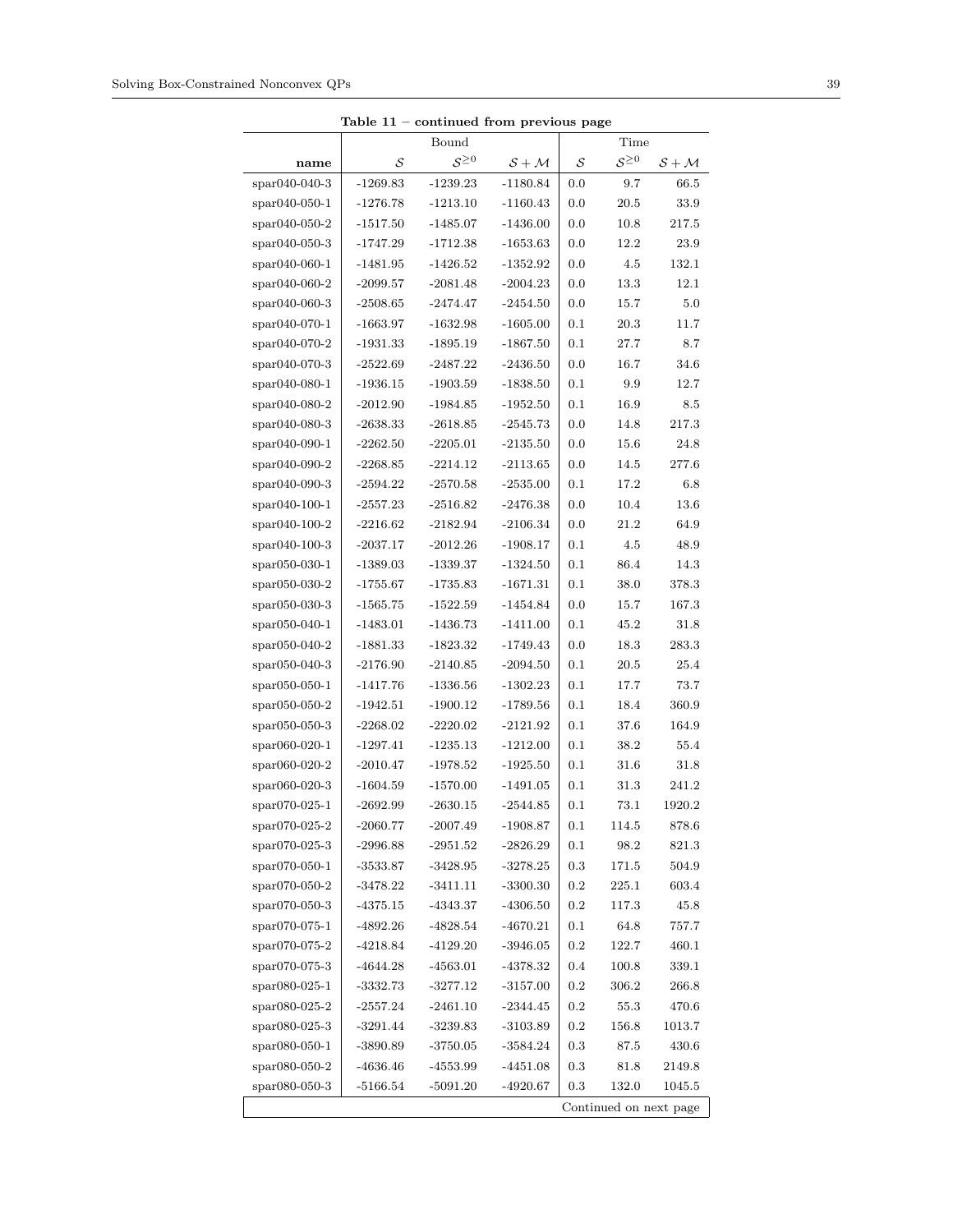|                 |                   | $\frac{1}{2}$<br>Bound<br>Time |             |                                                           |              |         |
|-----------------|-------------------|--------------------------------|-------------|-----------------------------------------------------------|--------------|---------|
| name            | $\mathcal{S}_{0}$ | $S^{\geq 0}$                   | $S + M$     | $\mathcal{S}% _{M_{1},M_{2}}^{\alpha,\beta}(\varepsilon)$ | $S^{\geq 0}$ | $S + M$ |
| spar080-075-1   | $-6201.88$        | $-6103.63$                     | $-5923.92$  | 0.3                                                       | 184.2        | 694.0   |
| spar080-075-2   | $-5655.92$        | $-5559.25$                     | $-5388.87$  | 0.4                                                       | 101.1        | 1364.5  |
| $span080-075-3$ | $-6337.73$        | $-6212.21$                     | $-6038.69$  | 0.3                                                       | 97.4         | 2648.5  |
| spar090-025-1   | $-3656.10$        | $-3590.41$                     | $-3433.13$  | 0.3                                                       | 339.6        | 2590.5  |
| $span090-025-2$ | $-3828.14$        | $-3722.00$                     | $-3549.29$  | 0.4                                                       | 101.1        | 1904.0  |
| $span090-025-3$ | $-4610.85$        | $-4520.60$                     | $-4341.46$  | 0.3                                                       | 255.9        | 3024.7  |
| spar090-050-1   | $-5548.68$        | $-5430.58$                     | $-5223.85$  | 0.3                                                       | 317.5        | 2287.9  |
| spar090-050-2   | $-5590.35$        | $-5514.06$                     | $-5386.69$  | 0.5                                                       | 525.2        | 3345.9  |
| spar090-050-3   | $-6494.22$        | $-6369.13$                     | $-6192.08$  | 0.5                                                       | 168.2        | 2842.3  |
| spar090-075-1   | $-6730.48$        | $-6633.63$                     | $-6403.55$  | 0.5                                                       | 95.5         | 2553.9  |
| spar090-075-2   | $-6157.54$        | $-6031.26$                     | $-5778.30$  | 0.8                                                       | 345.3        | 1595.5  |
| spar090-075-3   | $-6889.42$        | $-6763.87$                     | $-6531.28$  | 0.7                                                       | 116.8        | 2100.7  |
| spar100-025-1   | $-4290.51$        | $-4223.95$                     | $-4066.38$  | 0.7                                                       | 335.3        | 2091.8  |
| spar100-025-2   | $-4136.46$        | $-4046.37$                     | $-3923.82$  | 0.6                                                       | 540.0        | 4366.5  |
| spar100-025-3   | -4714.92          | $-4626.76$                     | $-4476.86$  | 0.5                                                       | 152.2        | 2631.6  |
| spar100-050-1   | $-6026.30$        | $-5876.03$                     | $-5671.45$  | 1.3                                                       | 403.9        | 4801.0  |
| spar100-050-2   | $-6390.11$        | $-6234.63$                     | $-5995.12$  | 0.7                                                       | 285.6        | 1671.7  |
| $spr100-050-3$  | $-6919.95$        | $-6817.89$                     | $-6540.72$  | 0.7                                                       | 191.2        | 3478.4  |
| spar100-075-1   | $-7940.76$        | $-7777.16$                     | $-7514.48$  | 1.2                                                       | 354.6        | 5578.9  |
| $spr100-075-2$  | $-7291.11$        | $-7119.84$                     | $-6883.89$  | 0.6                                                       | 473.6        | 3942.8  |
| spar100-075-3   | $-8182.46$        | $-7983.17$                     | $-7681.68$  | 0.8                                                       | 154.7        | 2504.4  |
| $spr125-025-1$  | $-6104.64$        | $-5959.05$                     | $-5733.72$  | 1.4                                                       | 1176.7       | 4709.5  |
| spar125-025-2   | $-6545.53$        | $-6435.78$                     | $-6222.69$  | 1.3                                                       | 623.5        | 8499.3  |
| $spr125-025-3$  | $-7216.31$        | $-7092.26$                     | $-6867.50$  | 0.8                                                       | 1343.7       | 8801.0  |
| $spr125-050-1$  | $-10044.93$       | $-9870.65$                     | $-9517.79$  | 1.3                                                       | 819.5        | 8518.9  |
| $spr125-050-2$  | $-9018.75$        | $-8832.30$                     | $-8541.97$  | 0.9                                                       | 2096.6       | 8712.9  |
| $spr125-050-3$  | $-8987.96$        | -8787.78                       | $-8498.15$  | 2.3                                                       | 1519.7       | 8633.2  |
| $spr125-075-1$  | $-13005.48$       | $-12827.51$                    | $-12464.79$ | 1.0                                                       | 1062.8       | 8706.8  |
| spar125-075-2   | $-11285.96$       | $-11086.55$                    | $-10714.10$ | 1.6                                                       | 1002.0       | 8536.0  |
| spar125-075-3   | $-10464.94$       | $-10217.74$                    | $-9867.81$  | 3.0                                                       | 1385.2       | 8538.4  |

Table 11 – continued from previous page

#### A.4 Solver Comparison

This appendix contains the raw performance numbers comparing different solvers for BoxQP . The experiment is described in Section 5.2.

|                        |         | BGL       |         | Baron     |         | GloMIQO   |         | Quadprogbb |
|------------------------|---------|-----------|---------|-----------|---------|-----------|---------|------------|
| Name                   | Time(s) | $Gap(\%)$ | Time(s) | $Gap(\%)$ | Time(s) | $Gap(\%)$ | Time(s) | $Gap(\%)$  |
| $*$ spar $020-100-1$   | 0.10    | 0.00      | 0.05    | 0.00      | 0.04    | 0.00      | 6.20    | 0.00       |
| $*$ par $020-100-2$    | 0.15    | 0.00      | 0.06    | 0.00      | 0.97    | 0.00      | 2.86    | 0.00       |
| $*$ par $020-100-3$    | 0.12    | 0.00      | 0.05    | 0.00      | 0.04    | 0.00      | 1.56    | 0.00       |
| Continued on next page |         |           |         |           |         |           |         |            |

Table 12: CPU Time and Final Optimality Gap of Each Solver on All Instances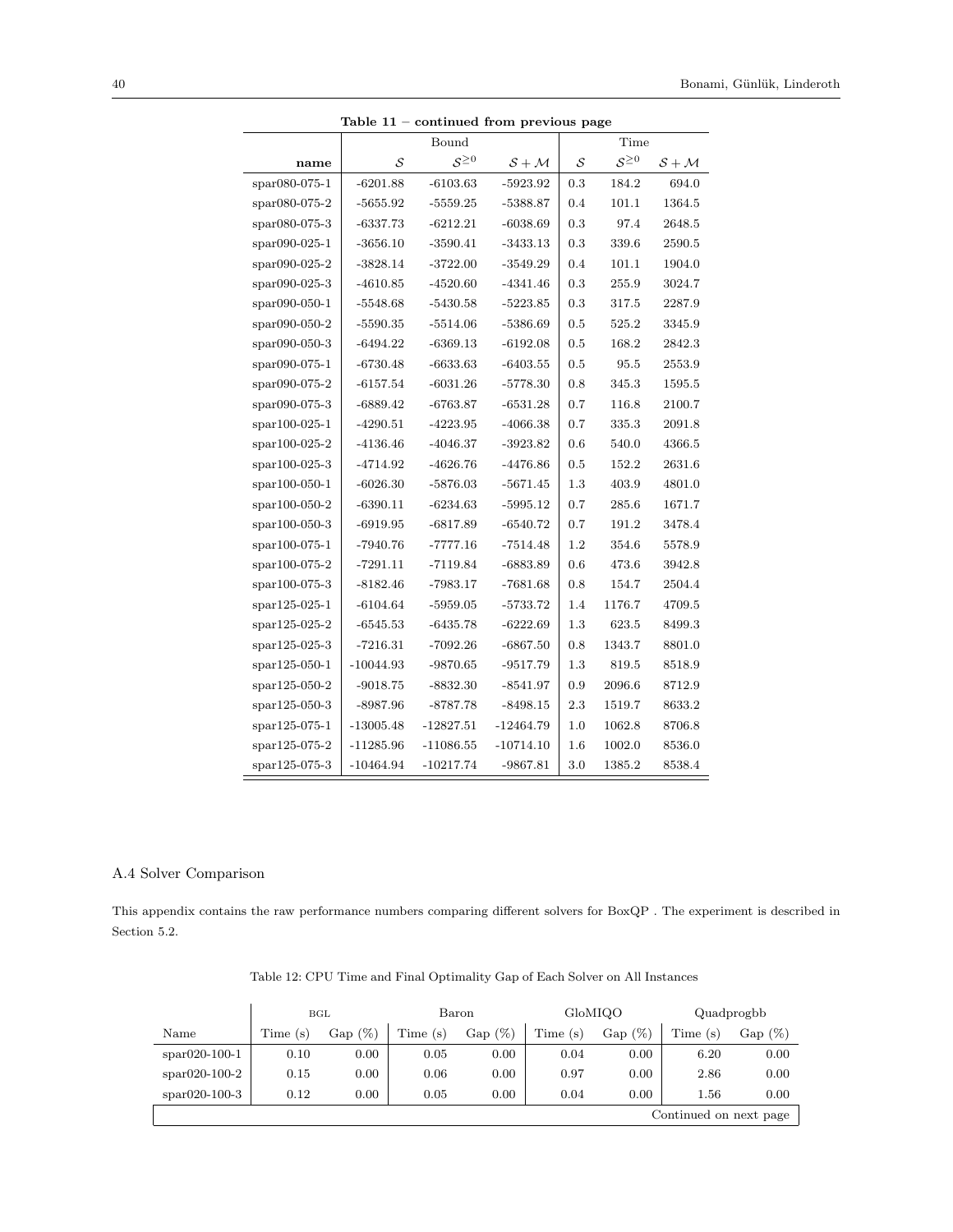|                        | $_{\rm BGL}$ |            | Baron      | continued from previous page |            | GloMIQO   | Quadprogbb |           |
|------------------------|--------------|------------|------------|------------------------------|------------|-----------|------------|-----------|
| Name                   | Time (s)     | Gap $(\%)$ | Time (s)   | Gap $(\%)$                   | Time $(s)$ | $Gap(\%)$ | Time(s)    | $Gap(\%)$ |
| spar030-060-1          | 0.79         | 0.00       | 0.23       | 0.00                         | 10.50      | 0.00      | 10.40      | 0.00      |
| $*$ par030-060-2       | $0.09\,$     | 0.00       | $\rm 0.05$ | 0.00                         | 0.09       | 0.00      | $3.05\,$   | 0.00      |
| $*$ par030-060-3       | 0.67         | $0.00\,$   | 0.22       | 0.00                         | 7.09       | 0.00      | 11.25      | 0.00      |
| $*$ par030-070-1       | 2.27         | 0.00       | 1.32       | 0.00                         | 23.50      | 0.00      | 9.72       | 0.00      |
| spar030-070-2          | 0.37         | 0.00       | 0.07       | 0.00                         | 0.54       | 0.00      | 4.29       | 0.00      |
| spar030-070-3          | 0.49         | 0.00       | 0.96       | 0.00                         | 4.44       | 0.00      | 13.18      | 0.00      |
| $spr030-080-1$         | $1.82\,$     | $0.00\,$   | 1.18       | 0.00                         | 8.38       | 0.00      | 10.84      | 0.00      |
| $*$ par030-080-2       | 0.24         | 0.00       | 0.07       | 0.00                         | 0.07       | 0.00      | 2.75       | 0.00      |
| $*$ par030-080-3       | 0.20         | $0.00\,$   | 0.06       | 0.00                         | 0.08       | 0.00      | $3.04\,$   | 0.00      |
| $*$ par030-090-1       | 0.97         | 0.00       | 0.14       | 0.00                         | 0.11       | 0.00      | 2.50       | 0.00      |
| $*$ par030-090-2       | 1.52         | 0.00       | 0.66       | 0.00                         | 2.97       | 0.00      | 6.49       | 0.00      |
| $*$ par030-090-3       | 0.61         | 0.00       | 0.12       | 0.00                         | 0.12       | 0.00      | 2.70       | 0.00      |
| $*$ par030-100-1       | 2.62         | 0.00       | 0.30       | 0.00                         | 2.06       | 0.00      | 3.02       | 0.00      |
| $*$ par030-100-2       | 2.73         | 0.00       | 0.28       | 0.00                         | 0.28       | 0.00      | 4.41       | 0.00      |
| $*$ par030-100-3       | 1.70         | 0.00       | 0.64       | 0.00                         | 3.54       | 0.00      | 9.27       | 0.00      |
| $*$ par040-030-1       | 0.07         | 0.00       | $\rm 0.05$ | 0.00                         | 0.04       | 0.00      | 7.89       | 0.00      |
| $spr040-030-2$         | 0.08         | $0.00\,$   | 0.08       | 0.00                         | 0.14       | 0.00      | 8.22       | 0.00      |
| $*$ par040-030-3       | 0.08         | 0.00       | $0.06\,$   | 0.00                         | 0.04       | 0.00      | 9.38       | 0.00      |
| $*$ par040-040-1       | 1.56         | 0.00       | 1.12       | 0.00                         | 10.73      | 0.00      | 35.43      | 0.00      |
| $*$ par040-040-2       | 0.29         | 0.00       | $0.09\,$   | 0.00                         | 0.07       | 0.00      | 4.70       | 0.00      |
| $*$ par040-040-3       | 1.60         | 0.00       | 0.44       | 0.00                         | $3.25\,$   | 0.00      | 12.76      | $0.00\,$  |
| $spr040-050-1$         | 2.49         | 0.00       | $0.50\,$   | 0.00                         | 3.75       | 0.00      | 18.84      | 0.00      |
| $*$ par040-050-2       | 1.29         | 0.00       | 0.85       | 0.00                         | 3.03       | 0.00      | 26.17      | 0.00      |
| $*$ par040-050-3       | 1.43         | 0.00       | 0.15       | 0.00                         | 0.13       | 0.00      | 12.56      | 0.00      |
| $spr040-060-1$         | 5.13         | 0.00       | 8.26       | 0.00                         | 260.78     | 0.00      | 87.27      | 0.00      |
| $*$ par040-060-2       | 0.82         | 0.00       | 0.31       | 0.00                         | 3.56       | 0.00      | 10.48      | 0.00      |
| $*$ par040-060-3       | 0.91         | $0.00\,$   | 0.15       | 0.00                         | $0.15\,$   | 0.00      | 4.70       | 0.00      |
| $*$ par040-070-1       | 3.25         | 0.00       | 0.30       | 0.00                         | 0.30       | 0.00      | 7.55       | 0.00      |
| $*$ par040-070-2       | 2.77         | 0.00       | 0.28       | 0.00                         | 0.27       | 0.00      | 5.07       | 0.00      |
| $*$ par040-070-3       | 2.46         | $0.00\,$   | 0.62       | 0.00                         | 9.45       | 0.00      | 9.68       | $0.00\,$  |
| $spr040-080-1$         | 5.50         | 0.00       | 0.54       | 0.00                         | 0.56       | 0.00      | 4.79       | 0.00      |
| spar040-080-2          | 4.95         | 0.00       | 0.43       | 0.00                         | 0.50       | 0.00      | 5.66       | 0.00      |
| spar040-080-3          | $4.06\,$     | 0.00       | 1.64       | $0.00\,$                     | 23.04      | $0.00\,$  | 10.33      | $0.00\,$  |
| $spr040-090-1$         | 6.58         | 0.00       | 0.57       | 0.00                         | 1.04       | 0.00      | 9.12       | $0.00\,$  |
| $spr040-090-2$         | 7.44         | $0.00\,$   | 0.78       | 0.00                         | 25.14      | 0.00      | $8.53\,$   | 0.00      |
| $spr040-090-3$         | $5.63\,$     | $0.00\,$   | 0.43       | 0.00                         | 20.34      | 0.00      | $5.17\,$   | 0.00      |
| $spr040-100-1$         | 8.40         | $0.00\,$   | 2.93       | 0.00                         | 29.40      | 0.00      | 8.53       | 0.00      |
| $*$ par040-100-2       | 10.24        | $0.00\,$   | 2.08       | 0.00                         | 9.95       | 0.00      | 14.46      | 0.00      |
| $*$ par040-100-3       | 32.73        | $0.00\,$   | 143.45     | 0.00                         | 448.75     | 0.00      | 34.38      | 0.00      |
| $*$ par050-030-1       | $0.36\,$     | $0.00\,$   | 0.10       | 0.00                         | 0.10       | 0.00      | 7.89       | 0.00      |
| $*$ par050-030-2       | $\rm 0.95$   | $0.00\,$   | $\rm 0.32$ | 0.00                         | $\rm 0.25$ | 0.00      | 23.38      | $0.00\,$  |
| $*$ par050-030-3       | 0.94         | $0.00\,$   | 0.74       | 0.00                         | 4.01       | 0.00      | 32.23      | 0.00      |
| $*$ par050-040-1       | 3.56         | 0.00       | 0.41       | 0.00                         | 3.27       | 0.00      | 13.20      | 0.00      |
| $*$ par050-040-2       | $3.08\,$     | 0.00       | 0.43       | 0.00                         | 4.06       | 0.00      | 35.66      | 0.00      |
| spar050-040-3          | 2.17         | 0.00       | 0.20       | 0.00                         | 0.18       | 0.00      | 12.20      | 0.00      |
| $spr050-050-1$         | 29.48        | 0.00       | 42.40      | 0.00                         | 7200.00    | 4.41      | 279.03     | 0.00      |
| Continued on next page |              |            |            |                              |            |           |            |           |

#### Table 12 – continued from previous page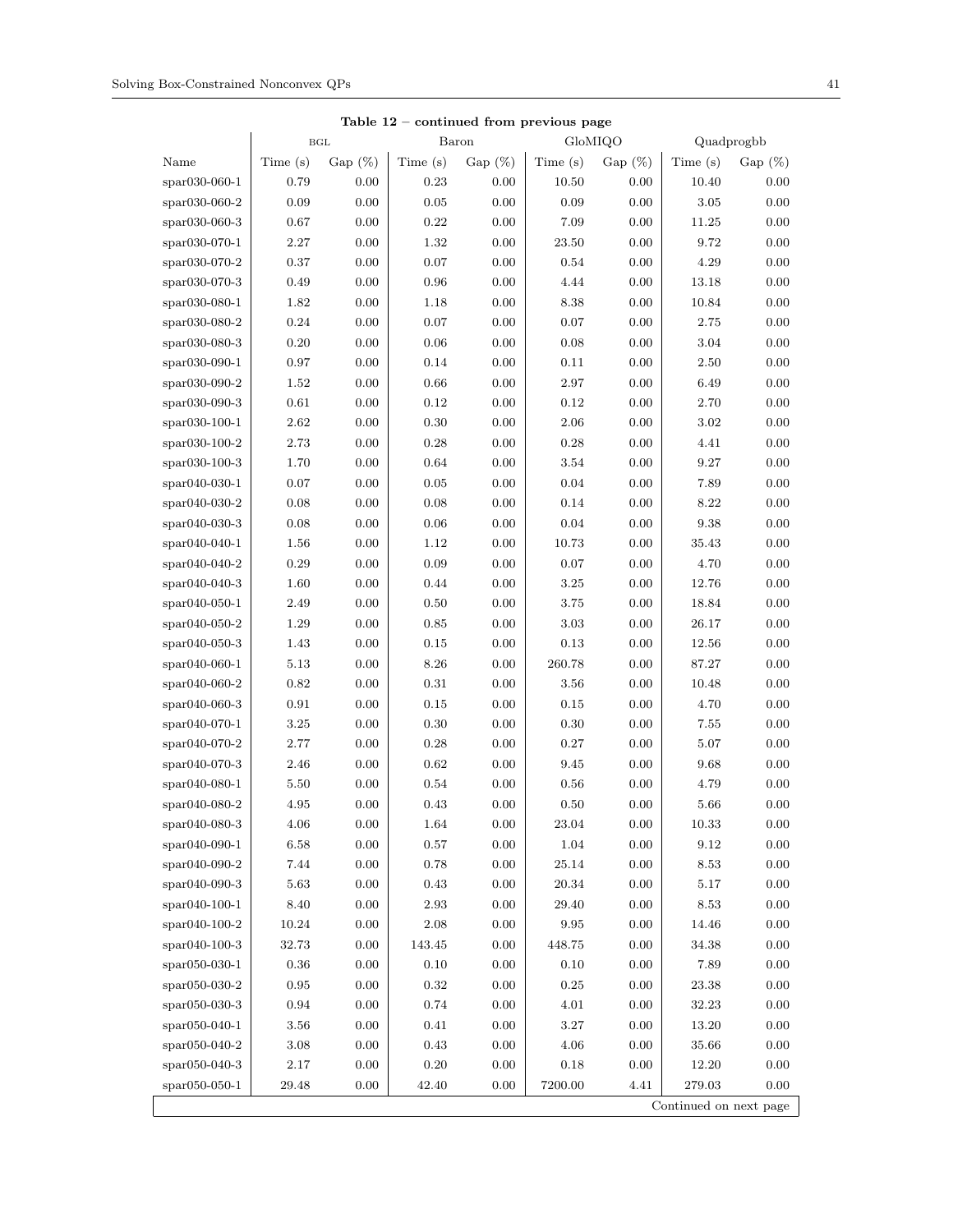| rable 12 – continued from previous page<br>GloMIQO<br>Quadprogbb<br>$_{\rm BGL}$<br>Baron |         |            |         |            |         |           |                        |           |
|-------------------------------------------------------------------------------------------|---------|------------|---------|------------|---------|-----------|------------------------|-----------|
| Name                                                                                      | Time(s) | Gap $(\%)$ | Time(s) | Gap $(\%)$ | Time(s) | $Gap(\%)$ | Time(s)                | $Gap(\%)$ |
| $*$ par050-050-2                                                                          | 6.47    | 0.00       | 3.53    | 0.00       | 5.73    | 0.00      | 30.34                  | 0.00      |
| $span050-050-3$                                                                           | 8.24    | 0.00       | 6.60    | 0.00       | 116.51  | 0.00      | 66.84                  | 0.00      |
| $span060-020-1$                                                                           | 0.57    | 0.00       | 0.45    | 0.00       | 0.67    | 0.00      | 26.82                  | 0.00      |
| $*$ par060-020-2                                                                          | 0.19    | 0.00       | 0.10    | 0.00       | 0.15    | 0.00      | 42.21                  | 0.00      |
| $span060-020-3$                                                                           | 1.01    | 0.00       | 1.10    | 0.00       | 1.59    | 0.00      | 47.84                  | 0.00      |
| $*$ par070-025-1                                                                          | 4.56    | 0.00       | 4.55    | 0.00       | 22.11   | 0.00      | 105.26                 | 0.00      |
| $*$ par070-025-2                                                                          | 5.37    | 0.00       | 8.52    | 0.00       | 10.52   | 0.00      | 85.89                  | 0.00      |
| $*$ par070-025-3                                                                          | 5.17    | 0.00       | 6.34    | 0.00       | 7.87    | 0.00      | 137.45                 | 0.00      |
| $*$ spar070-050-1                                                                         | 59.12   | 0.00       | 78.88   | 0.00       | 1772.29 | 0.00      | 102.61                 | 0.00      |
| $*$ par070-050-2                                                                          | 28.20   | 0.00       | 8.24    | 0.00       | 46.94   | 0.00      | 66.63                  | 0.00      |
| $*$ spar070-050-3                                                                         | 18.22   | 0.00       | 1.20    | 0.00       | 2.00    | 0.00      | 28.61                  | 0.00      |
| $*$ spar070-075-1                                                                         | 268.17  | 0.00       | 899.72  | 0.00       | 7200.00 | 3.24      | 159.93                 | 0.00      |
| $*$ spar070-075-2                                                                         | 627.61  | 0.00       | 4931.82 | 0.00       | 7200.00 | 7.87      | 643.82                 | 0.00      |
| $*$ spar070-075-3                                                                         | 556.58  | 0.00       | 5297.14 | 0.00       | 7200.00 | 7.78      | 321.39                 | 0.00      |
| $span080-025-1$                                                                           | 7.29    | 0.00       | 1.16    | 0.00       | 1.45    | 0.00      | 76.42                  | 0.00      |
| $span080-025-2$                                                                           | 16.33   | 0.00       | 45.04   | 0.00       | 1197.34 | 0.00      | 198.13                 | 0.00      |
| $*$ par080-025-3                                                                          | 11.12   | 0.00       | 12.25   | 0.00       | 57.89   | 0.00      | 233.66                 | 0.00      |
| $span080-050-1$                                                                           | 1640.67 | 0.00       | 2947.25 | 0.00       | 7200.00 | 6.07      | 2293.21                | 0.00      |
| $*$ par080-050-2                                                                          | 76.32   | 0.00       | 16.18   | 0.00       | 76.63   | 0.00      | 127.48                 | 0.00      |
| $span080-050-3$                                                                           | 122.16  | 0.00       | 108.38  | 0.00       | 949.01  | 0.00      | 335.93                 | 0.00      |
| $span080-075-1$                                                                           | 1983.27 | 0.00       | 7134.76 | 0.00       | 7200.00 | 45.60     | 366.40                 | 0.00      |
| $span080-075-2$                                                                           | 1073.00 | 0.00       | 2655.99 | 0.00       | 7200.00 | 14.97     | 561.45                 | 0.00      |
| $span080-075-3$                                                                           | 1784.98 | 0.00       | 3512.88 | 0.00       | 7200.00 | 26.70     | 1396.49                | 0.00      |
| $span090-025-1$                                                                           | 36.49   | 0.00       | 77.31   | 0.00       | 1578.06 | 0.00      | 596.72                 | 0.00      |
| $span090-025-2$                                                                           | 30.49   | 0.00       | 39.22   | 0.00       | 594.79  | 0.00      | 503.23                 | 0.00      |
| $span090-025-3$                                                                           | 21.28   | 0.00       | 26.68   | 0.00       | 118.46  | 0.00      | 390.38                 | 0.00      |
| $span090-050-1$                                                                           | 671.74  | 0.00       | 1212.47 | 0.00       | 7200.00 | 0.51      | 1125.99                | 0.00      |
| $span090-050-2$                                                                           | 204.36  | 0.00       | 61.98   | 0.00       | 342.07  | 0.00      | 280.56                 | 0.00      |
| $span090-050-3$                                                                           | 253.37  | 0.00       | 277.53  | 0.00       | 1082.63 | 0.00      | 802.29                 | 0.00      |
| $span090-075-1$                                                                           | 7200.00 | 15.82      | 7200.00 | 17.84      | 7200.00 | 101.07    | 3058.95                | 0.00      |
| $span090-075-2$                                                                           | 7200.00 | 16.56      | 7200.00 | 17.78      | 7200.00 | 96.33     | 3027.09                | 0.00      |
| $span090-075-3$                                                                           | 7200.00 | 11.09      | 7200.00 | 11.07      | 7200.00 | 89.81     | 1277.38                | 0.00      |
| spar100-025-1                                                                             | 77.20   | 0.00       | 363.28  | 0.00       | 5266.25 | 0.00      | 588.78                 | 0.00      |
| $*$ spar $100-025-2$                                                                      | 59.30   | 0.00       | 121.99  | 0.00       | 904.11  | 0.00      | 431.56                 | 0.00      |
| $*$ par100-025-3                                                                          | 48.81   | 0.00       | 126.16  | 0.00       | 193.59  | 0.00      | 522.82                 | $0.00\,$  |
| $spr100-050-1$                                                                            | 7200.00 | 7.61       | 7200.00 | 5.43       | 7200.00 | 12.89     | 7149.61                | 0.00      |
| $*$ spar $100-050-2$                                                                      | 6299.12 | 0.00       | 7200.00 | 3.11       | 7200.00 | 6.00      | 6082.07                | 0.00      |
| $spr100-050-3$                                                                            | 3002.26 | 0.00       | 5997.69 | 0.00       | 7200.00 | 3.88      | 765.47                 | 0.00      |
| $*$ par100-075-1                                                                          | 7200.00 | 20.69      | 7200.00 | 21.05      | 7200.00 | 121.92    | 7200.00                | 0.00      |
| $*$ par100-075-2                                                                          | 7200.00 | 21.06      | 7200.00 | 23.52      | 7200.00 | 118.29    | 7200.00                | 0.18      |
| $spr100-075-3$                                                                            | 7200.00 | 18.32      | 7200.00 | 20.78      | 7200.00 | 116.90    | 7200.00                | 0.03      |
| $spr125-025-1$                                                                            | 7121.34 | 0.00       | 7200.00 | 5.19       | 7200.00 | 6.10      | 7200.00                | 0.55      |
| $spr125-025-2$                                                                            | 1472.88 | 0.00       | 2768.70 | 0.00       | 7200.00 | 0.94      | 2810.68                | 0.00      |
| $spr125-025-3$                                                                            | 446.70  | 0.00       | 633.46  | 0.00       | 4471.04 | 0.00      | 2705.34                | 0.00      |
| $spr125-050-1$                                                                            | 7200.00 | 13.27      | 7200.00 | 11.03      | 7200.00 | 63.87     | 7200.00                | 0.82      |
| $*$ par125-050-2                                                                          | 7200.00 | 16.39      | 7200.00 | 15.83      | 7200.00 | 80.17     | 7200.00                | 0.48      |
|                                                                                           |         |            |         |            |         |           | Continued on next page |           |

| Table $12$ – continued from previous page |  |  |  |
|-------------------------------------------|--|--|--|
|-------------------------------------------|--|--|--|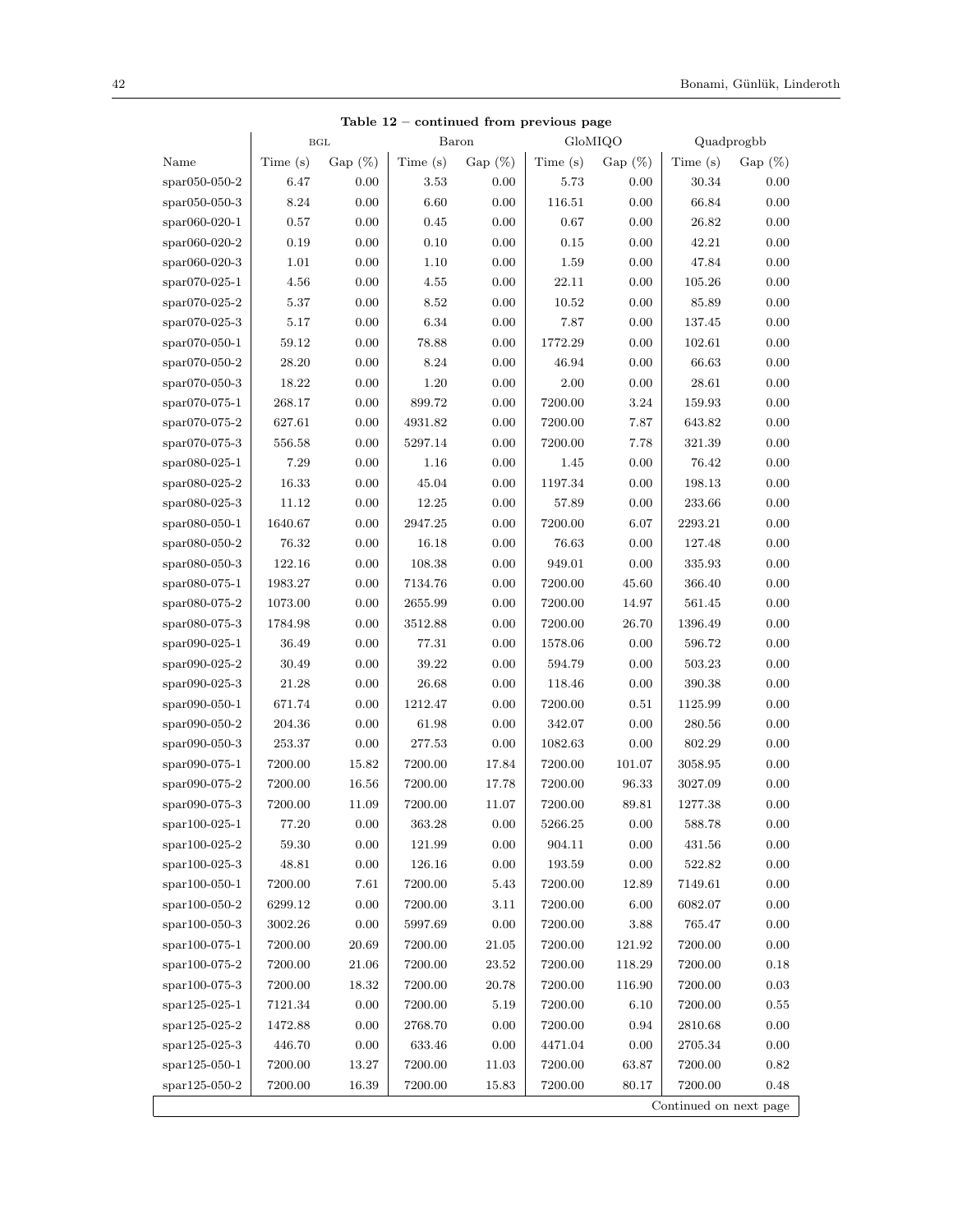| rable $12 -$ continued from previous page |           |         |           |         |           |         |            |  |
|-------------------------------------------|-----------|---------|-----------|---------|-----------|---------|------------|--|
|                                           |           |         |           |         |           |         |            |  |
| Time(s)                                   | $Gap(\%)$ | Time(s) | $Gap(\%)$ | Time(s) | $Gap(\%)$ | Time(s) | $Gap(\%)$  |  |
| 7200.00                                   | 13.78     | 7200.00 | 12.72     | 7200.00 | 64.64     | 7200.00 | 0.35       |  |
| 7200.00                                   | 64.51     | 7200.00 | 29.04     | 7200.00 | 169.18    | 7200.00 | 0.06       |  |
| 7200.00                                   | 79.95     | 7200.00 | 44.16     | 7200.00 | 201.10    | 7200.00 | 1.72       |  |
| 7200.00                                   | 80.95     | 7200.00 | 42.84     | 7200.00 | 211.60    | 7200.00 | 0.88       |  |
|                                           |           | BGL     |           | Baron   |           | GloMIQO | Quadprogbb |  |

#### $Table 12 - continued from previ$

#### A.5 CPLEX Performance

This appendix contains the raw performance numbers for the computational experiment comparing the performance of CPLEX v12.6.3 with and without the BQP-based cutting planes described in Section 5.3.

|                         | Without cuts |          | With cuts |       |  |  |
|-------------------------|--------------|----------|-----------|-------|--|--|
| Name                    | Time         | Nodes    | Time      | Nodes |  |  |
| spar020-100-1           | 0.1          | 133      | 0.1       | 1     |  |  |
| $*$ par $020-100-2$     | 0.2          | 513      | 0.2       | 9     |  |  |
| $*$ par $020-100-3$     | 0.1          | 317      | 0.1       | 3     |  |  |
| $*$ par030-060-1        | 9.9          | 51890    | 0.6       | 9     |  |  |
| $*$ par030-060-2        | 0.1          | 61       | 0.1       | 3     |  |  |
| spar030-060-3           | 1.9          | 9771     | 0.5       | 19    |  |  |
| spar030-070-1           | 72.6         | 314490   | $1.5\,$   | 29    |  |  |
| spar030-070-2           | 0.4          | 1575     | 0.2       | 7     |  |  |
| spar030-070-3           | 0.4          | 1618     | 0.4       | 40    |  |  |
| $span030-080-1$         | 134.6        | 447951   | 1.8       | 17    |  |  |
| $spr030-080-2$          | 0.2          | 455      | 0.1       | 1     |  |  |
| spar030-080-3           | 0.2          | 463      | 0.1       | 1     |  |  |
| spar030-090-1           | 17.4         | 61009    | 0.5       | 3     |  |  |
| spar030-090-2           | 20.8         | 70980    | 0.6       | 7     |  |  |
| $spr030-090-3$          | 7.5          | 28198    | 0.3       | 1     |  |  |
| $*$ par $030-100-1$     | 136.5        | 391167   | 1.0       | 7     |  |  |
| $span030-100-2$         | 249.8        | 652357   | $1.5\,$   | 3     |  |  |
| $*$ par030-100-3        | 22.9         | 70689    | 0.8       | 11    |  |  |
| spar040-030-1           | 0.1          | 85       | 0.1       | 1     |  |  |
| $spr040-030-2$          | 0.1          | 81       | 0.1       | 3     |  |  |
| $*$ par040-030-3        | 0.1          | 81       | 0.1       | 1     |  |  |
| $spr040-040-1$          | 19.5         | 91337    | 1.0       | 18    |  |  |
| $spr040-040-2$          | 0.3          | 673      | 0.1       | 1     |  |  |
| $spr040-040-3$          | 27.4         | 133282   | 1.2       | 15    |  |  |
| $spr040-050-1$          | 43.6         | 149827   | 0.8       | 9     |  |  |
| $spr040-050-2$          | 13.5         | 50493    | 0.5       | 5     |  |  |
| $\text{span}(40-050-3)$ | 19.0         | 63619    | 0.6       | 1.    |  |  |
| $spr040-060-1$          | $>$ 3 hours  | 12918559 | 3.6       | 55    |  |  |
| $spr040-060-2$          | 3.8          | 13431    | 0.4       | 5     |  |  |
| Continued on next page  |              |          |           |       |  |  |

Table 13: Results of complete optimization without and with cuts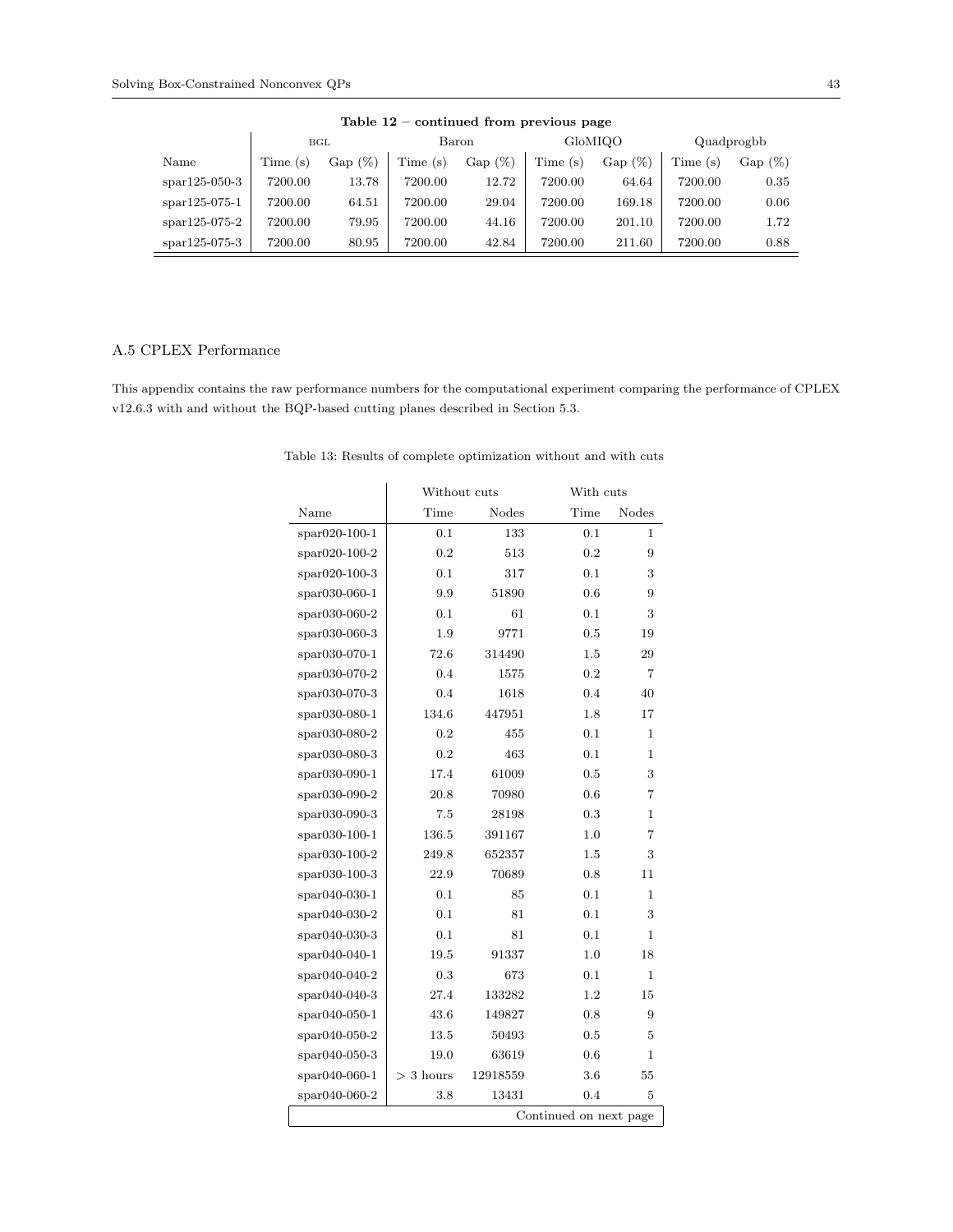|                                        |             | Without cuts | continued from previous page<br>With cuts |       |
|----------------------------------------|-------------|--------------|-------------------------------------------|-------|
| Name                                   | Time        | Nodes        | Time                                      | Nodes |
| $\text{spar040-060-3}$                 | 2.6         | 7783         | 0.3                                       | 1     |
| $spr040-070-1$                         | 451.3       | 1116397      | 1.3                                       | 3     |
| $*$ par040-070-2                       | 211.9       | 498200       | $0.8\,$                                   | 3     |
| $*$ par040-070-3                       | 73.0        | 176689       | 0.7                                       | 3     |
| $spr040-080-1$                         | $>$ 3 hours | 10676606     | $2.1\,$                                   | 3     |
| spar040-080-2                          | 1396.2      | 2589489      | 1.6                                       | 5     |
| $*$ par040-080-3                       | 751.2       | 1353795      | 2.2                                       | 17    |
| $spr040-090-1$                         | $>$ 3 hours | 8800277      | 2.5                                       | 3     |
| $spr040-090-2$                         | $>$ 3 hours | 9385959      | 4.5                                       | 11    |
| $spr040-090-3$                         | 1413.7      | 2281783      | 1.9                                       | 5     |
| spar040-100-1                          | $>$ 3 hours | 8803200      | 3.2                                       | 7     |
| $\text{spar040-100-2}$                 | $>$ 3 hours | 7165207      | 6.5                                       | 11    |
| spar040-100-3                          | $>$ 3 hours | 6428449      | 104.8                                     | 1221  |
| $*$ par $050 - 030 - 1$                | 0.5         | 1605         | 0.1                                       | 1     |
| spar050-030-2                          | 4.3         | 18851        | 1.0                                       | 7     |
| spar050-030-3                          | 3.2         | 13809        | $0.6\,$                                   | 7     |
| $*$ par050-040-1                       | 729.4       | 2156993      | 1.7                                       | 5     |
| $*$ par050-040-2                       | 334.7       | 909959       | 1.4                                       | 5     |
| $*$ par050-040-3                       | 129.5       | 403241       | 0.8                                       | 3     |
| spar050-050-2                          | $>$ 3 hours | 10158947     | 7.0                                       | 31    |
| $\mathrm{spar050\text{-}050\text{-}3}$ | $>$ 3 hours | 9057565      | 4.9                                       | 23    |
| $span060-020-1$                        | 2.5         | 12085        | 0.2                                       | 1     |
| spar060-020-2                          | 0.2         | 171          | 0.1                                       | 1     |
| $*$ par060-020-3                       | 3.7         | 16547        | 0.6                                       | 3     |
| $*$ par070-025-1                       | $>$ 3 hours | 18261950     | 1.5                                       | 9     |
| $*$ par070-025-2                       | $>$ 3 hours | 11162373     | 3.0                                       | 3     |
| $*$ par070-025-3                       | $>$ 3 hours | 17117643     | 3.7                                       | 7     |
| $\text{spar070-050-1}$                 | $>$ 3 hours | 5313653      | 70.8                                      | 111   |
| $*$ par070-050-2                       | $>$ 3 hours | 5891966      | 19.8                                      | 11    |
| $*$ par070-050-3                       | $>$ 3 hours | 5991645      | $5.5\,$                                   | 3     |
| $*$ par070-075-1                       | $>$ 3 hours | 3443957      | 466.2                                     | 397   |
| $*$ par070-075-2                       | $>$ 3 hours | 3569921      | $>$ 3 hours                               | 20215 |
| spar070-075-3                          | $>$ 3 hours | 3422028      | 5147.9                                    | 11942 |
| $span080-025-1$                        | $>$ 3 hours | 8787217      | 2.6                                       | 1     |
| spar080-025-2                          | $>$ 3 hours | 7564065      | 11.6                                      | 17    |
| $span080-025-3$                        | $>$ 3 hours | 8228971      | 6.9                                       | 9     |
| spar080-050-1                          | $>$ 3 hours | 3947164      | $>$ 3 hours                               | 25322 |
| spar080-050-2                          | $>$ 3 hours | 4460132      | 44.4                                      | 9     |
| $spr080-050-3$                         | $>$ 3 hours | 4283999      | 112.3                                     | 209   |
| $*$ par080-075-1                       | $>$ 3 hours | 2615954      | $>$ 3 hours                               | 7593  |
| $span080-075-2$                        | $>$ 3 hours | 2760183      | 8774.1                                    | 9018  |
| $span080-075-3$                        | $>$ 3 hours | 2741087      | $>$ 3 hours                               | 11796 |
| $span090-025-1$                        | $>$ 3 hours | 6454171      | 35.5                                      | 57    |
| $span090-025-2$                        | $>$ 3 hours | 6712858      | 28.9                                      | 61    |
| $span090-025-3$                        | $>$ 3 hours | 6435041      | 21.6                                      | 33    |
| spar090-050-1                          | $>$ 3 hours | 3079272      | 2019.0                                    | 5259  |
|                                        |             |              | Continued on next page                    |       |
|                                        |             |              |                                           |       |

#### Table 13 – continued from previous page